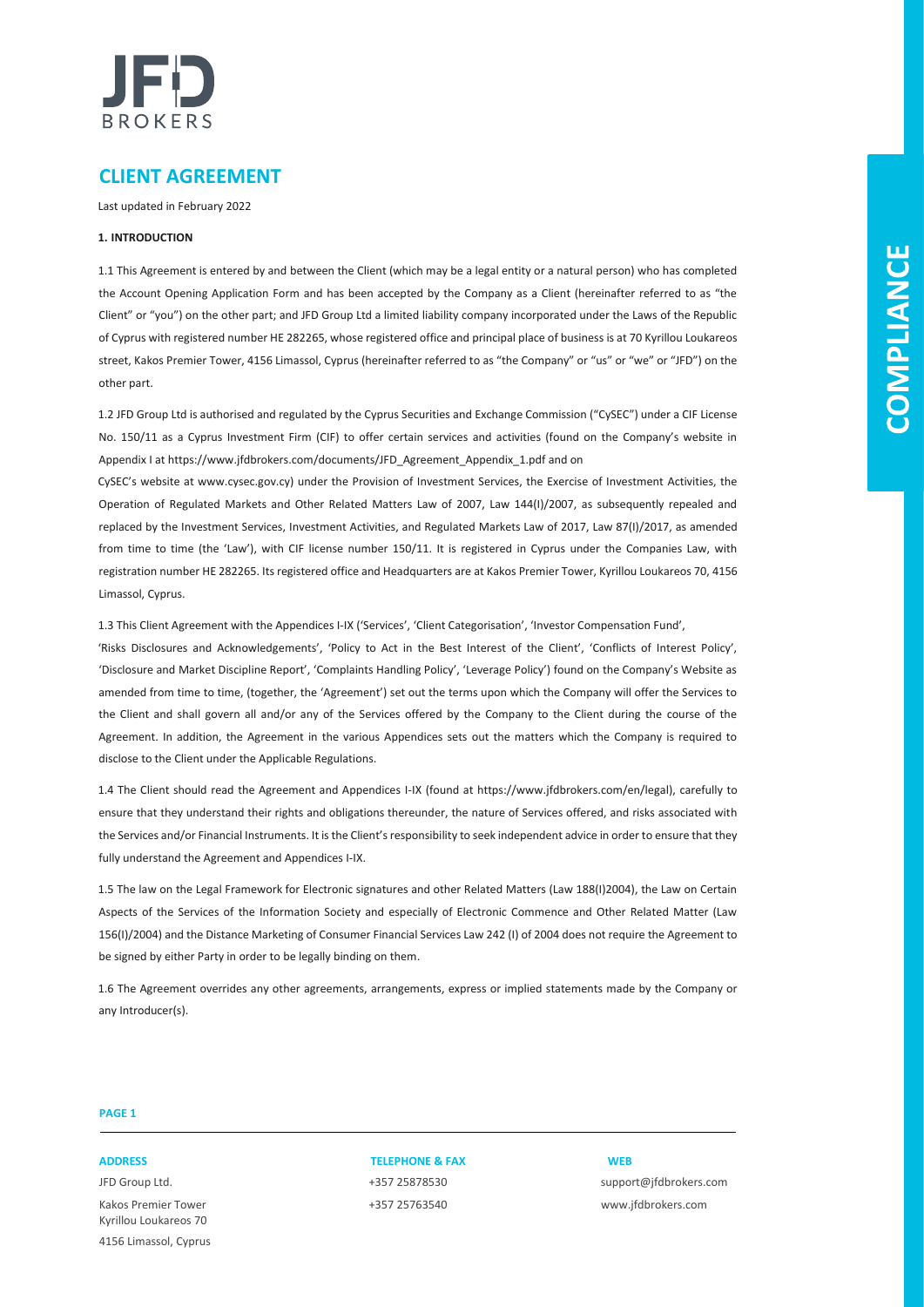

1.7 The Client affirms that the Client Agreement with the Appendices I-IX (found on https://www.jfdbrokers.com/en/legal/) were provided at an easily accessible form that could be saved and/or downloaded before the submission and/or acceptance of the Account Opening Form with the Company.

Additionally, the Client confirms and agrees that by a) downloading, completing and/or submitting to the Company the Account Opening documentation and/or by clicking in the appropriate space, or on the "I hereby declare that I have read and understood the content of the Client Agreement as well as all listed document (Appendix I-IX)" button or similar buttons or links as may be designated by the Company from time to time it shows the Client's approval and acceptance of this Agreement and/or (b) by accessing or using, and/or continuing to access or use, our Online Trading System, the Client agrees to enter into a legally binding contract with the Company, and fully agrees to abide by and to be bound by all the Terms and Conditions set out in this Agreement, as they may apply.

1.8 If the Client's signature or acknowledgement is requested or required with respect to any such document and the Client "clicks" in the appropriate space, or the "Submit" or "Accept" button, or on similar buttons or links as they may be designated by the Company to show the Client's approval and acceptance thereof, or take such other action as may be indicated by the Company's Online Trading System, the Client will be deemed to have "signed" and/or acknowledged the document to the same extent and with the same effect and legal validity as if the document was signed manually and/or in writing. Additionally, the Client and the Company hereby waive their right to the extent permitted by any mandatory law and/or Applicable Law and/or Applicable Rule and/or Regulation in any jurisdiction which requires an original signature (non-electronic) or delivery or retention or non-electronic records.

1.9 The Client understands, expressly acknowledges and affirms that he/she has the right to withdraw the consent to the electronic signature of documents at any time by providing prior written notice to the Company. However, if the consent for electronic signatures is revoked, the Company reserves right to restrict and/or terminate at its sole discretion the access and/or use of its Online Trading System to the Client without any obligation on its end to provide any or additional explanations or justifications thereof.

#### **2. INTERPRETATION OF TERMS**

#### 2.1 In this Agreement:

'Access Data' shall mean the Login and Password of the Client, which are required so as to place Orders with the Company on the Company Online Trading System.

'Account Opening Application Form' shall mean the application form/questionnaire completed by the Client in order to apply for the Company's Services under this Agreement and a Client Account, via which form/questionnaire the Company will obtain amongst other things information for the Client's identification and due diligence, his categorization and appropriateness in accordance with the Applicable Regulations.

'Affiliate' shall mean in relation to the Company, any entity which directly or indirectly controls or is controlled by the Company, or any entity directly or indirectly under common control with the Company; and 'control' means the power to direct or the presence of ground to manage the affairs of the Company or entity.

'Agreement' shall mean this Client Agreement and its Appendices I-VI ('Services', 'Client Categorisation', 'Investor Compensation Fund', 'Risks Disclosures and Acknowledgements', Policy to Act in the Best Interest of the Client', 'Conflicts of Interest Policy') found on the Company's Website, as amended from time to time, (together, the 'Agreement') as amended from time to time and any subsequent Appendices added thereto.

### **PAGE 2**

Kakos Premier Tower +357 25763540 www.jfdbrokers.com Kyrillou Loukareos 70 4156 Limassol, Cyprus

**ADDRESS TELEPHONE & FAX WEB**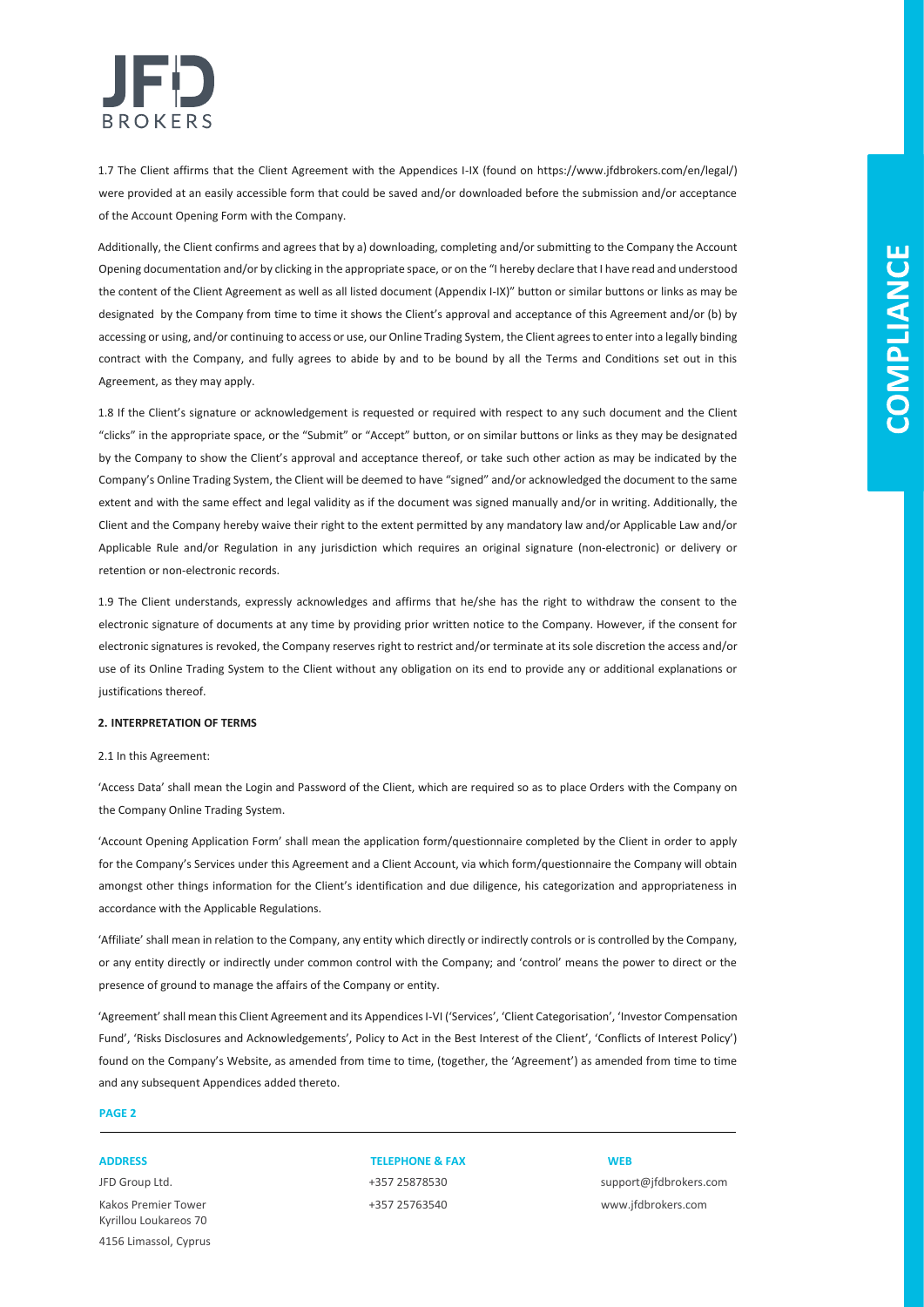

'Applicable Regulations' shall mean (a) CySEC Rules or any other rules of a relevant regulatory authority having powers over the Company; (b) the Rules of the relevant Market; and (c) all other applicable laws, rules and regulations of Cyprus or of the European Union.

'Ask' shall mean the higher price in a Quote at which the price the Client may buy.

'Associated Company' means in relation to an entity, any holding company or subsidiary company from time to time, of that entity and/or any subsidiary company of any such holding company.

'Balance' shall mean the total financial result in the Client Account after the last Completed

Transaction and depositing/withdrawal operation at any period of time.

'Base Currency' shall mean the first currency in the Currency Pair against which the Client buys or sells the Quote Currency.

'Bid' shall mean the lower price in a Quote at which the Client may sell.

'Business Day' shall mean any day, other than a Saturday or a Sunday, or the 25th of December, or the 1st of January or any other Cyprus or international holidays to be announced on the Company's Website.

'Client Account' shall mean the unique personalised account of the Client consisting of all Completed Transactions, Open Positions and Orders in the Company Online Trading System, the balance of the Client money and deposit/withdrawal transactions of the Client money.

'Client Terminal' shall mean any trading platform that the Company is using from time to time, which is promoted via the Company's website and is in addition to any software that facilitates trading, including (but not limited to) web and mobile applications. These platforms are used by the Client in order to obtain information on underlying markets in real-time, make technical analysis of the markets, make transactions, place or delete orders, as well as to receive notices from the Company and keep record of transactions.

'Closed Position' shall mean the opposite of an Open Position.

'Company Online Trading System' shall mean the Software used by the Company which includes the aggregate of its computer devices, software, data-bases, telecommunication hardware, a trading platform, all programs and technical facilities providing real-time Quotes, making it possible for the Client to obtain information of markets in real time, make technical analysis on the markets, enter into Transactions, place and delete Orders, receive notices from the Company and keep record of Transactions and calculating all mutual obligations between the Client and the Company. The Company Online Trading System consists of the Server and the Client Terminal.

'Completed Transaction' shall mean two counter deals of the same size (opening a position and closing a position): buy then sell and vice versa.

'Contract for Differences' ('CFD') shall mean a contract, which is a contract for differences by reference to variations in the price of an Underlying Asset.

'Contract Specifications' shall mean the principal trading terms in Financial Instruments (for example Spread, Swaps, Lot Size, Initial Margin, Necessary Margin, Hedged Margin, the minimum level for placing Stop Loss, Take Profit and Limit Orders, financing charges, charges etc.) for each type of Financial Instrument as determined by the Company from time to time and posted on the Company Website [at](https://www.jfdbank.com/en/online-trading/) [https://www.jfdbrokers.com/en/online-trading/contract-specifications.](https://www.jfdbrokers.com/en/online-trading/contract-specifications)

### **PAGE 3**

Kakos Premier Tower +357 25763540 www.jfdbrokers.com Kyrillou Loukareos 70 4156 Limassol, Cyprus

### **ADDRESS TELEPHONE & FAX WEB**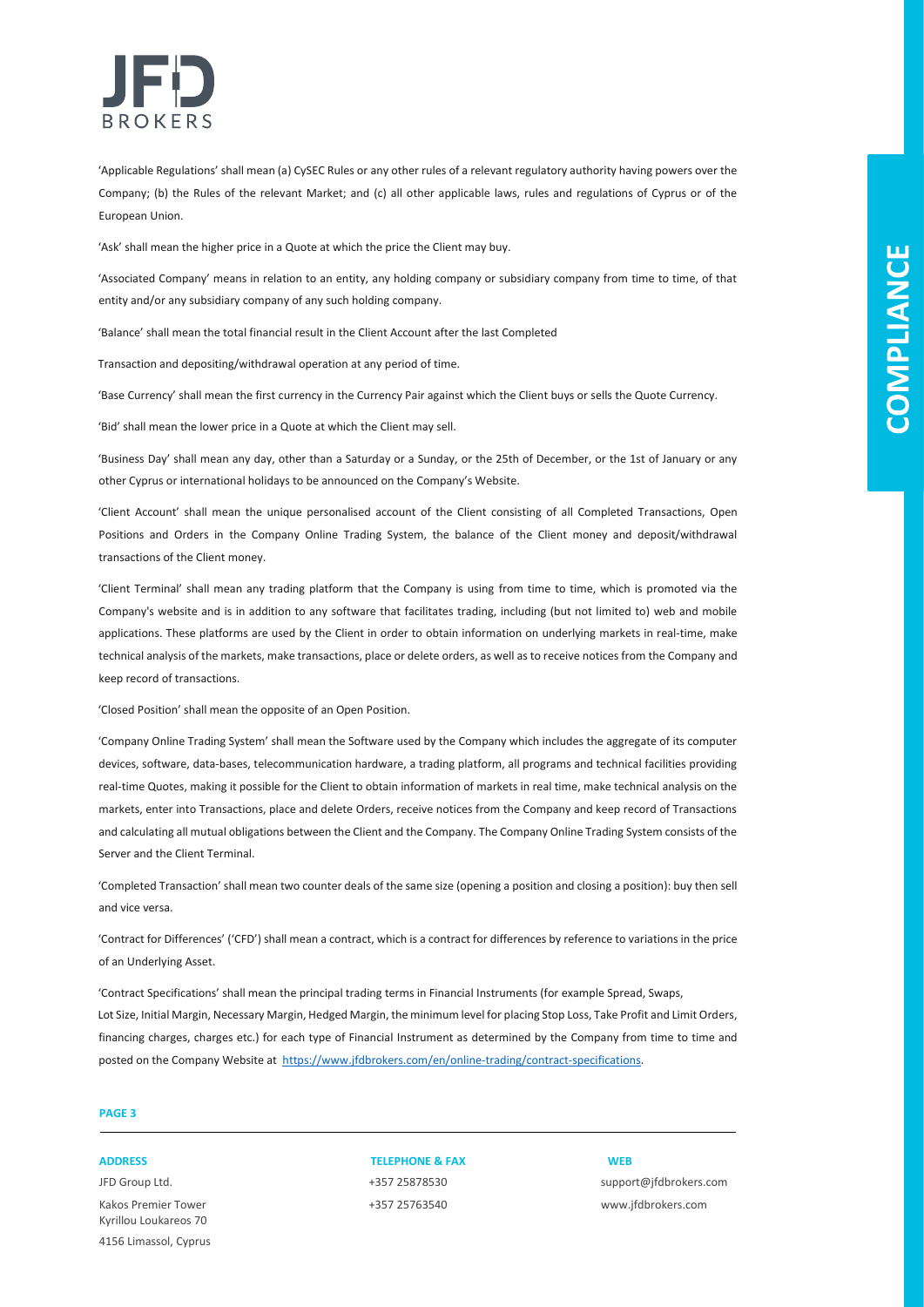

"Corporate Events" means a corporate event that may impact the share price of the relevant company. Corporate Event examples include share and rights issues, delisting, mergers and demergers, conversions, share splits, sell-offs, dividends, subscription rights or similar event affecting any of the Clients' investment.

'Currency of the Client Account' shall mean the currency that the Client Account is denominated in, which may be the Euro, Swiss Franc, British Pound and US Dollar or any other currency as offered by the Company from time to time.

'Currency Pair' shall mean the object or Underlying Asset of a Transaction based on the change in the value of one currency against the other. A Currency Pair consists of two currencies (the Quote Currency and the Base Currency) and shows how much of the Quote currency is needed to purchase one unit of the Base Currency.

'CySEC' shall mean the Cyprus Securities and Exchange Commission, which is the Company's supervisory authority.

'CySEC Rules' shall mean the Rules, Directives, Regulations and Guidance notes of CySEC.

'Eligible Counterparty' shall mean an 'Eligible Counterparty' for the purposes of the CySEC Rules.

'Equity' shall mean the Balance plus or minus any Floating Profit or Loss that derives from an Open Position and shall be calculated as: Equity = Balance + Floating Profit - Floating Loss.

'Error Quote (Spike)' shall mean an error Quote having the following characteristics:

a) A significant Price Gap; and

b) In a short period of time the price rebounds with a Price Gap; and

c) Before it appears there have been no rapid price movements; and

d) Before and immediately after it appears that no important macroeconomic indicators and/or corporate reports are released.

'Event of Default' shall have the meaning given in Paragraph 24.1.

'Exchange' means any securities exchange, clearing house, self-regulatory organizations, alternative trading system, organized trading facility or multilateral trading facility as the context may require from time to time.

'Expert Advisor' shall mean a mechanical online trading system designed to automate trading activities on an electronic trading platform. It can be programmed to alert the Client of a trading opportunity and can also trade his/her account automatically managing all aspects of trading operations from sending orders directly to the Company Online Trading System to automatically adjusting stop loss, trailing stops and take profit levels.

'Financial Instrument' shall include Contracts for Difference (CFDs), (although the Company on its Website or in advertisements or in practice may use a different name for different types of CFDs depending on the Underlying Asset); Stocks; Exchange Traded Funds (ETFs), Exchange Traded Commodities (ETCs), Options, Warrants, Futures, Mutual Funds, Structured Products and/or Bonds, either collectively and/or individually and/or a combination thereof.

'Floating Profit/Loss' shall mean current profit/loss on Open Positions calculated at the current Quotes (added any commissions or fees if applicable).

'Force Majeure Event' shall have the meaning as set out in paragraph 25.1.

### **PAGE 4**

Kakos Premier Tower +357 25763540 www.jfdbrokers.com Kyrillou Loukareos 70 4156 Limassol, Cyprus

### **ADDRESS TELEPHONE & FAX WEB**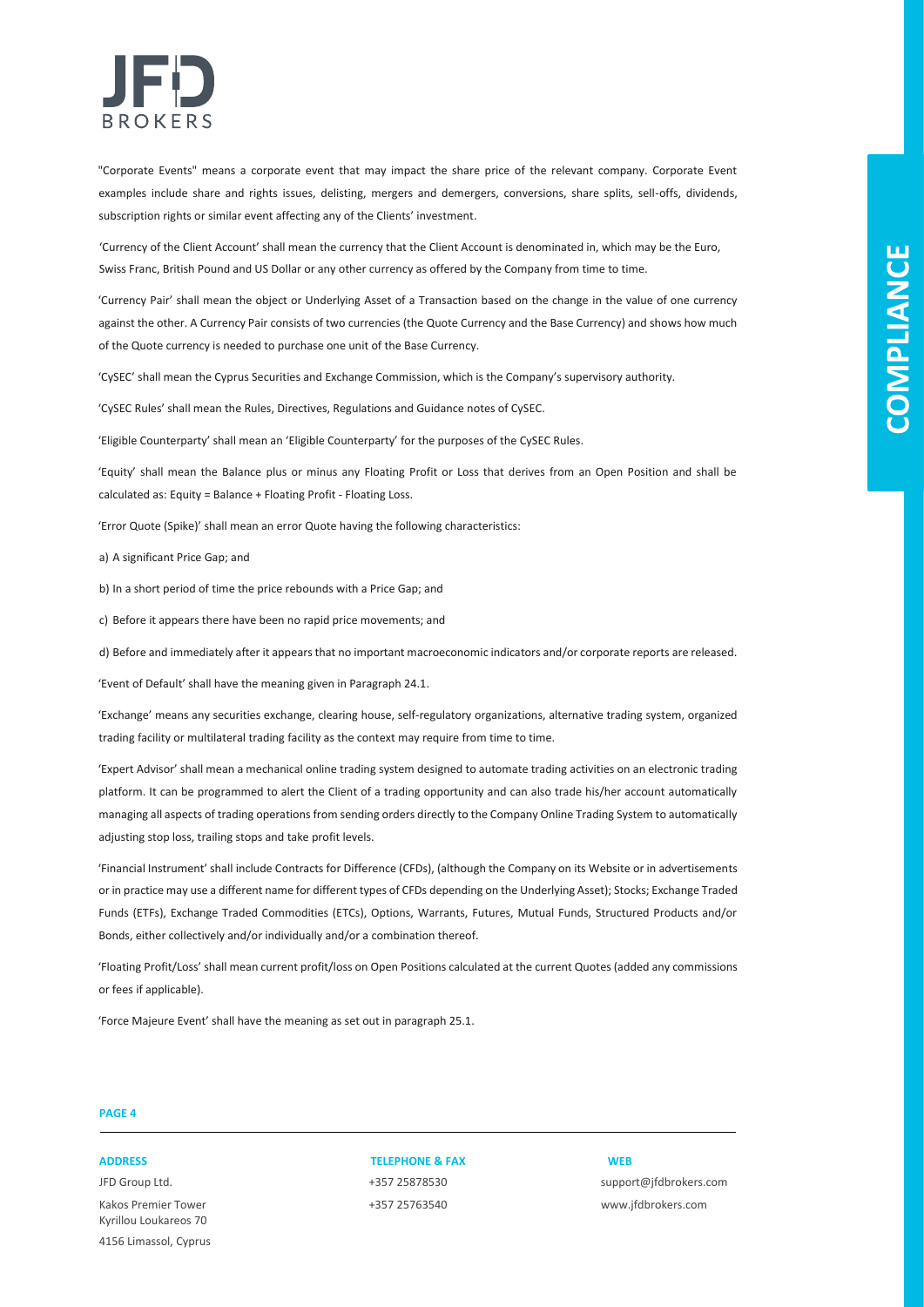

'Free Margin' shall mean the amount of funds available in the Client Account, which may be used to open a position or maintain an Open Position. Free Margin shall be calculated as: Equity less (minus) Necessary Margin [Free margin = Equity - Necessary Margin].

'Hedged Margin' shall mean the necessary margin required by the Company so as to open and maintain Matched Positions. The details for each Financial Instrument are found in the Contract Specifications.

'Indicative Quote' shall mean a Quote at which the Company has the right not to accept any Instructions or arrange for the execution of any Orders.

'Initial Margin' shall mean the necessary margin required by the Company so as to open a position. The details for each Financial Instrument are found in the Contract Specifications.

'Instruction' shall mean an instruction from the Client to the Company to open or close a position or to place or delete an Order.

'Joint Account' shall mean a single trading account held by two or more individuals and/or legal entities and/or either one of each, which is under the name of two or more individuals or legal entities consisting of all Completed Transactions, Open Positions and Orders in the Company's Online Trading System, balance of the Joint Client money and deposit/withdrawal transactions of the Joint Client money.

'Leverage' shall mean a ratio in respect of Transaction Size and Initial Margin. For example, a 1:100 ratio, means that in order to open a position, the Initial Margin is one hundred times less than the Transaction's Size.

'Long Position' shall mean a buy position that appreciates in value if underlying market prices increase. For example, in respect of Currency Pairs: buying the Base Currency against the Quote Currency.

'Lot' shall mean a unit measuring the Transaction amount specified for each Financial Instrument and/or Underlying Asset of a Financial Instrument, whichever applies.

'Lot Size' shall mean the number of Financial Instruments and/or Underlying Assets, whichever applies, in one Lot as defined in the Contract Specifications.

'Margin' shall mean the necessary guarantee funds so as to open or maintain Open Positions. Margin is determined in the Contract Specifications for each Underlying Asset in a Financial Instrument and/or for each Financial Instrument, whichever applicable.

'Margin Call' shall mean the situation when the Company informs the Client to deposit additional Margin when the Client does not have enough Margins to open or maintain open positions.

'Margin Level' shall mean the percentage of Equity to Necessary Margin ratio. It is calculated as:

Margin Level = (Equity / Necessary Margin) x 100%.

'Margin Trading' shall mean Leverage trading when the Client may make Transactions having fewer funds on the Client Account in comparison with the Transaction Size.

'Matched Positions' shall mean Long and Short Positions of the same Transaction Size opened on the Client Account for the same Financial Instrument.

'Necessary Margin' shall mean the necessary margin required by the Company so as to maintain Open Positions. The details for each Financial Instrument are specified in the Contract Specifications.

### **PAGE 5**

Kakos Premier Tower +357 25763540 www.jfdbrokers.com Kyrillou Loukareos 70 4156 Limassol, Cyprus

**ADDRESS TELEPHONE & FAX WEB**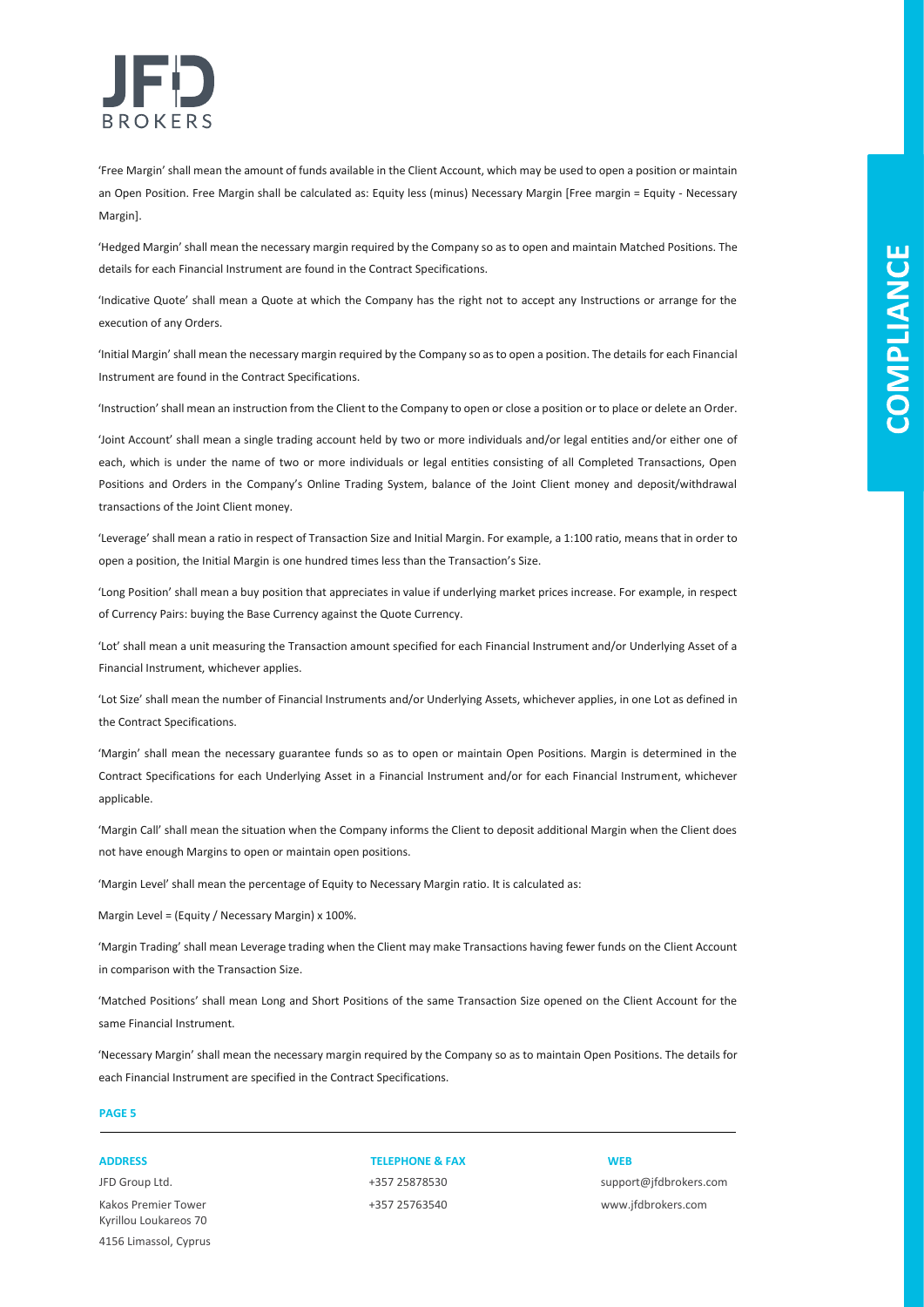

'Normal Market Size' shall mean the maximum number of units of the Underlying Asset and/or Financial Instrument that are transmitted by the Company for execution. This information for each Financial Instrument is displayed in the Contract Specifications.

'Open Position' shall mean any position which has not been closed, a Long Position or a Short

Position which is not a Completed Transaction.

'Order' shall mean an instruction from the Client to the Company to open or close a position when the price reaches the Order Level.

'Order Execution Policy' means a document that describes that all of the Company's order execution arrangements are in place to ensure that when executing an order, the Company takes all reasonable steps to obtain the best possible results for clients in accordance with CySEC Rules.

'Order Level' shall mean the price indicated in the Order.

'Parties' shall mean the parties to this Client Agreement – the Company and the Client.

'Politically Exposed Persons' shall mean:

a) Natural persons who are or have been entrusted with prominent public functions, which means: heads of State, heads of government, ministers and deputy or assistant ministers; members of parliaments; members of supreme courts, of constitutional courts or of other high-level judicial bodies whose decisions are not subject to further appeal, except in exceptional circumstances; members of courts of auditors or of the boards of central banks; ambassadors, chargés d' affaires and high-ranking officers in the armed forces; members of the administrative, management or supervisory bodies of Stateowned enterprises. None of the categories set out in the above shall be understood as covering middle ranking or more junior officials. Further, where a person has ceased to be entrusted with a prominent public function within the meaning of the above definition for a period of at least one year, such persons shall not be considered a Politically Exposed Person.

b) The immediate family members of such persons as set out under definition A, which means: the spouse; any partner considered by national law as equivalent to the spouse; the children and their spouses or partners; and the parents.

c) Persons known to be close associates of such persons as set out under definition A, which means: any natural person who is known to have joint beneficial ownership of legal entities or legal arrangements, or any other close business relations, with a person referred to in definition A; any natural person who has the sole beneficial ownership of a legal entity or legal arrangement which is known to have been set up for the benefit de facto of the person referred to in definition A. 'Price Gap' shall mean the following:

a) The current Quote Bid is higher than the Ask of the previous Quote; or

b) The current Quote Ask is lower than the Bid of the previous Quote.

'Professional Client' shall mean a 'Professional Client' for the purposes of CySEC Rules.

'Quote' shall mean the information of the current price for a specific Underlying Asset, in the form of the Bid and Ask prices.

'Quote Currency' shall mean the second currency in the Currency Pair which can be bought or sold by the Client for the Base Currency.

'Quotes Base' shall mean Quotes Flow information stored on the Server.

### **PAGE 6**

Kakos Premier Tower +357 25763540 www.jfdbrokers.com Kyrillou Loukareos 70 4156 Limassol, Cyprus

### **ADDRESS TELEPHONE & FAX WEB**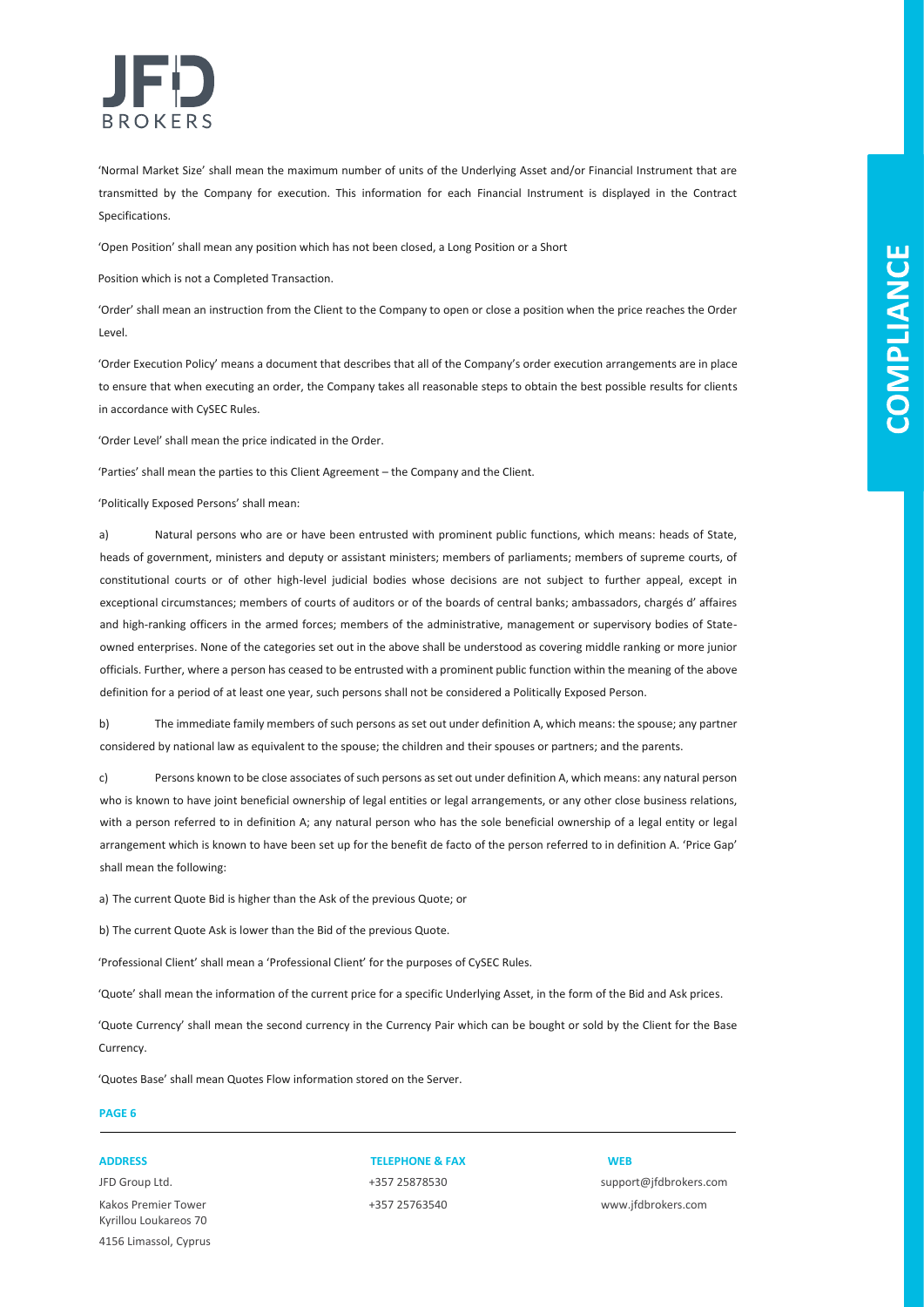

'Quotes Flow' shall mean the stream of Quotes in the Company Online Trading System for each Financial Instrument.

'Relevant Amount(s)' shall mean any free Equity in the Client Account not used for margin purposes. 'Request' shall mean a request from the Client to the Company given to obtain a Quote. Such a Request does not constitute an obligation to make a Transaction.

'Retail Client' shall mean a 'Retail Client' for the purposes of the CySEC Rules.

'Server' shall mean any trading platform that the Company is using from time to time, which is promoted via the Company's website and is in addition to any software that facilitates trading including (but not limited to) web and mobile applications. The programs are used to arrange the execution of the Client's orders or instructions or requests, to provide trading information in real- time mode (the content is defined by the Company), in consideration of the mutual liabilities between the Client and the Company.

'Services' shall mean the services provided by the Company to the Client as set out in Paragraph 3.

'Short Position' shall mean a sell position that appreciates in value if underlying market prices fall. For example, in respect of Currency Pairs: selling the Base Currency against the Quote Currency. Short Position is the opposite of a Long Position.

'Slippage' shall mean the difference between the expected price of a Transaction in a Financial Instrument, and the price the Transaction is actually executed at. Slippage often occurs during periods of higher volatility (for example due to news events) making an Order at a specific price impossible to execute, when market orders are used, and also when large Orders are executed when there may not be enough interest at the desired price level to maintain the expected price of trade.

"Spread" shall mean the difference between Ask and Bid of a Financial Instrument and/or an Underlying Asset in a Financial Instrument, as applicable, at that same moment. It can vary depending on the instrument and market conditions from time to time.

"Securities Trading" shall mean the trading in securities like real stocks, ETFs as well as other securities that the Company may offer from time to time.

'Swap or Rollover' shall mean the interest added or deducted for holding a position open overnight.

'Taxes' means any taxes or levies including stamp duty, reserve tax, financial transaction taxes and/or other applicable taxes or levies imposed from time to time.

'Trailing Stop' shall mean a stop-loss order set at a percentage level below the market price - for a long position. The trailing stop price is adjusted as the price fluctuates. A sell trailing stop order sets the stop price at a fixed amount below the market price with an attached 'trailing' amount. As the market price rises, the stop price rises by the trail amount, but if the pair price falls, the stop loss price does not change, and a market order is submitted when the stop price is hit.

'Transaction' shall mean any transaction in Financial Instruments arranged for execution on behalf of the Client under this Agreement.

'Transaction Size' shall mean Lot Size multiplied by number of Lots.

'Underlying Asset' shall mean the underlying asset in a CFD which may be cash indices, index futures, bond futures, commodity futures, spot crude oil, spot gold, spot silver, single stocks, currencies or any other asset according to the Company's discretion from time to time.

### **PAGE 7**

Kakos Premier Tower +357 25763540 www.jfdbrokers.com Kyrillou Loukareos 70 4156 Limassol, Cyprus

**ADDRESS TELEPHONE & FAX WEB**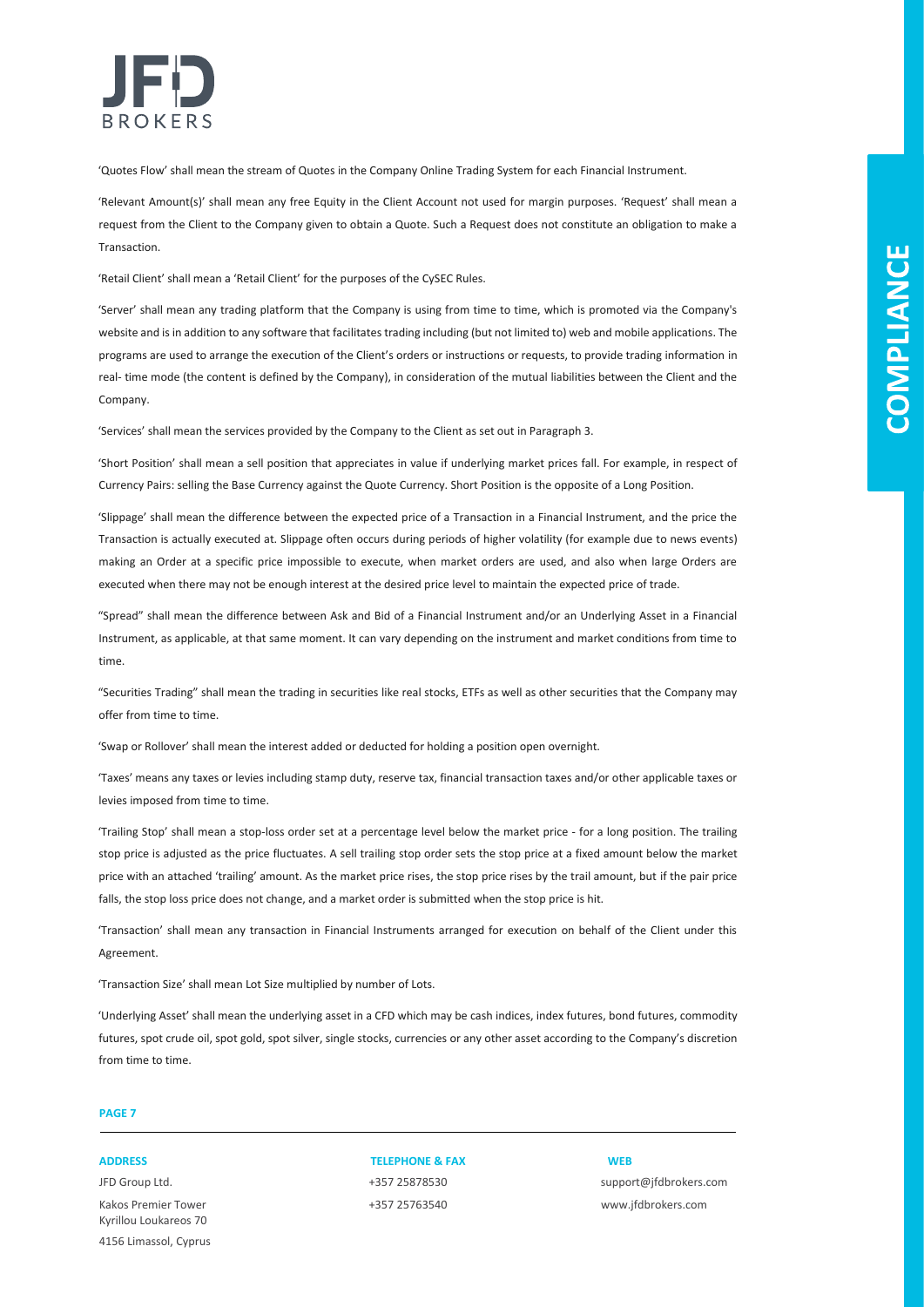

'Underlying Market' shall mean the relevant market where the Underlying Asset is traded.

'Website' shall mean the Company's website at http://www.jfdbrokers.com or such other website as the Company may maintain from time to time.

'Written Notice' shall have the meaning set out in Paragraph 20.

2.2 Words importing the singular shall import the plural and vice versa.

2.3 Words importing the masculine shall import the feminine and vice versa.

2.4 Words denoting persons include corporations, partnerships, other unincorporated bodies and all other legal entities and vice versa.

2.5 Paragraph headings are for ease of reference only.

2.6 Any reference to any act or regulation or Law shall be that act or regulation, or Law as amended, modified, supplemented, consolidated or re-enacted from time to time, all guidance noted, directives statutory instruments or orders made pursuant to such and any statutory provision of which that statutory provision is a re-enactment or modification.

#### **3. SERVICES**

3.1 Subject to the Client's obligations under the Agreement being fulfilled, the Client may select and the Company may at its discretion provide the following services to the Client:

a) Receipt and transmission or arrangement for the execution of Orders of the Client in Financial Instruments; b) Portfolio

Management;

c) Investment Advice;

d) Safekeeping and administration of Financial Instruments for the account of the Client (as and if applicable), including custodianship and related services such as cash/collateral management, as described in paragraph 12 herein.

e) Provide Foreign Currency Services provided they are associated with the provision of services of paragraph 3.1 (a).

3.2 The Services of paragraph 3.1. (a) may be provided either in the form of Margin Trading or Stock Trading (in the latter case the services are restricted to Stocks, while in the case of Margin Trading, the services may be available in respect of such Financial Instruments as the Company may offer from time to time)

3.3 The Company reserves the right, at its discretion, at any time to withdraw the whole or any part of the Services on a temporary or permanent basis and the Client agrees that the Company will have no obligation to inform the Client of the reason.

### **4. CLIENT ACCEPTANCE**

4.1 Account Opening Procedure

4.1.1 After the Client fills in and submits the Account Opening Application Form together with all the required identification documentation, the Company will send him a notice informing him whether he has been accepted as a customer of the Company. It is understood that the Company is not to be required (and may be unable) to accept the Client as its customer under Applicable Regulations and/or until all documentation it requires has been received by the Company, properly and fully

### **PAGE 8**

Kakos Premier Tower +357 25763540 www.jfdbrokers.com Kyrillou Loukareos 70 4156 Limassol, Cyprus

**ADDRESS TELEPHONE & FAX WEB**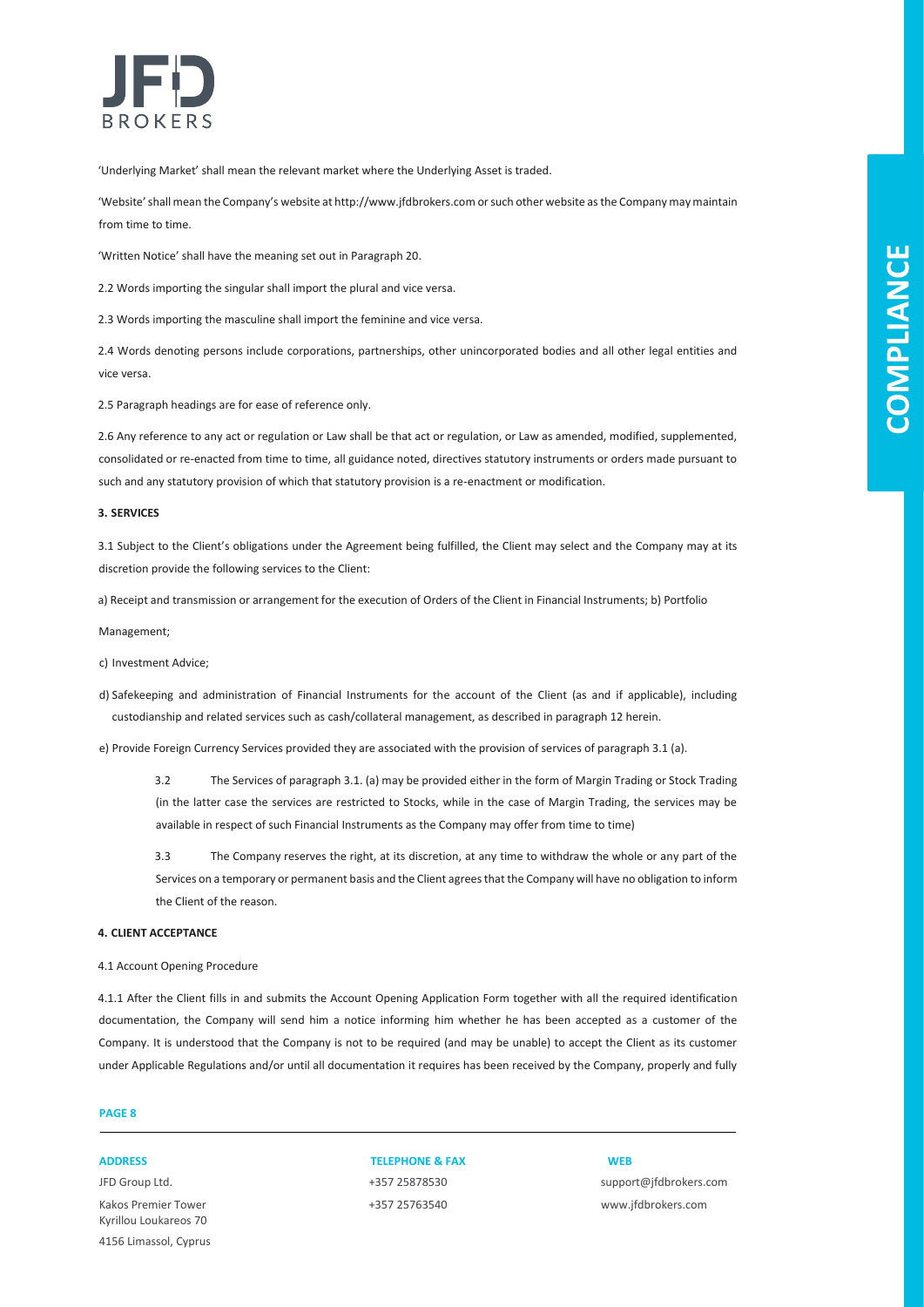

completed by the Client and all internal Company checks (including without limitation anti-money laundering checks and appropriateness tests) have been fully satisfied.

4.1.2 In the event that the Client is accepted by the Company as its customer, the Company will open a Client Account for the Client, which will be activated upon the Client depositing the minimum initial deposit of 500 Euros or 500 GBP or 500 US Dollars or 500 Swiss Franc or as determined by the Company in its discretion from time to time.

4.1.3 The Agreement will take effect and commence upon the receipt by the Client of the notice sent by the Company informing the Client that he has been accepted as the Company's customer and that a Client Account has been opened for him.

4.1.4 In case of Joint Accounts, the Company shall apply the same rules as per any other individual Client trading account. All the rules and measures mentioned in this Agreement shall apply to their entirety for both Joint Accounts and Client accounts. In addition, Joint Accounts shall bear additional monitoring and reviewing checks that are up to the discretion of the Company.

#### 4.2 Client Categorisation

4.2.1 According to Applicable Regulations, the Company will treat the Client as a Retail Client, Professional Client or Eligible Counterparty, depending on the information provided by the Client in his Account Opening Application Form and according to the method of categorisation as this method is explained under the title 'Client Categorisation' (Appendix II), and by accepting this Agreement the Client accepts application of such method. The Company will inform the Client of his categorisation according to Applicable Regulations.

4.2.2 The Client accepts that when categorising the Client and dealing with him, the Company will rely on the accuracy, completeness and correctness of the information provided by the Client in his Account Opening Application Form and the Client has the responsibility to immediately notify the Company in writing if such information changes at any time thereafter.

4.2.3 The Client acknowledges that the Company has the right to review the Client's Categorisation and change his categorisation if deemed necessary (subject to Applicable Regulations).

4.2.4 Subject to the provisions of the Law and any applicable legislation, the Company may be excluded from certain of its obligations under Applicable Regulations or the Agreement in the event where the Client is categorised as an Eligible Counterparty. Nothing in this Agreement shall be deemed to bind the Company against the Client as far as such obligations are concerned, unless the Company and the Client expressly agree to the applicability of such provisions of Applicable Regulations and/or the Agreement.

#### 4.3 Assessment of Suitability and Appropriateness

4.3.1. The Company may be required under Applicable Regulations to assess whether the Services and/or Financial Instruments offered are suitable and appropriate for the Client. To this end, the Company may ask the Client to provide the Company with all and/or any information requested regarding his knowledge and experience in the investment field relevant to the Services and/or Financial Instruments offered.

4.3.2 The Client acknowledges that the assessment of suitability and appropriateness conducted in accordance with Applicable Regulations under this Paragraph 4.3 aims at enabling the Company to act in the best interests of the Client and the provision of accurate and up-to-date information by the Client is necessary in this context. The Company shall assume that information about his knowledge and experience provided from the Client to the Company is accurate and complete and the Company will have no responsibility to the Client if such information is incomplete or misleading or changes or becomes inaccurate and the

### **PAGE 9**

Kakos Premier Tower +357 25763540 www.jfdbrokers.com Kyrillou Loukareos 70 4156 Limassol, Cyprus

### **ADDRESS TELEPHONE & FAX WEB**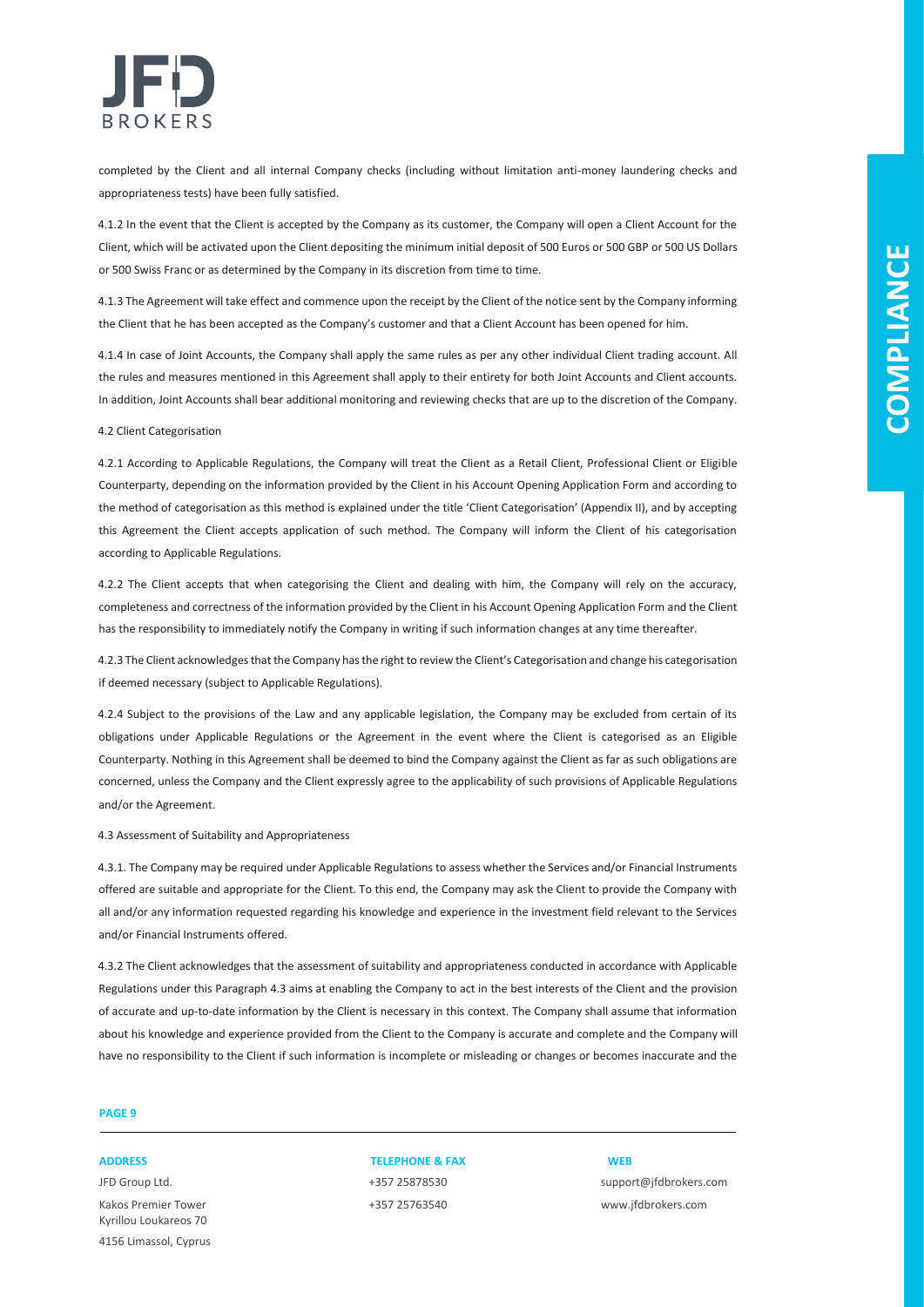

Company will be deemed to have performed its obligations under Applicable Regulations, unless the Client has informed the Company of such changes.

4.3.3 If the Client elects not to provide such information to the Company, or if the Client provides insufficient information, the Company will not be able to determine whether the service or product envisaged is appropriate for the Client. The Company may be required to warn the Client, if the Company considers that the Services and/or Financial Instruments offered are not appropriate to the Client and/or if the information provided by the Client is insufficient to allow the Company to conduct the assessment of suitability and appropriateness of the Services and/or Financial Instruments offered. The Company assumes no liability in case the Client chooses to proceed notwithstanding such warning by the Company.

4.3.4 When providing the Client with reception and transmission services, the Company may under the Applicable Regulations not be required to assess the suitability of the Financial Instrument in which the Client wishes to transact, nor the service(s) provided or offered to him. As a result, the Client will not benefit from the protection of the relevant conduct of business rules.

4.3.5 The Company shall provide the Client with daily reports on the performance of the Services provided. These reports include amongst other particulars on the balance, available margin, pending orders and floating PnL.

### **5. POLICY TO ACT IN THE BEST INTEREST OF THE CLIENT**

5.1 The Company, acting in accordance with Applicable Regulations, has established and implements an order execution policy in order to comply with its duty to obtain, for its client orders, the best possible result. The policy is laid down under the title 'Policy to Act in the Best Interest of the Client' (Appendix IV), found at https://www.jfdbrokers.com/en/legal and forms an integral part of the Agreement. By entering into this Agreement, the Client accepts and consents to the said policy.

#### **6. CONFLICTS OF INTEREST POLICY**

6.1 The Company, acting in accordance with Applicable Regulations, has established and implements a conflict of interests' policy, a summary of which may be found under title 'Conflicts of Interest Policy' (Appendix VI) hereto which forms an integral part of the Agreement. The Client has the right to request and the Company shall provide the Client upon such request with additional details on the conflicts of interest policy followed by the Company.

### **7. ADVICE AND PROVISION OF INFORMATION**

7.1 The Company, without prior request, will not advise the Client about the merits of a particular Transaction or give him any form of investment advice. The Client alone will enter into Transactions and take relevant decisions based on his own judgment. In asking the Company to enter into any Transaction, the Client represents that he has been solely responsible for making his own independent appraisal and investigation into the risks of the Transaction. He represents that he has sufficient knowledge, market sophistication, professional advice and experience to make his own evaluation of the merits and risks of any Transaction. The Company gives no warranty as to the suitability of the products traded under this Agreement and assumes no fiduciary duty in its relations with the Client.

7.2 The Company will not be under any duty to provide the Client with any legal, tax or other advice relating to any Transaction. The Client may wish to seek independent advice before entering into a Transaction.

7.3 The Company may, from time to time and at its discretion, provide the Client (or in newsletters which it may post on the Company Website or provide to subscribers via its Company Website or otherwise) with information, recommendations, news, market commentary or other information but not as a service. Where it does so:

### **PAGE 10**

Kakos Premier Tower +357 25763540 www.jfdbrokers.com Kyrillou Loukareos 70 4156 Limassol, Cyprus

**ADDRESS TELEPHONE & FAX WEB**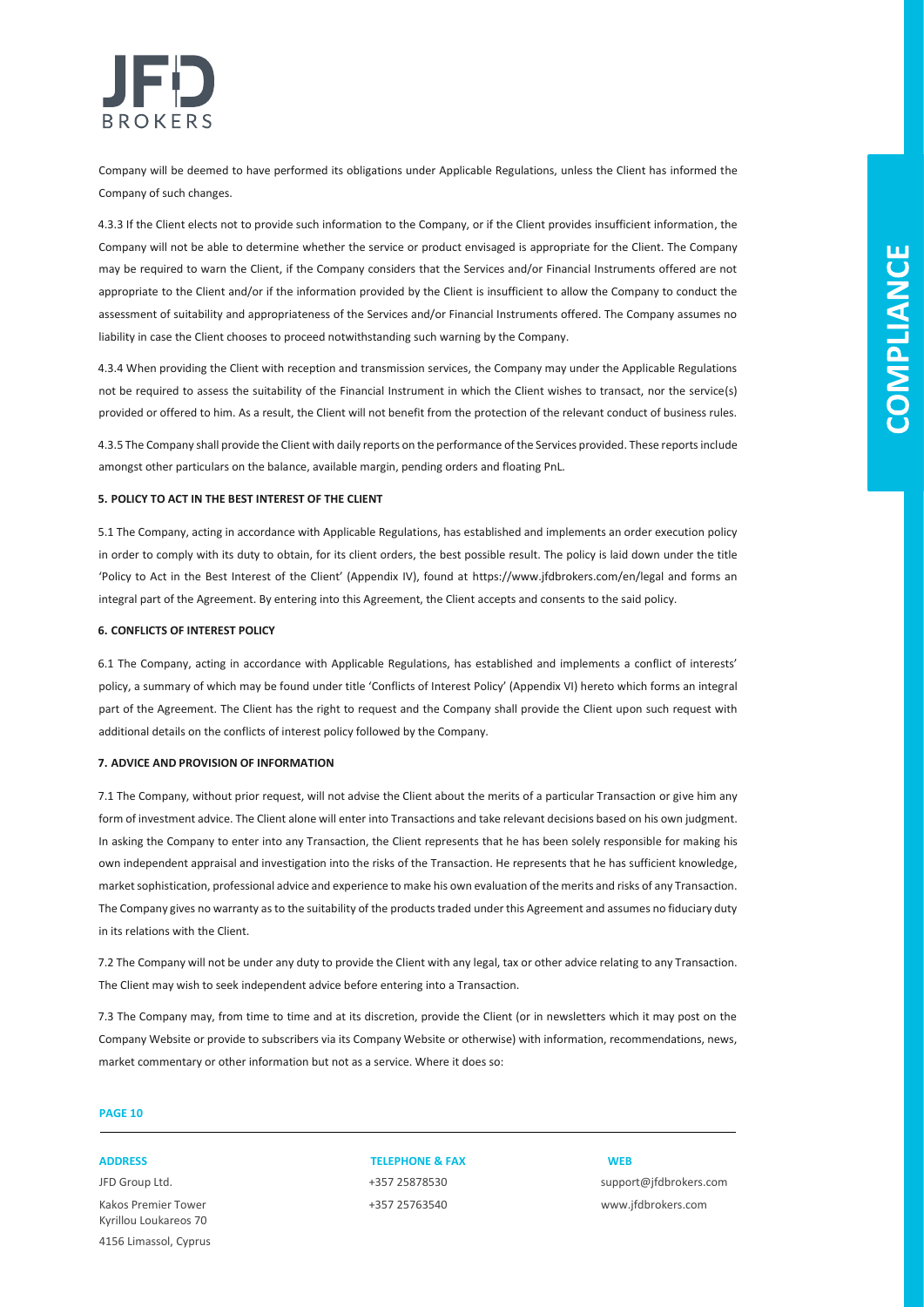

- a) The Company will not be responsible for such information;
- b) The Company gives no representation, warranty or guarantee as to the accuracy, correctness or completeness of such information or as to the tax or legal consequences of any related Transaction;
- c) This information is provided solely to enable the Client to make his own investment decisions and does not amount to investment advice or unsolicited financial promotions to the Client;
- d) If the document contains a restriction on the person or category of persons for whom that document is intended or to whom it is distributed, the Client agrees that he will not pass it on to any such person or category of persons;
- e) The Client accepts that prior to dispatch, the Company may have acted upon it itself to made use of the information on which it is based. The Company does not make representations as to the time of receipt by the Client and cannot guarantee that he will receive such information at the same time as other clients.

7.4 It is understood that market commentary, news, or other information provided or made available by the Company are subject to change and may be withdrawn at any time without notice.

#### **8. TRADING**

8.1 The Client is entitled to Access Data in order to be able to give Orders for Transactions on the Company Online Trading System, through the Client's compatible personal computer connected to the internet.

8.2 The Company will be entitled to rely and act on any Order given via the Company Online Trading System by using the Client Access Data without any further enquiry to the Client and any such Orders will be binding upon the Client.

8.3 The Company shall receive and transmit for execution all Orders given by the Client strictly in accordance with their terms. The Company will have no responsibility for checking the accuracy of any Order. Any Order that the Client gives to the Company constitutes an irrevocable instruction to the Company to proceed with the Transaction on the Client's behalf.

8.4 Orders can be placed, executed and (if allowed) changed or removed within the trading time appearing in the Contract Specifications for each Financial Instrument or the Company's Website and if they are not executed, they shall remain effective through the next trading session (as applicable). All open spot positions will be rolled over to the next business day at the close of business in the relevant Underlying Market, subject to the Company's rights to close the open spot position.

8.5 The Company may establish cut-off times for instructions or Orders. The Client shall have no claims against the Company arising out of the fact that an Order was not placed by the Client ahead of the cut-off time. Cut-off times are possible due to server maintenance, technical failures, planned maintenance or rollover process.

8.6 Orders shall be valid in accordance with the type and time of the given Order, as specified by the Client. If the time of validity of the order is not specified, it shall be valid for an indefinite period. However, the Company may delete one or all pending orders if the Client Account Equity reaches zero.

8.7 The following Orders may be given by the Client:

a) OPEN –Market, Limit, Stop Orders,

b) CLOSE – Close Market, Stop Loss, Take Profit;

8.8 Any other Orders not mentioned in Paragraph 8.7 but available in the trading platforms are executed respectively as market or pending orders.

### **PAGE 11**

Kakos Premier Tower +357 25763540 www.jfdbrokers.com Kyrillou Loukareos 70 4156 Limassol, Cyprus

**ADDRESS TELEPHONE & FAX WEB**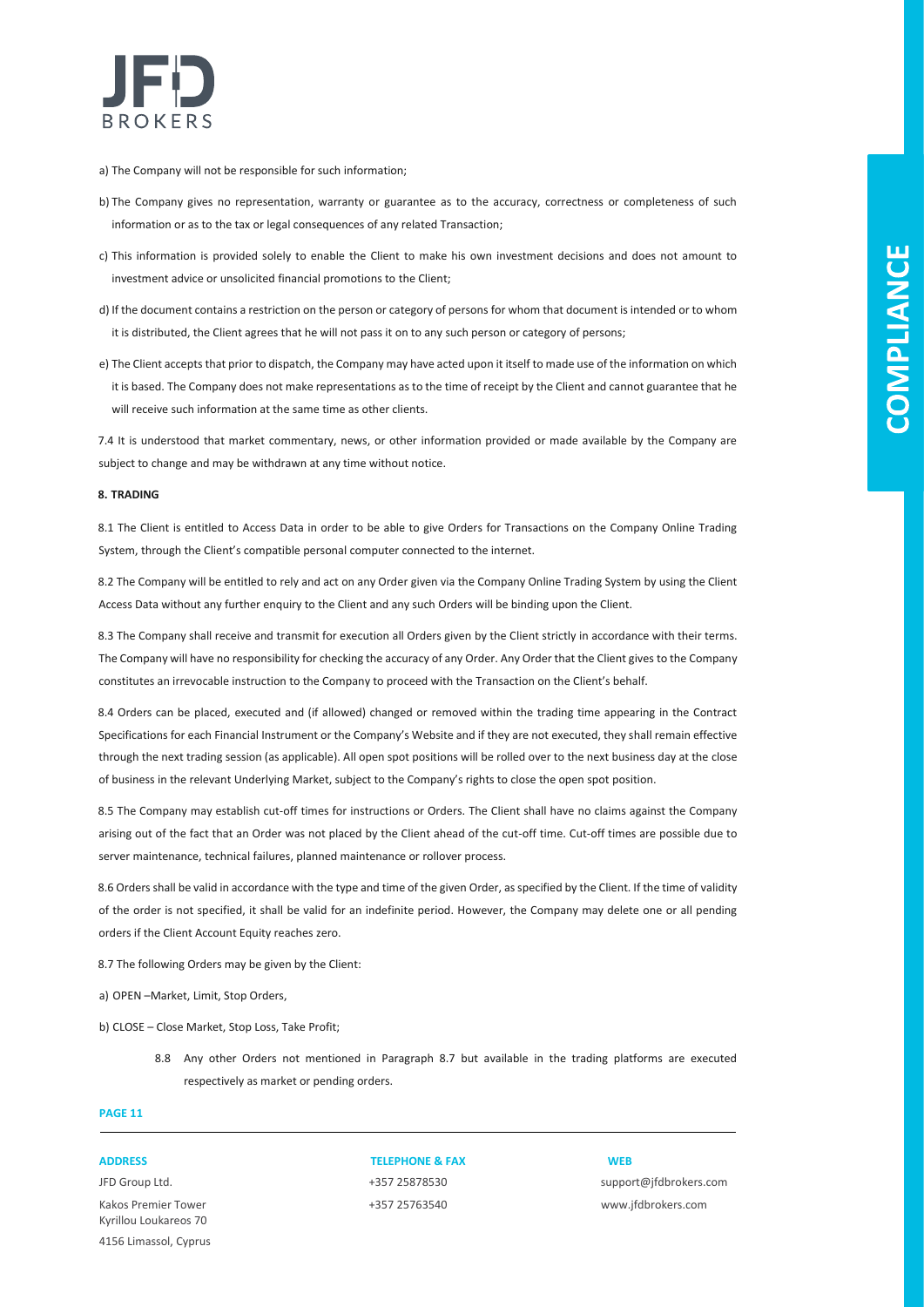

8.9 Orders cannot be changed or removed if a trade confirmation is sent or they are executed or being executed. The Client has no right to change or remove Limit Orders if the price has reached the level of the Order Execution.

8.10 In order to change the expiry date of an Order, the Client will need to cancel the Order (subject to paragraph 8.9) and place a new Order.

8.11 Orders are executed as follows:

- Market orders: are executed at the current market price and as such might be susceptible to Slippage. Partial execution or cancellation of the order is possible if there is no sufficient liquidity on the relevant market at the time of execution. They are executed at the best price available in the accessible for the Company markets.
- Pending Orders: the Company offers the following types of pending orders: Limit Order, Stop Order, Take Profit or Stop Loss Orders. These orders are released into the market as market orders when they have been triggered and as such might be susceptible to Slippage. Partial execution or cancellation of the order is possible if there is no sufficient liquidity on the relevant market at the time of execution. They are executed at the best price available in the accessible for the Company markets.
	- 8.12 If the Client gives an Order which puts him in breach of any Paragraph of this Agreement, the Company may in its absolute discretion fulfil such an Order to the extent it deems appropriate and the Client will not have any right to cancel any resultant partially filled Order. The Client will be liable for the breach of this Agreement and remain liable for the settlement of the resultant Transaction in accordance with the terms of this Agreement.
	- 8.13 The Client acknowledges that Quotes displayed on the Company Website and on the Trading Terminal of the Client are Indicative Quotes.
	- 8.14 In the event that the Company is unable to proceed with an Order (i.e. disconnection, suspending trading, low liquidity, high volatility), the Company will not send a re-quote to the Client with the price it is willing to deal.
	- 8.15 The Company will delete Error Quotes (Spikes) from the Server's Quotes Base and replace with valid market prices.
	- 8.16 The Company will have the right, for retail client accounts, to set a margin close out rule at 50% per account basis. Where the margin level drops below 50%, the Company will proceed with close out without further reference to the Client.
	- 8.17 For clients that are not retail, the Company is under no obligation, unless otherwise agreed in the Agreement, to monitor or advise the Client on the status of any Transaction or to close out any Client's Open Positions. When the Company decides to do so, this will be done on a discretionary basis and will not be considered an undertaking of an obligation to continue.
	- 8.18 It is the Client's responsibility to be aware of his positions at all times.
	- 8.19 All CFDs on Futures will have an expiry date and will have no financing charge. CFDs on spot crude oil will have an overnight rollover charge. CFDs on Currencies and spot Gold and Silver will have a daily financing charge (variable on a daily basis). CFDs on single stocks will also have a daily financing charge. Financing Charges for different types of CFDs appear in the Contract Specifications.

### **PAGE 12**

Kakos Premier Tower +357 25763540 www.jfdbrokers.com Kyrillou Loukareos 70 4156 Limassol, Cyprus

**ADDRESS TELEPHONE & FAX WEB**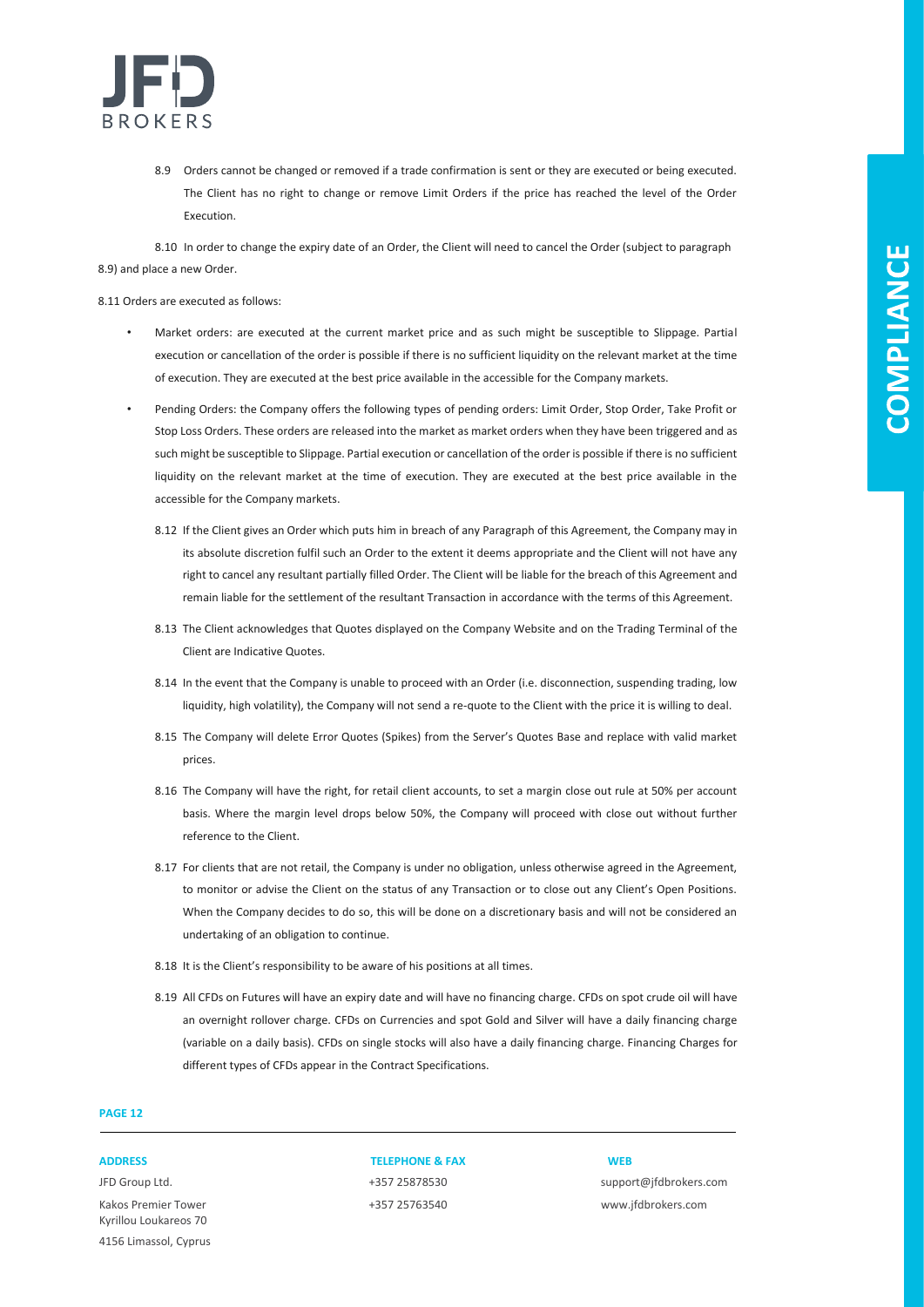

- 8.20 The Company has the right to change the Contract Specifications at any time without any prior notice to the Client; therefore, the Client agrees to check the Contract Specifications of the Financial Instrument before placing an Order.
- 8.21 The 1 (one) standard lot size is the measurement unit specified for each Financial Instrument. The Company may offer standard lots, micro-lots and mini-lots, in its discretion, as defined from time to time in the Contract Specifications.
- 8.22 The Client agrees that trading operations using additional functions of the Client Trading Terminal such as Trailing Stop and/or Expert Adviser are executed completely under the Client's responsibility, as they depend directly on his trading terminal and the Company bears no responsibility whatsoever.
- 8.23 The Client agrees that placing a Stop Loss Order will not necessarily limit losses to the intended amounts, because market conditions may make it impossible to execute such an Order at the stipulated price and the Company bears no responsibility whatsoever.
- 8.24 During the course of this Agreement in relation to all individual trading in Financial Instruments, it is noted that when receiving and transmitting Client Orders, the Company it is not the execution venue but some other third Financial Institutions is the execution venue. This means that the Company is the intermediary and will transmit the Order to some other Financial Institution for execution and this process may cause delays. The Company remains free of liability in cases like this.

#### **9. MARGIN REQUIREMENTS**

9.1 The present Paragraph 9.1 applies solely in relation to the provision of Margin Trading services.

9.2 The Client shall provide and maintain the Initial Margin and/or Hedged Margin within such limits as the Company, at its sole discretion, may determine at any time under the Contract Specifications for each type of Financial Instrument.

9.3 It is the Client's responsibility to ensure that he understands how a Margin is calculated.

9.4 Unless a Force Majeure Event has occurred, the Company has the right to change the Margin requirements, giving to the Client two Business Days Written Notice prior to these amendments. In this situation, the Company has the right to apply new Margin requirements to the new positions and to the positions which are already open.

9.5 The Company has the right to change Margin requirements without prior notice to the Client in the case of Force Majeure Event. In this situation, the Company has the right to apply new Margin requirements to the new positions and to the positions which are already open.

9.6 If at any time Equity falls below a certain percentage (specified in the Contract Specifications) of the Necessary Margin, the Company has the right to close any or all of the Client's Open Positions without the Client's consent or any prior Written Notice to him. In order to determine if the Client has breached this Paragraph, any sums referred to therein which are not denominated in the Currency of the Client Account shall be treated as if they were denominated in the Currency of the Client Account by

### **PAGE 13**

Kakos Premier Tower +357 25763540 www.jfdbrokers.com Kyrillou Loukareos 70 4156 Limassol, Cyprus

### **ADDRESS TELEPHONE & FAX WEB**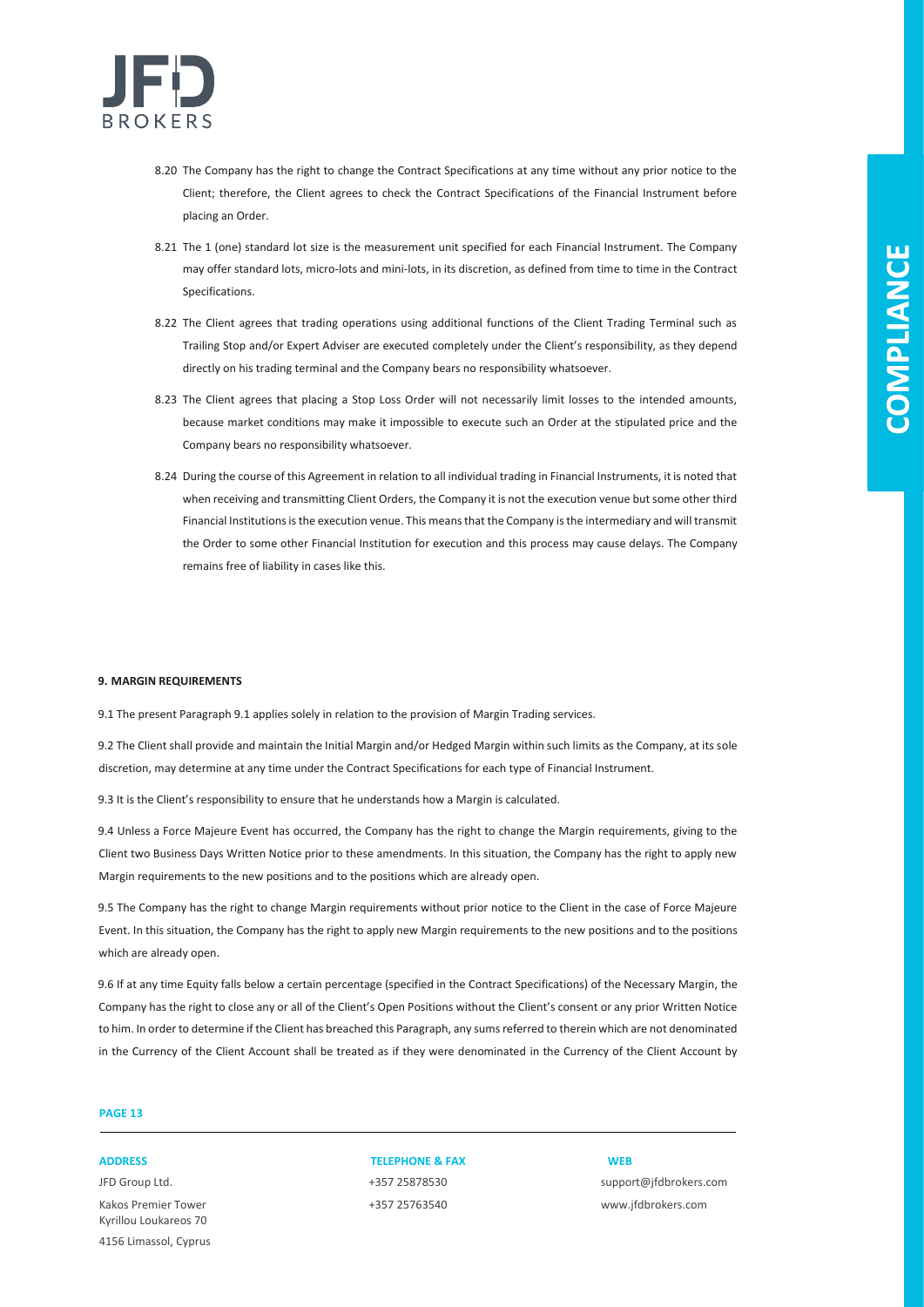

converting them into the Currency of the Client Account at the relevant exchange rate for spot dealings in the foreign exchange market.

9.7 The Client has the responsibility to notify the Company as soon as he believes that he will be unable to meet a Margin Call payment when due.

9.8 The Company has no obligation to make Margin Calls for the Client.

9.9 Margin must be paid in monetary funds in the Currency of the Client Account.

9.10 The Client undertakes neither to create nor to have outstanding any security interest whatsoever over, nor to agree to assign or transfer, any of the Margin transferred to the Company.

#### **10. DECLINE OF CLIENT'S ORDERS, REQUESTS AND INSTRUCTIONS**

10.1 Without prejudice to any other provisions herein, the Company is entitled, at any time and at its discretion, without giving any notice or explanation to the Client, to decline or refuse to transmit or arrange for the execution of any Order or Request or Instruction of the Client, and the Client has no right to claim any damages, specific performance or compensation whatsoever from the Company, in any of the following cases:

a) If the Order or Request or Instruction precedes the first Quote in the Company Online Trading System on the Market Opening;

- b) Under Abnormal Market Conditions;
- c) If the Client has recently made an unreasonable number of Requests in comparison to the number of Transactions;
- d) If the Client's Free Margin is less than the Initial Margin or the Necessary Margin or there are no available cleared funds deposited in the Client Account to pay all the charges of the particular Order;
- e) It is impossible to proceed with an Order or Instruction regarding the size or price or the proposed Transaction is of such a size (too small or too large), that the Company does not wish to accept that Order or Instruction or Transaction or the Company believes that it will not be able to hedge the proposed Transaction in the Underlying Market or it is impossible for the Order or Request or Instruction to be executed due to condition of the relevant underlying market;
- f) Where the Company suspects that the Client is engaged in money laundering activities or terrorist financing or other criminal acts;
- g) In consequence of request of regulatory or supervisory authorities of Cyprus or a court order;
- h) Where the legality or genuineness of the Order is under doubt;
- i) There is absence of essential detail of the Order or the Order or Request or Instruction is not clear or has more than one interpretation;
- j) The Transaction Size is less than the minimum Transaction Size for the particular Financial Instrument as indicated in the Contract Specifications;
- k) A Quote is not obtained from the Company or the Quote obtained by the Company is an Indicative Quote or the Quote is manifestly erroneous or Quote is an Error Quote (Spike);
- l) Internet connection or communications are disrupted;

### **PAGE 14**

Kakos Premier Tower +357 25763540 www.jfdbrokers.com Kyrillou Loukareos 70 4156 Limassol, Cyprus

**ADDRESS TELEPHONE & FAX WEB**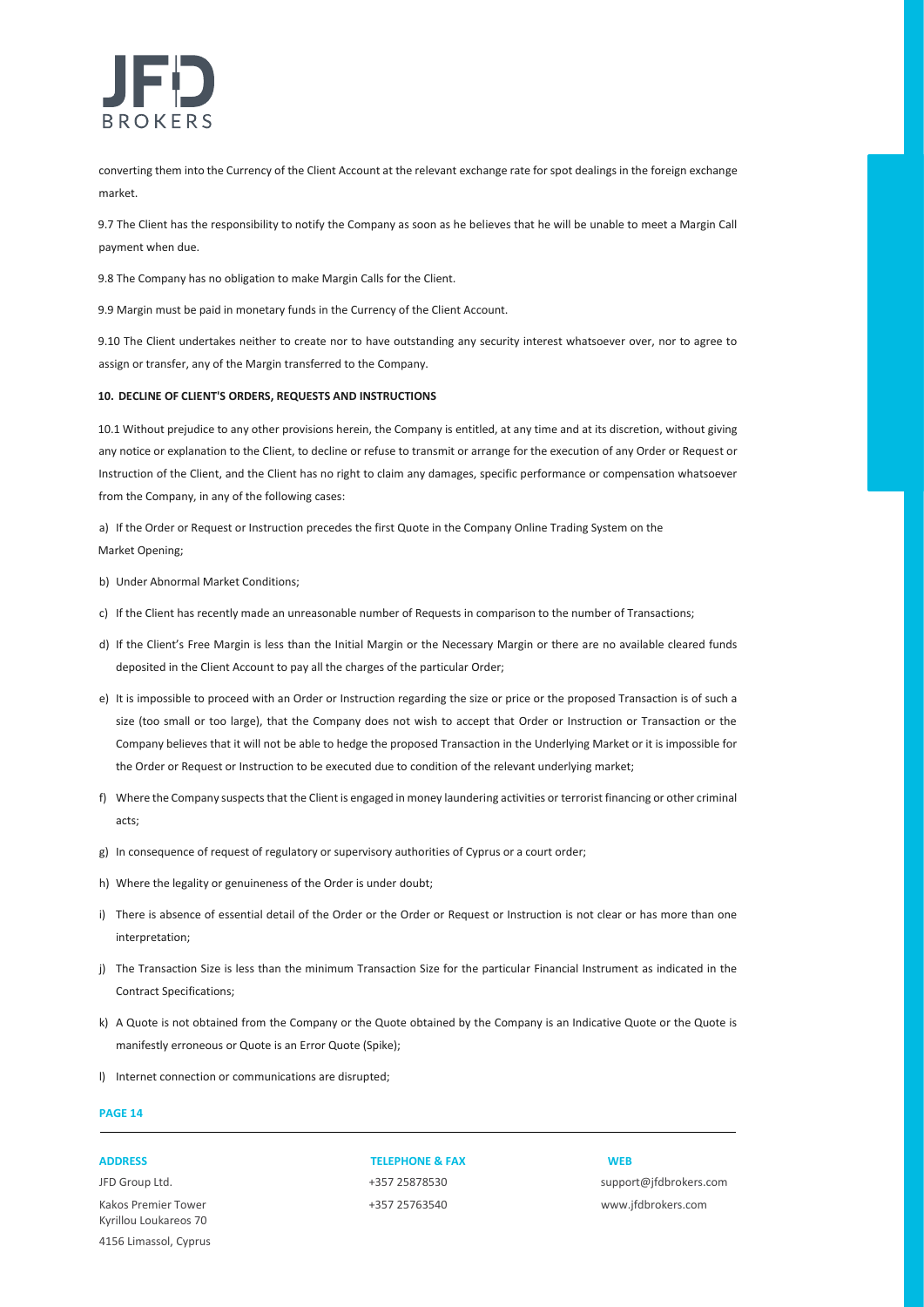

- m) A Force Majeure Event has occurred;
- n) In an Event of Default of the Client;
- o) Without prejudice to the preceding paragraph n), if the Client acts in contravention of Paragraphs 27.2 27.4;
- p) The Company has sent a notice of Termination of the Agreement to the Client.

#### **11. MARKET ABUSE**

11.1 The Client shall not arrange or execute or place any Open Position, Trade and/or Order with the Company or otherwise, nor will the Client behave in a manner that would amount to market abuse and/or market manipulation and/or insider dealing (by the client himself or acting jointly with another person). In addition, the Client shall not arrange or execute or place an Open Position, Trade and/or Order that contravenes any primary or secondary legislation or other law or regulatory rules in relation to Market Abuse. For your information, market abuse means as specified by the Market Abuse Law of 2016 (Law 102(I)/2016) and Regulation 596/2014 on Market Abuse as may have been varied, amended or supplemented from time to time.

11.2 In the event that the Client placed an Open Position, Trade and/or Order in breach of any of the representations and warranties given above or if the Company has grounds for suspecting that the Client has done so, the Company may in its absolute discretion (and with or without giving notice to the Client), and without being under any obligation to inform the Client of its reason for doing so, close that Open Position and/or Order and any other Open Position and/or Orders that the Client may have open at that time, and also in the Company's absolute discretion:

a) enforce the Open Position or Trade against the Client if it is an Open Position or Trade under which the Client had made losses; and

b) treat all of the Clients' Open Positions and Trades under this paragraph as immediately void even if they are Open Positions or Trades under which the Client has made profits. Unless and until the Client produces conclusive evidence that in fact they have not committed the breach of warranty and/or misrepresentation as referred to above, within the period of one month from the date of closure under this paragraph, all such Trades between the Company and the Client (under which the Client has made profits) will be finally null and void.

11.3 The Company can exercise the above rights regardless of the effect it may have on the Client's other Open Positions or Orders, or other positions the Client may have with a third party and even if a loss arises as a result.

11.4 The Company is not required to give advance notice to the Client of the exercise of its rights as above, but the Company will inform the Client as soon as practicable that it has exercised such rights.

#### **12. CLIENT MONEY AND CLIENT FINANCIAL INSTRUMENTS**

12.1 Unless otherwise agreed with the Client in writing and to the extent allowed under Applicable Regulations, the Company will deal with any funds and/or Financial Instruments that it holds on the Client Account in accordance with the Applicable Regulations in order to ensure protection of such funds. This means that Client funds and/or Financial Instruments will be segregated from the Company's own money and/or securities and cannot be used in the course of its business and/or otherwise for own account. The Company will promptly place any Client money and/or Financial Instruments into one or more segregated account(s). The Client may request and the Company shall provide the Client upon such request with additional information on the steps followed by the Company to ensure protection of Client Money and/or Client Financial Instruments.

### **PAGE 15**

Kakos Premier Tower +357 25763540 www.jfdbrokers.com Kyrillou Loukareos 70 4156 Limassol, Cyprus

### **ADDRESS TELEPHONE & FAX WEB**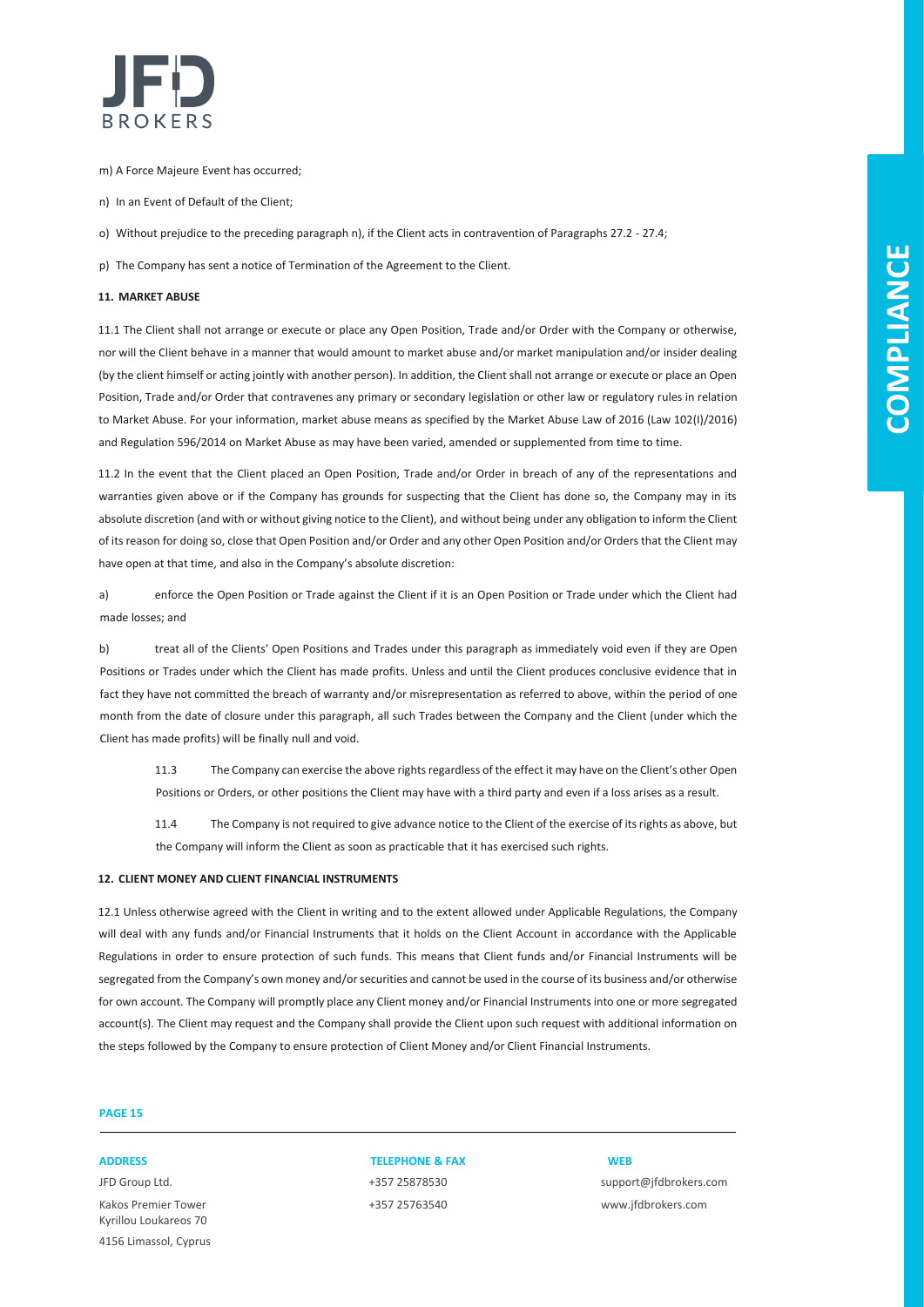

12.2 The Company shall not account to the Client for profits or interest earned on Client money (other than profit gained through trading Transactions from his Client Account(s) under this Agreement) and the Client waives all right to interest.

12.3 The Company may deposit Client money in overnight deposits and will be allowed to keep any interest.

12.4 The Company may hold Client money and/or Client Financial Instruments and the money or Financial Instruments of other clients in the same bank account (omnibus account).

12.5 The Company may deposit Client money and/or Financial Instruments with a third party who may, to the extent allowed under Applicable Regulations, have a security interest, lien or right of set- off in relation to that money.

12.6 Client money and/or Financial Instruments may be held on the Client's behalf with an intermediate broker, a bank, a market, a settlement agent, a clearing house or OTC counterparty located within or outside Cyprus or the EEA; Client Money and/or Financial Instruments will be held in accordance with Applicable Regulations, or if Client Money and/or Financial Instruments will not be held in accordance with Applicable Regulations, the Company will exercise all due skill, care and diligence in assessing whether adequate measures will be applied by the third party to protect Client money.

12.7 Where Client Money and/or Financial Instruments are held with a third party outside Cyprus or the EEA, the legal and regulatory regime applying to any such person outside Cyprus or the EEA will be different from that of Cyprus and in the event of the insolvency or any other equivalent failure of that person, the Client's money and/or Financial Instruments may be treated differently from the treatment which would apply if the money was held in a segregated account in Cyprus.

12.8 The Company is not responsible for the insolvency, acts or omissions of any bank, although reasonable care is taken when choosing which bank to open a client money account with.

12.9 The third party to whom the Company will pass money and/or Financial Instruments may hold it in an omnibus account and/or it may not be possible to separate it from the Client's money and/or Financial Instruments, or the third party's money and/or Financial Instruments. In the event of the insolvency or any other analogous proceedings in relation to that third party, the Company may only have an unsecured claim against the third party on behalf of the Client, and the Client will be exposed to the risk that the money received by the Company from the third party is insufficient to satisfy the claims of the Client in respect of the relevant account. The Company does not accept any liability or responsibility for any resulting losses.

12.10 The Company is a member of the Investors Compensation Fund (ICF). So, depending on his classification, the Client may be entitled to compensation from the ICF in the event that the Company is unable to meet its obligations as explained in the document with the title 'Investors Compensation Fund' (Appendix III).

12.11 The Company shall have a general lien on all funds and/or Financial Instruments held by the Company or its Associates or its nominees on the Client's behalf until the satisfaction of his obligations.

12.12 The Company will carry out reconciliations of records and Client Money with the records and accounts of the money the Company holds in the segregated client account(s) on a daily basis. If a transfer is required to or from the segregated client account(s) this will be done three times every week. The Company has the right, but not an obligation, to carry out reconciliations and transfers more frequently, if it considers that this is necessary to protect the Company's or a Client's interests.

12.13 Profit or loss from Financial Instruments trading is deposited in/withdrawn from the Client Account once the Transaction is closed.

### **PAGE 16**

Kakos Premier Tower +357 25763540 www.jfdbrokers.com Kyrillou Loukareos 70 4156 Limassol, Cyprus

### **ADDRESS TELEPHONE & FAX WEB**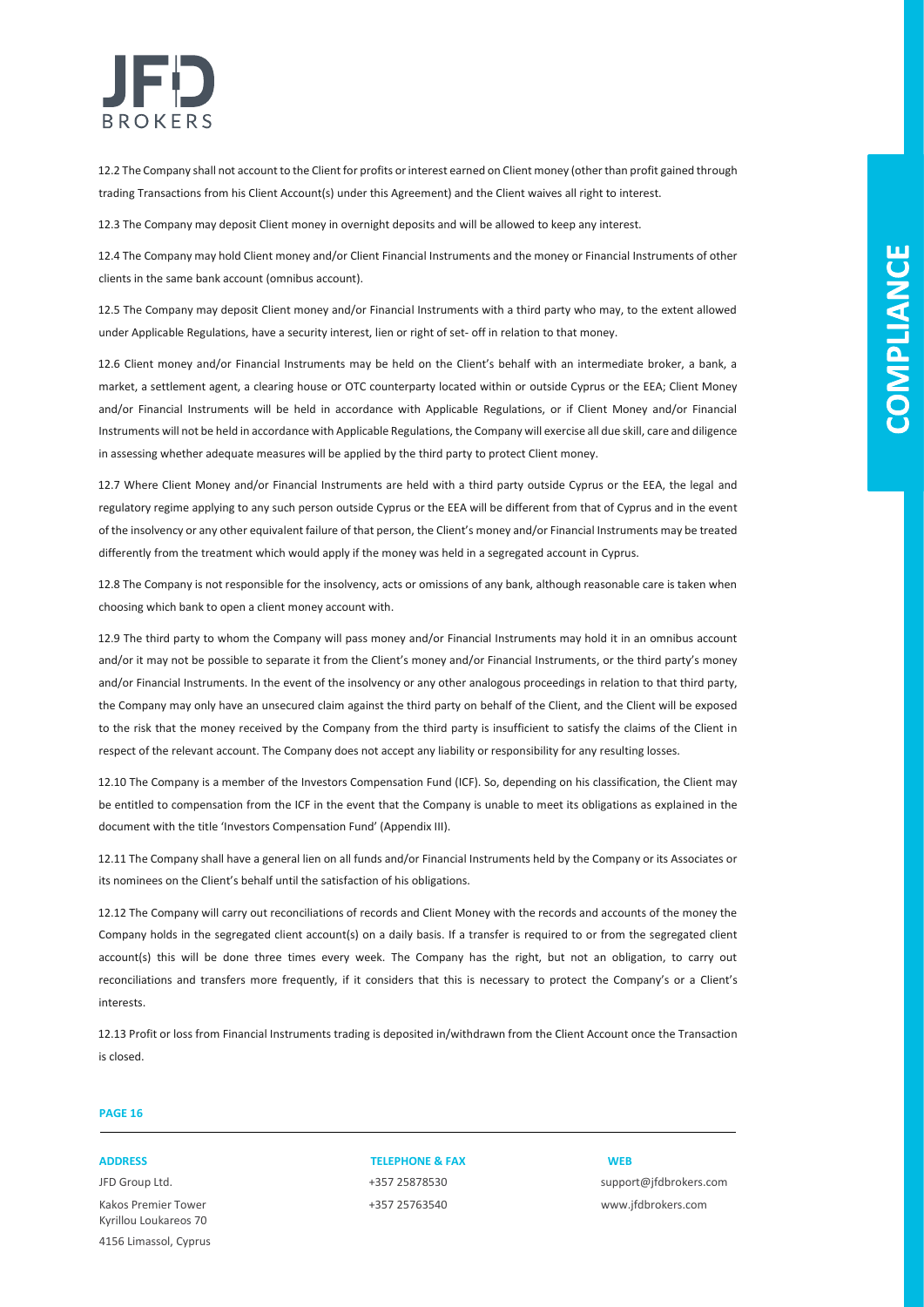

12.14 If the Client Account has funds of less than 100 Euro, or 100 Swiss Franc or 100 British Pounds or 100 US Dollars (depending in the Currency of the Client Account), the Company reserves the right to close the Client Account and notify the Client accordingly. Any bank, custody fees or related fees will be deducted from the Client Money.

12.15 In the event where the Company does not receive any instructions from the Client in relation to the Client Account and/or Client Money and/or Client Financial Instruments, held on behalf of the Client by the Company, for a period of at least 10 (ten) years and the Company is unable to trace the Client despite having taken reasonable steps to do so, the Client agrees that the Company may:

a) cease to treat the Client Money and/or Client Financial Instruments as money or Financial Instruments beneficially owned by the Client; and/or

b) may pay away such Client Money to a registered charity in Cyprus or elsewhere; and/or

c) may sell such Financial Instruments and pay away the produce of the sale to a registered charity in Cyprus or elsewhere.

The Company (or an Associated Company, as the case may be) shall undertake to pay back to the Client a sum equal to the Client Money and/or produce of the sale of Client Financial Instruments, mentioned under the preceding Paragraphs 12.14 (b) and 12.14 (c), in the event that the Client seeks to claim the aforesaid amounts in the future.

12.16 When the Client wishes to use the Services offered by the Company under this Agreement in respect of Stocks listed in the United States and/or Financial Instruments relating to Stocks listed in the United States, the Company may request the Client, in accordance with applicable US legislation, and the Client shall be obliged to provide the Company with the relevant US Tax Form, within the deadline that the Company shall specify, before the Company can provide its Services in respect of such Financial Instruments and/or Stocks.

12.17 When the Client already holds shares in the US and has not provided the relevant US Tax Form, the Company may request the Client, in accordance with applicable US legislation, and the Client shall be obliged to provide the Company with the relevant US Tax Form, within the deadline that the Company shall specify. If the Client fails to return the signed and completed US Tax Form within the deadline specified by the Company, the Company shall have the right to sell the US Shares held by the Client.

12.18 Subject to the provisions of the preceding paragraphs 12.1-12.17, when engaging the Company's Stock Trading services:

12.18.1 The Client acknowledges and instructs the Company to hold the Stocks on the Client's behalf until the Client instructs the Company to sell such Stocks or transfer them in the Client's name or to another nominee;

12.18.2 The Company shall hold the Stocks as a nominee holder and/or custodian on the Client's behalf in accordance with Applicable Regulations and the provisions of this paragraph 12;

12.18.3 The Company shall be entitled and the Client authorises the Company at the Company's discretion to appoint any other party, located in Cyprus, the EEA or elsewhere, to hold the Stocks on the Company's and/or the Client's behalf and in doing so the Company shall act in accordance with Applicable Regulations regarding the selection, appointment and periodic review of such nominee service providers and the provisions of this paragraph

12;

### **PAGE 17**

Kakos Premier Tower +357 25763540 www.jfdbrokers.com Kyrillou Loukareos 70 4156 Limassol, Cyprus

#### **ADDRESS TELEPHONE & FAX WEB**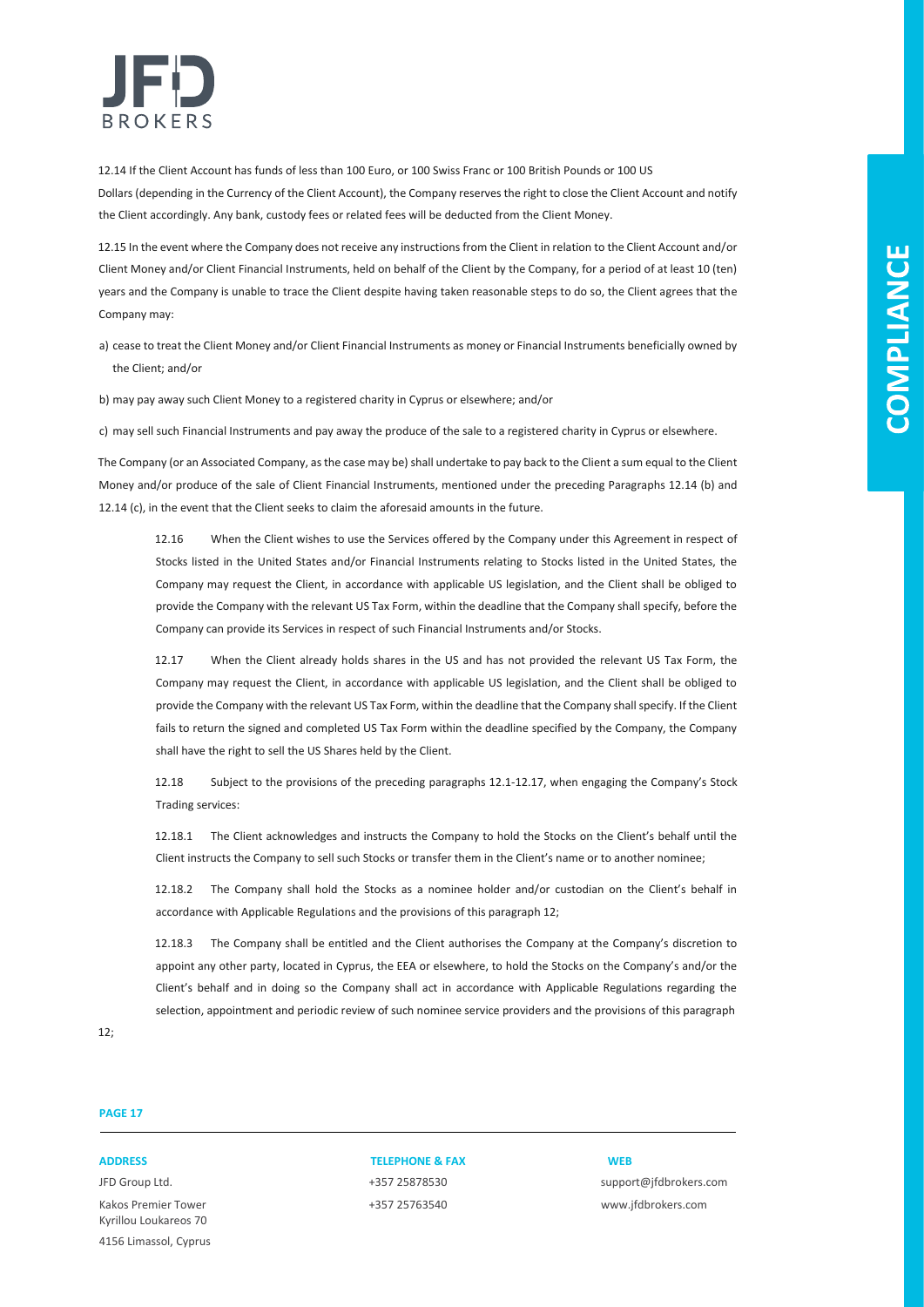

12.18.4. The Company acknowledges that it and/or any third party selected or appointed by the Company for this purpose, shall hold the Stocks as a nominee holder and that the Client shall remain the ultimate beneficial owner of the Stocks and the Company shall maintain records of all Stocks held on the Client's behalf by the Company and/or any other third party selected or appointed by the Company for this purpose;

12.18.5 The Company may be required under the laws of any jurisdiction in which Stocks are located to provide information in relation to the identity and other details of the Client; in doing so the Company shall act in accordance with Paragraph 21.

12.19 The Company may treat any transfer of money by Professional Clients as a transfer of full ownership of that money to the Company for the purpose of securing or covering the Company's present, future, actual, contingent or prospective obligations and will not hold such money in accordance with the client money rules and Applicable Law, but as a Title Transfer Collateral Arrangement. The terms that will apply to the Title Transfer Collateral Arrangement shall be mutually agreed between the Parties via a separate Agreement.

#### **13. DEPOSITS AND WITHDRAWALS**

13.1 The Client may deposit funds into the Client Account at any time during the course of this Agreement. Deposits will be accepted via bank transfer, debit/credit card (MasterCard, Visa) or any other method of electronic money transfer (where the originator is the Client) acceptable by the Company from time to time. The Company will not accept third party or anonymous payments in the Client Account.

13.2 The Company will affect withdrawals of Client funds, either upon the receipt of a form bearing the signature of the Client (which must match the specimen signature of the Client provided by him to the Company) in accordance to paragraph 13.3. or upon an application for withdrawal made via the Company Online Trading System.

13.3 Upon the Company receiving an instruction from the Client to withdraw funds from the Client Account, the Company shall pay the said amount within five Business Days, if the following requirements are met:

- a) The withdrawal instruction includes all necessary information;
- b) The instruction is to make a bank transfer to the account of the Client; and
- c) At the moment of payment, the Client's Free Margin exceeds the amount specified in the withdrawal instruction including all payment charges;
- d) the client has provided full identification documentation and/or any other requested documentation to support his withdrawal request and/or satisfy the Company's needs accordingly to all applicable rules and regulations;
	- 13.4 Withdrawals will only be effected towards the Client. The Company will not effect withdrawals to any other third party or anonymous account.
	- 13.5 The Company reserves the right to decline a withdrawal request of the Client asking for a specific transfer method and the Company has the right to suggest an alternative.
	- 13.6 All payment and transfer charges for deposits and withdrawals will be borne by the Client and the Company shall debit the Client Account for these charges. Fees and charges are available on the Company's website.

### **PAGE 18**

Kakos Premier Tower +357 25763540 www.jfdbrokers.com Kyrillou Loukareos 70 4156 Limassol, Cyprus

### **ADDRESS TELEPHONE & FAX WEB**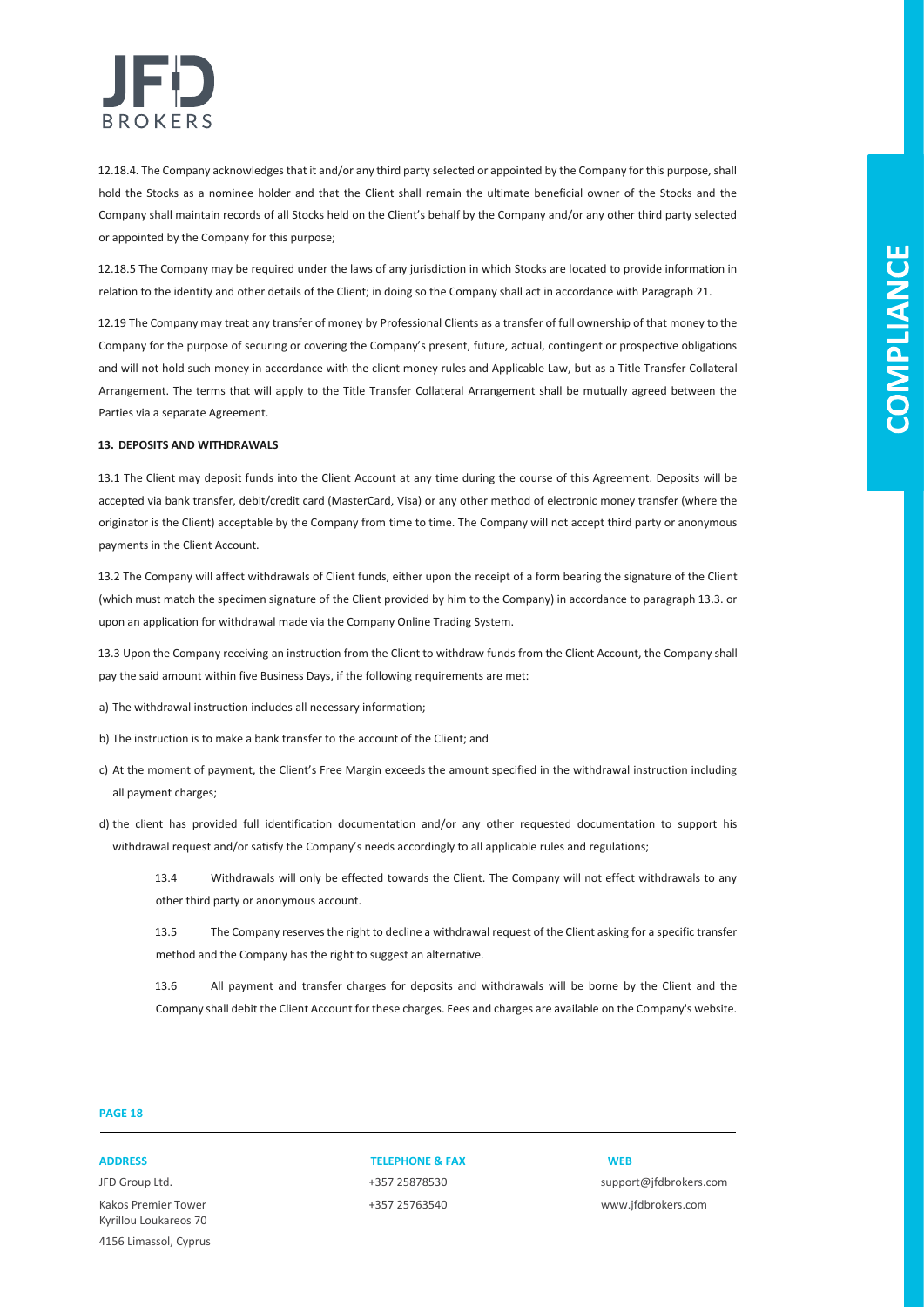

13.7 If the Client makes a payment by bank transfer, by credit card or any other method of electronic money transfer, the Company shall credit the Client Account with the relevant amount within one Business Day after the amount is cleared in the bank account of the Company.

13.8 If a withdrawal request is made in relation to a Joint Account, the Company can only return the requested withdrawal funds to the bank accounts that the clients used to deposits the funds to the Joint Account initially.

13.9 At any given time, if the Company is not satisfied that the Client is the sender of the funds deposited in the account or the person requesting the withdrawal of the funds, the Company reserves the right to reject such funds and/or return them to the remitter net of any transfer fees or other charges. The client may be required to submit additional documentation as required by applicable regulation and/or any other similar rules applicable to the Company.

#### **14. CORPORATE EVENTS AND RIGHTS ATTACHED TO SECURITIES TRADING**

14.1 Reports, accounts and other information in respect of Securities.

14.1.1 Subject to the laws and/or regulations governing Securities held by and/or on behalf of the Client:

- a) the Company may provide and/or arrange for the provision to the Client, of any notices of meetings of holders of such Securities or other reports and/or accounts and/or information to which holders of such Securities are entitled;
- b) the Company may arrange for the attendance at any meeting in respect of such Securities;

c) the Company may arrange to receive any other information issued to holders of the Securities;

14.1.2 Upon the Client's request, in the cases identified in Applicable Law, the Company may issue for the Client documents certifying the Client's right towards any Financial Instruments kept in the Trading Account. Issuance of such documents may be subject to respective commissions and fees charged by the Company, justified by the character of the operation.

14.2 Voting rights

14.2.1 Subject to the laws and/or regulations governing Securities held by and/or on behalf of the Client, the Company may inform the Client of -and/or exercise- any voting rights attaching to Securities held by the Client at any given time, whether exercisable at a general meeting of a company and/or in writing and/or otherwise, in accordance with the laws and/or regulations applicable to the exercise of such rights.

14.2.2 Unless otherwise provided for under the laws and/or regulations governing Securities held by and/or on behalf of the Client, where the Company acts in accordance with paragraph 14.1 and paragraph 14.2 of the Agreement, it shall not be assumed and/or inferred to constitute and shall not constitute a recognition of an obligation of the Company, whether in general and/or regarding that particular instance, to provide such information and/or take such action on behalf of the Client.

14.3 Dividends and other payments in respect of Securities

14.3.1 The Company shall be obliged to claim and/or receive dividend payments and/or other payments deriving from the rights attached to Securities held by and/or on behalf of the Client at any given time. The Company will credit or debit such payments in the Client Account as soon as practicable.

### **PAGE 19**

Kakos Premier Tower +357 25763540 www.jfdbrokers.com Kyrillou Loukareos 70 4156 Limassol, Cyprus

#### **ADDRESS TELEPHONE & FAX WEB**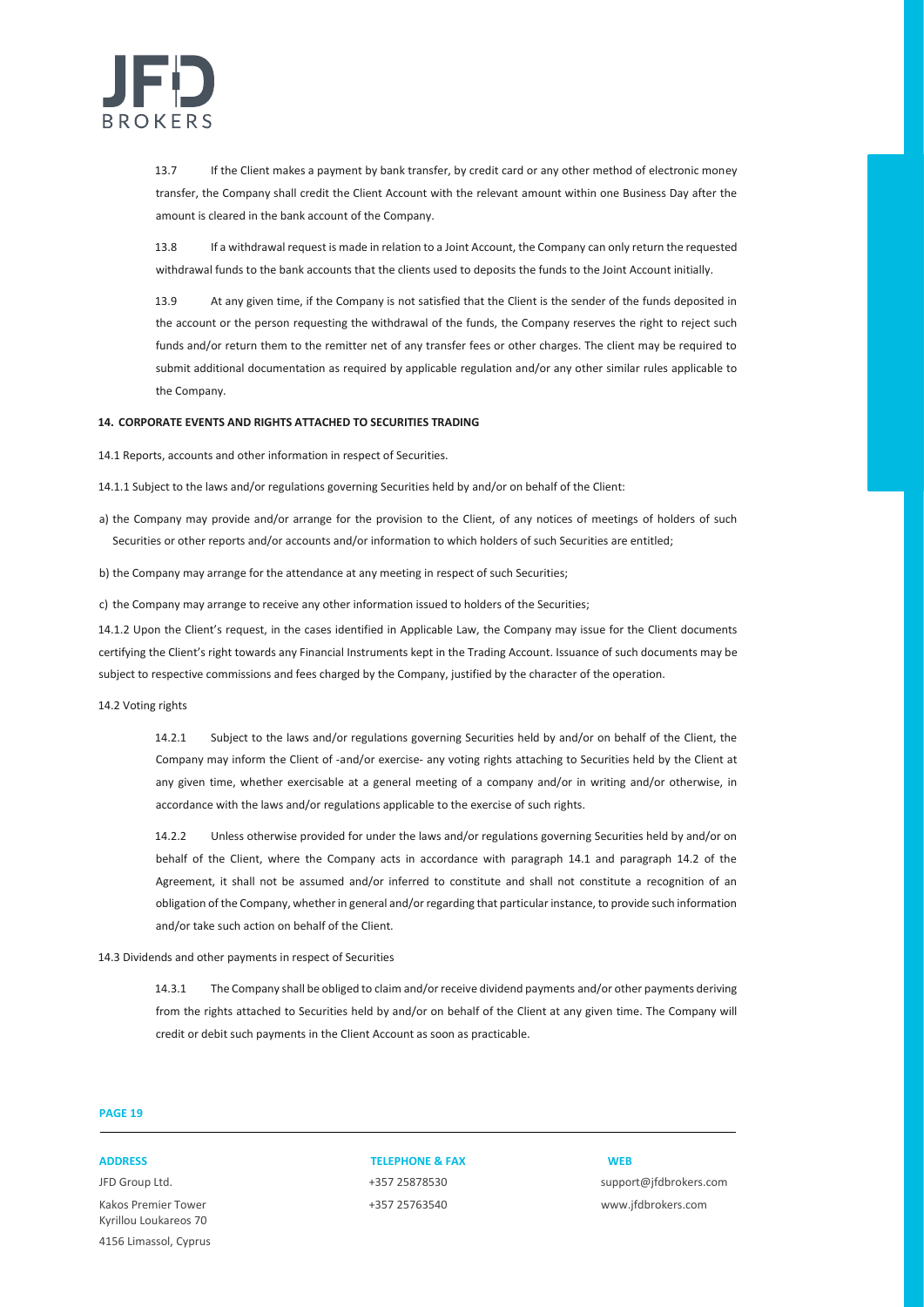

14.3.2 The Company shall not be obliged but may at its own discretion offer the Client any dividend reinvestment plans available or any scrip options or stock dividends in respect of Securities held by the Company on behalf of the Client. Any such offer shall be made without taking into consideration the Client's personal tax position.

14.3.3 The Company may inform and/or offer to the Client any other rights or special offers that are made available to holders of Securities held by and/or on behalf of the Client. Unless otherwise provided for under the laws and/or regulations governing such Securities, where the Company acts in accordance with this paragraph 14.3 of the Agreement, it shall not be assumed and/or inferred to constitute and shall not constitute a recognition of an obligation of the Company, whether in general and/or regarding that particular instance, to provide such information and/or make such offers to the Client.

#### 14.4 Corporate Events

14.4.1 If there is a corporate event having a diluting or concentrating effect or other analogous change to the Securities held on the Client's behalf and/or ownership of such Securities and/or the value of such Securities and/or the rights to which the Client is entitled in connection with such Securities and/or any other diluting or concentrating effect of any nature, the Company shall make all reasonable efforts to contact and/or notify the Client of the occurrence of such an event or the intention and/or proposal to implement such an event, as the case may be, subject to the laws and/or regulations governing such Securities; the Client acknowledges that there may be circumstances in which informing the Client of a corporate event may not be practical or possible;

14.4.2 In connection with circumstances relating to subscription rights, the Company shall execute transactions involving sale of subscription rights and shares or other negotiable Financial Instruments, taking into account the rules of trading on the underlying Stock Exchange, liquidity, market practice principles, possibility to obtain the best sale price and directive of acting in the Client's best interest. The Company may exercise transactions involving sale of subscription rights and shares or other negotiable Financial Instruments, together with transactions executed for other clients. Funds obtained from the sale shall be distributed into the clients' accounts based on the average, volume weighted sale price of all subscription rights.

14.4.3 When acting in accordance with paragraph 14.4.1, the Company may provide the Client only with information made available through the applicable Exchange or registrars;

14.4.4 The Company may, during the provision of the information mentioned under the preceding paragraphs 14.4.1 14.4.2 and 14.4.3, request from the Client to make an election in respect of a corporate event and the Client agrees that it shall be the Client's responsibility to return such election in accordance with the Company's request and within the timeframe set by the Company, notwithstanding the fact that such timeframe may not be the same as that set by the respective registrar. Elections received by the Client in respect of corporate actions shall be irrevocable and final.

14.4.5 The Company shall not be obliged and/or be responsible for and/or have a duty to proceed with any action and/or election on behalf of the Client, without the Client's prior written instructions in accordance with Paragraph 14.4.4, including, without limitation, the event where the Client fails to provide a valid election in respect of a corporate event by the timeframe set by the Company. Any actions by the Company in order to remind and/or assist the Client with the due and timely provision of the Client's election shall not be assumed and/or inferred to constitute and shall not in any case constitute a recognition of an obligation of the Company, whether in general

### **PAGE 20**

Kakos Premier Tower +357 25763540 www.jfdbrokers.com Kyrillou Loukareos 70 4156 Limassol, Cyprus

### **ADDRESS TELEPHONE & FAX WEB**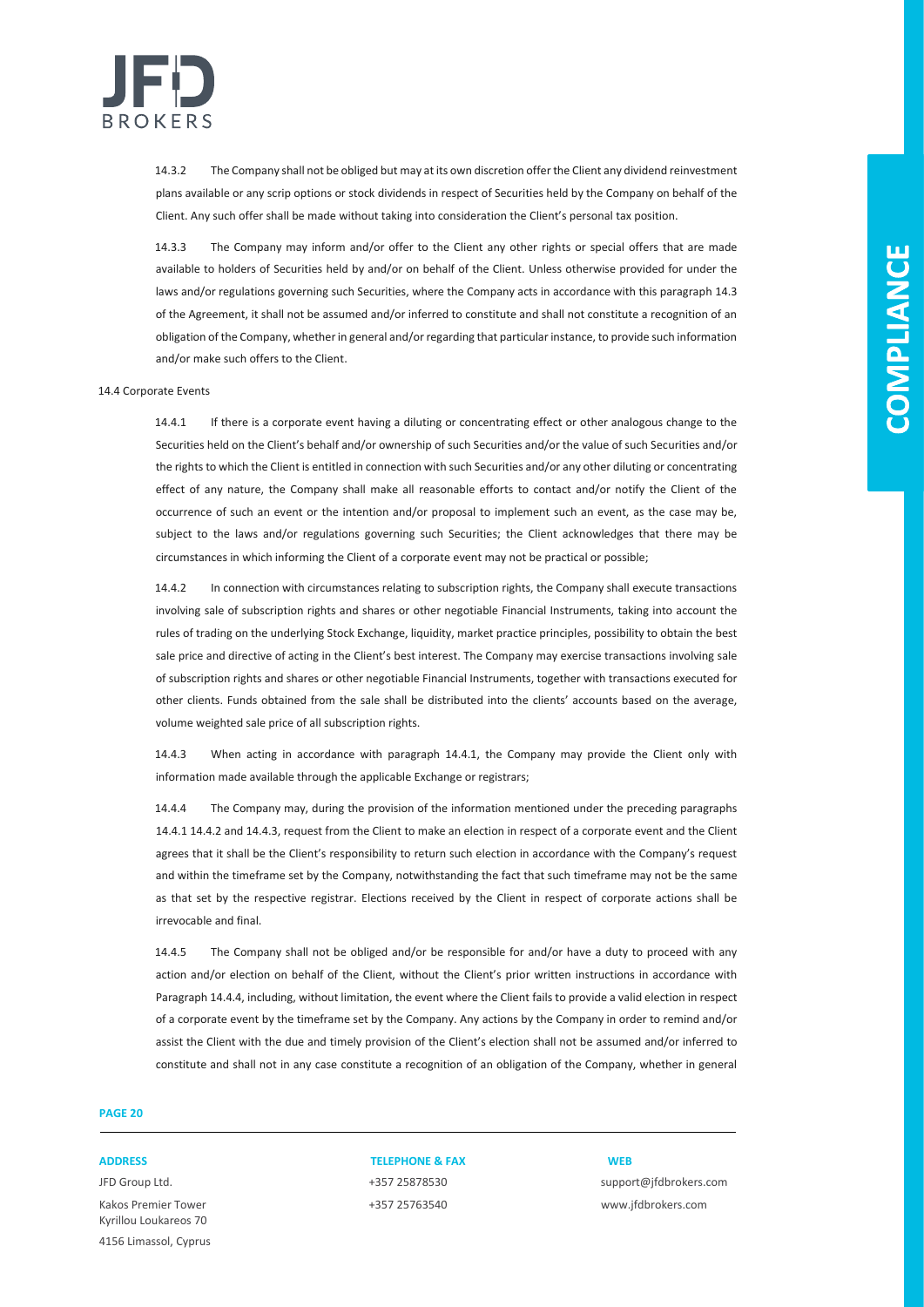

and/or regarding that particular instance, to proceed with such action. The Company shall not, in any case, make an election on behalf of the Client in case of failure by the Client to provide a valid election within the set time-frame. The Company shall not be responsible or liable for any loss or other consequence of the failure of the Client to provide an election in respect of a corporate event.

14.4.6 Where a corporate event results in a fractional entitlement to Stocks, the Company shall aggregate the relevant fractional entitlements and sell such fractional Stocks and shall credit the Client Account with the respective cash value.

14.4.7 Where a corporate event affects part of the Financial Instruments held in a pooled account, the Company shall, subject to Applicable Regulations and other applicable legislation, allocate the Financial Instruments to the respective clients in such a fair and equitable manner as the Company may deem appropriate.

14.7.8 Where a corporate event requires an election to be made by the Company on behalf of its entire nominee holding in another company, the Company shall be entitled not to offer an option to the Client where the Company considers reasonable not to. The Company shall use reasonable endeavours to offer alternative options to the Client but shall not be obliged and may not guarantee that this will match the options offered by the company to which the corporate event relates.

14.4.9 The Client shall be responsible to ensure that sufficient funds are available in the Client Account in order to conduct any purchase of additional Stocks or other Financial Instruments pursuant to a corporate action and regardless of any instructions and/or any election of the Client in respect of a corporate action, the Company shall not be obliged to take any action on behalf of the Client or at the Client's instructions in the event where there are no sufficient funds available in the Client Account.

14.4.10 The Company shall credit any cash and/or Stocks and/or other Financial Instruments to the Client Account as soon as practicable after the occurrence of the corporate event. The effect of a corporate event will be reflected in the Client Account as soon as practicable after the Company receives a confirmation that the corporate event has taken place and has been completed.

14.4.11 The Company shall not be obliged to inform the Client of a class action or group litigation that is being proposed and/or commenced and/or pursued and/or taken in relation to Stocks held on behalf of the Client nor shall the Company be obliged to otherwise act on such information.

14.4.12 In the context of the actions and/or events mentioned in the present Paragraph 14, the Company may be required to and/or may proceed with actions that may be subject to an additional charge to the Client. Details of such additional charges are set out in the Contract Specifications.

14.4.13 The Client is aware and acknowledges that any Corporate Event where the alternative to a cash settlement is the settlement in way that is not supported by the Company, the Client will not have the option to choose, but will be given the cash settlement.

14.4.14 In order to protect the interests of the Client and/or the Company, the Client shall promptly carry out any action, which the Company may reasonably request, in relation to Corporate Events. If the Client does not carry out such an action promptly, the Company may at its sole discretion take such steps, at the Client's cost, as the Company considers necessary or desirable for its own protection or the protection of the Client. This provision is similarly applicable in situations where the Company is unable to obtain contact with the Client.

### **PAGE 21**

Kakos Premier Tower +357 25763540 www.jfdbrokers.com Kyrillou Loukareos 70 4156 Limassol, Cyprus

### **ADDRESS TELEPHONE & FAX WEB**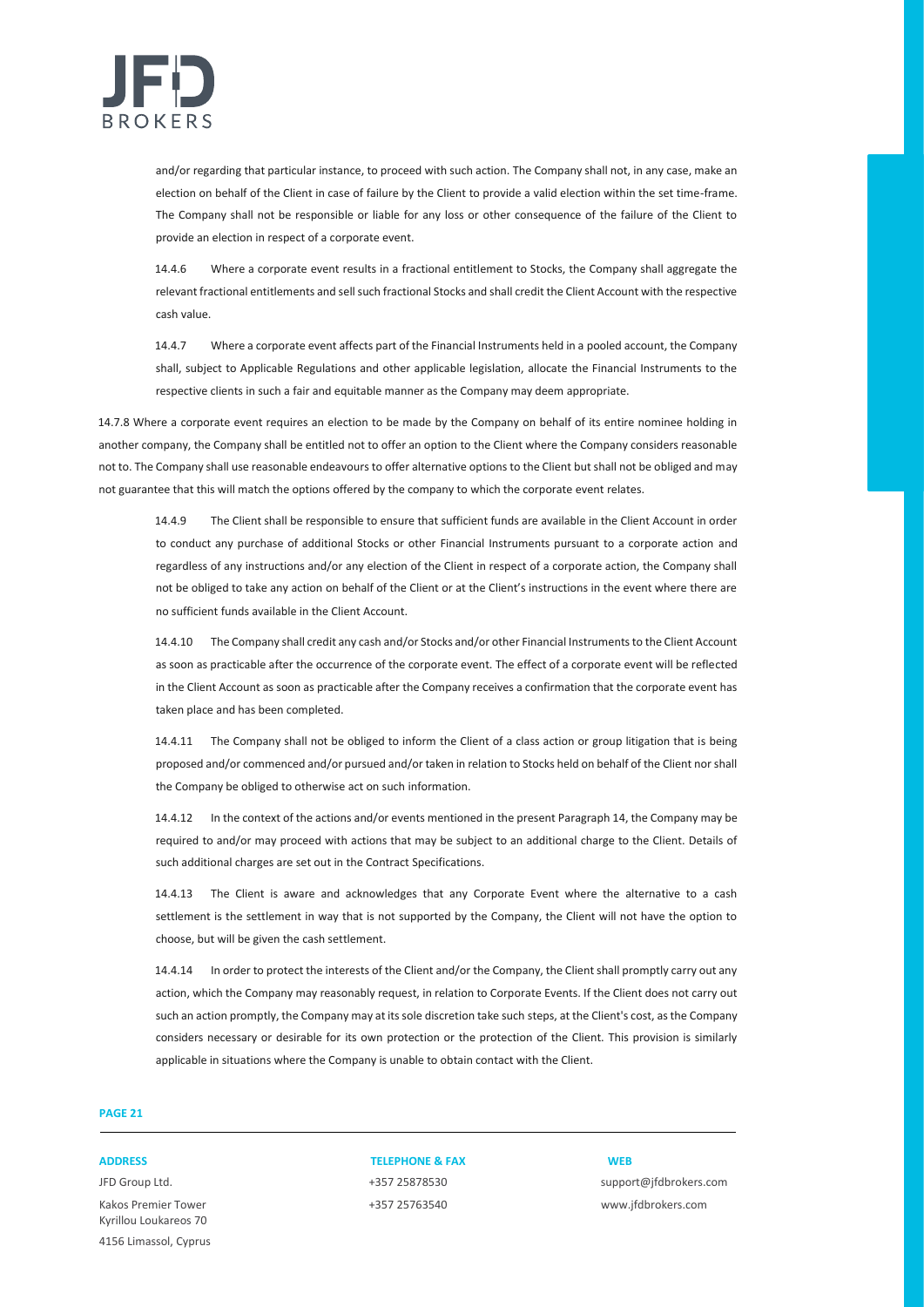

14.4.15 The Company shall not be liable for non-performance or incorrect performance of the actions identified in Clause 14.1, 14.2, 14.3 and 14.4, if the non-performance or incorrect performance is caused by circumstances which the Company is not responsible for and/or beyond its reasonable control.

#### **15. COMMISSIONS, CHARGES AND OTHER COSTS**

15.1 The provision of Services is subject to the payment of costs, fees, commissions, charges to the Company (the 'Costs'). Costs to the Company are set out in the Contract Specifications in the Company's Website. The Client must ensure that he has understood and considered any and all applicable charges. (i.e. spread, mark-up, commissions, swaps) In addition to Costs, other commissions and charges may be due by the Client directly to third parties. The Client shall be obliged to pay all such costs.

15.2 Costs may appear as a percentage of the value of the Financial Instrument, therefore the Client has the responsibility to understand how Costs are calculated.

15.3 The Company will provide the Client with daily reports on the sum of all costs and charges. The Client has the right to request and the Company shall provide upon such request an analytic itemized outline of such costs and expenses. (i.e. commission, swap, spread, mark-up).

15.4 When providing a service to a Client, the Company may pay or receive fees, commissions or other nonmonetary benefits from third parties as far as permissible under Applicable Regulations. To the extent required by Applicable Regulations, the Company provides information on such benefits, including the amount or benefit or, if not available, the method of calculation of such amounts, to the Client in the Contract Specifications or Company Website.

15.5 Details of any taxes which the Company is required to pay on the Client's behalf will be stated on Confirmations issued to the Client. The Client may also be liable for other taxes which are not collected by the Company and the Client should seek independent expert advice if he is in any doubt as to whether he may incur any further tax liabilities. Tax laws are subject to change from time to time.

15.6 The Client shall be solely responsible for all filings, tax returns and reports on any Transactions which should be made to any relevant authority, whether governmental or otherwise, and for payment of all taxes (including but not limited to any transfer or value added taxes), arising out of or in connection with any Transaction.

15.7 The Client undertakes to pay all stamp expenses relating to this Agreement and any documentation which may be required for the carrying out of the transactions under this Agreement.

15.8 The Client acknowledges and accepts that the Company reserves the right, at its sole discretion, to impose a monthly inactivity fixed fee of 20.00 EUR/USD/GBP/CHF (depending on the base currency of the client account) after a period of three consecutive months of no trading activity (trading or funding), subject to the client having sufficient funds available. This fee will not be charged for accounts which have not yet been funded. Under specific circumstances, including but not limited to where less funds are available in the account, the Company reserves the right to impose a lower amount and consider the Client's Account as dormant/inactive. If the Client is inactive for two years or more, the Company reserves the right to close the Client Account and notify the Client accordingly. Any bank, custody fees or related fees will be deducted from the Client Money.

15.9 The Company may vary its Costs from time to time. The Company will send a Written Notice to the Client informing of any changes before they come into effect. The variation will take effect from the date which the Company specifies in its notification to the Client. The Company will endeavour to provide the Client with at least one Business Day notice of such alteration save

### **PAGE 22**

Kakos Premier Tower +357 25763540 www.jfdbrokers.com Kyrillou Loukareos 70 4156 Limassol, Cyprus

### **ADDRESS TELEPHONE & FAX WEB**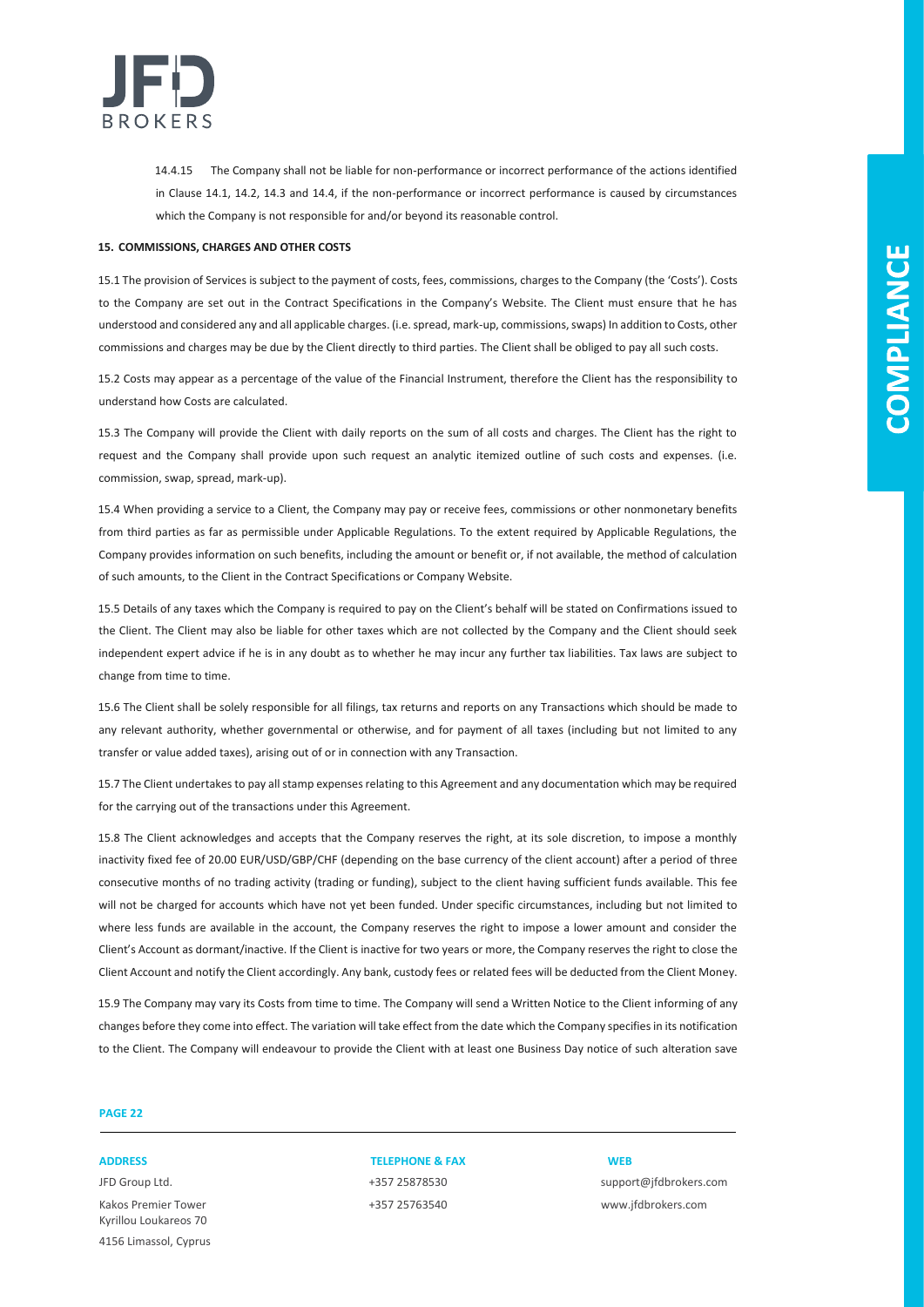

where such alteration is based on a change in interest rates or tax treatment or it is otherwise impractical for the Company to do so.

15.10 From Friday to Monday Swaps are calculated once. From Wednesday to Thursday Swaps are calculated in triple size. Exceptions apply, please refer to Contract Specifications for more information.

15.11 In case of a Corporate Event on the underlying security of a CFD, ETFs, Stock and any other cash indices, the Company will transfer to its clients the economic effect (either positive or negative) of such action as if they were holding the underlying security as shareholders. If a Corporate Event impacts the underlying product of a CFD in the Clients' account, the Company will use reasonable endeavours to adjust the open positions on that CFD, in a fair way and in accordance with market practice, and/or taking into account the treatment which the Company may receive from its counterparties or any relevant third party and the deduction of any taxes applicable. The adjustments the Company carries out will depend on the circumstances of each event, and is according to the Company's sole discretion, however they are not obliged to do this. Adjustments may include changing the price or the quantity of CFDs that the Client has in his account to reflect the economic rights that the Client had prior to the Corporate Event occurring. Notwithstanding the present clause, any applicable provisions of clauses 14.3 and 14.4 shall apply.

15.12 Based on the ordinary dividends paid by the constituents of each index that is subject to dividend events, the Company will determine the adjustments on Cash Index CFDs in the following way:

- Long (Buy) trades are credited with the number of points by which the respective index has been adjusted multiplied by the trade size.
- Short (Sell) trades are debited with the number of points by which the respective index has been adjusted multiplied by the trade size.

Additionally, taxes on Italian CFDs on Single Stocks are deducted by the Company from the trading accounts and paid to the Italian Tax Authorities in the following way:

NOTIONAL VALUE OF THE CONTRACT ITALIAN FINANCIAL TRANSACTION TAX

Up to 2,500 EUR 0.25 EUR 2,500 to 5,000 EUR 0.50 EUR 5,000 to 10,000 EUR 1.00 EUR 10,000 to 50,000 EUR 5.00 EUR 50,000 to 100,000 EUR 10.00 EUR 100,000 to 500,000 EUR 50.00 EUR 500,000 to 1,000,000 EUR 100.00 EUR Over 1,000,000 EUR 200.00 EUR

### **16. CURRENCY CONVERSIONS**

16.1 The Company is entitled, without prior notice to the Client, to effect any currency conversions which it deems necessary or desirable in order to make a deposit into the Client Account in the Currency of the Client Account or comply with its obligations

### **PAGE 23**

Kakos Premier Tower +357 25763540 www.jfdbrokers.com Kyrillou Loukareos 70 4156 Limassol, Cyprus

### **ADDRESS TELEPHONE & FAX WEB**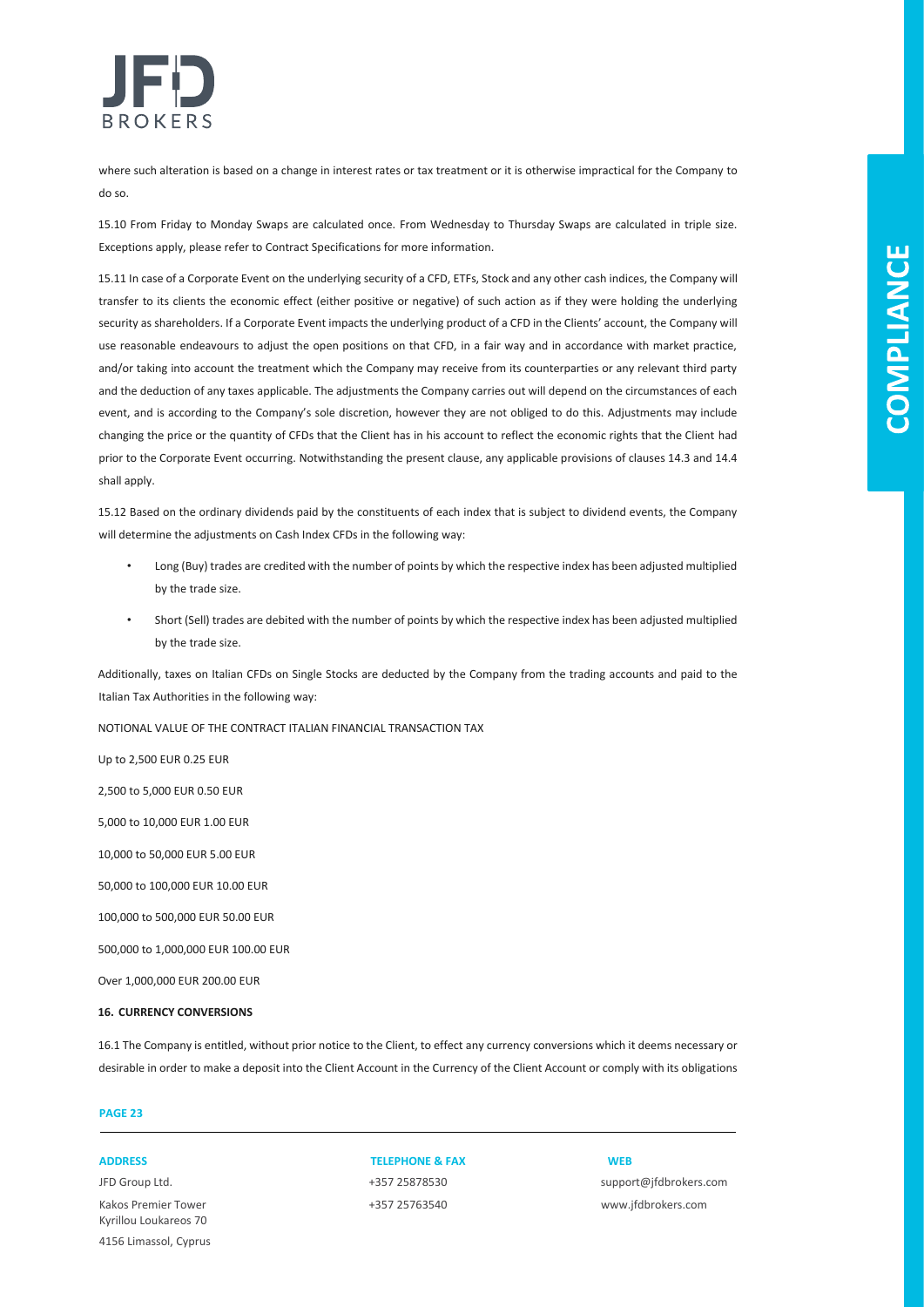

or exercise its rights under this Agreement or complete any specific Transaction or Order. Any such conversion shall be made by the Company at reasonable exchange rates as the company shall select, having regards to the prevailing rates.

16.2 The Client will bear all foreign currency exchange risk arising from any Transaction or the exercise by the Company of its rights under the Agreement or any law.

#### **17. NETTING AND SET-OFF**

17.1 If the aggregate amount payable by the Client is equal to the aggregate amount payable by the Company, then automatically the mutual obligations to make payment are set-off and cancel each other.

17.2 If the aggregate amount payable by one party exceeds the aggregate amount payable by the other party, then the party with the larger aggregate amount shall pay the excess to the other party and all obligations to make payment will be automatically satisfied and discharged.

17.3 The Company has the right to combine all or any Client Accounts opened in the Client name and to consolidate the Balances in such accounts and to set-off such Balances.

#### **18. WEBSITE, COMPANY ONLINE TRADING SYSTEM AND SAFETY**

18.1 The Client will not proceed and avoid proceeding in any action that could probably allow the irregular or unauthorised access or use of the Company Online Trading System. The Client accepts and understands that the Company reserves the right, in its discretion, to terminate or limit his access to the Company Online Trading System or part of, if the Company suspects that he allowed such use.

18.2 When using the Company Online Trading System, the Client will not, whether by act or omission, do anything that will or may violate the integrity of the Company computer system or Company Online Trading System or cause such system(s) to malfunction.

18.3 The Client is solely responsible for providing and maintaining the compatible equipment necessary to access and use the Company Online Trading System.

18.4 With respect to market data and/or other information which the Company and/or any third- party service provider may provide the Client in connection with the use by the Client of the Company Online Trading System, the Client agrees:

a) that the Company or such third party shall not be responsible or liable (i) if such data or information is found to be incorrect, inaccurate or incomplete and/or (ii) for any actions taken or not taken by the Client on the basis of such data or information;

b) to use such data or information solely for the purposes set out in this Agreement and in compliance with Applicable Regulations and/or other legislation, at all times;

c) that such data or information belong to and are the property of the Company or such third party and that the Client shall not be permitted to publish, transmit or otherwise reproduce such data or information, in whole or in part, and in any format to any third party except as required by Applicable Regulations and/or without the

Company's express written consent;

d) to pay such fees and/or applicable taxes (if applicable) associated with the use of the Company Online Trading System or use of such data and/or information, as such fees may be communicated to the Client from time to time;

### **PAGE 24**

JFD Group Ltd. +357 25878530 support@jfdbrokers.com Kakos Premier Tower +357 25763540 www.jfdbrokers.com Kyrillou Loukareos 70 4156 Limassol, Cyprus

**ADDRESS TELEPHONE & FAX WEB**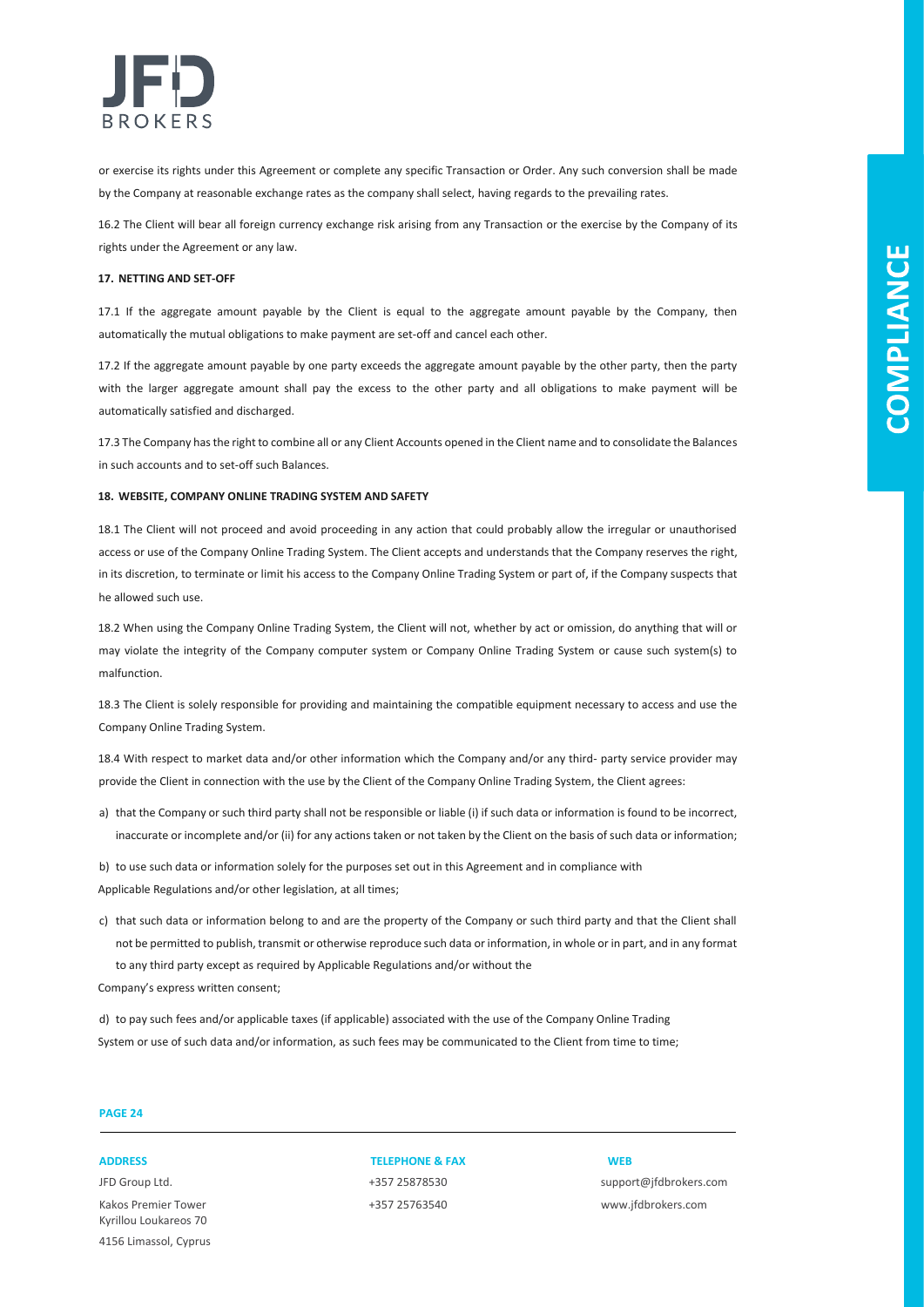

- e) to immediately inform the Company in case the Client is no longer a non-professional user for market data purposes (see Paragraph 4.2 Client Categorisation);
- f) to provide the Company, immediately upon request by the Company, with such information in relation to the Client and the Client's use or intended use of market data;
- g) that the Company may monitor the Client's use of market data; and
- h) that the Company may at its discretion remove the Client's access to market data at any time.

18.5 Subject to the provisions of Paragraph 18.4, with respect to data and/or other information made available to the Client through the Company's website or Company Online Trading System, the Client:

- a) shall be permitted to store, display, analyse, modify, reformat and print the information made available to him.
- b)shall not be permitted to publish, transmit, or otherwise reproduce that information, in whole or in part, in any format to any third party without the Company's express written consent.
- c) shall not be permitted and must not alter, obscure or remove any copyright, trademark or any other notices that are provided in connection with the information.
	- 18.6 The Client represents and warrants that he will not use the Company Online Trading System in contravention of this Agreement, that he will use the Company Online Trading System only for the benefit of his Client Account and not on behalf of any other person, and that he will not use (or allow another person to use) any software, program, application or other device, directly or indirectly, to access or obtain information through the Company Online Trading System or automate the process of accessing or obtaining such information.
	- 18.7 The Client agrees to keep secret and not to disclose any Access Data to any person.
	- 18.8 The Client should not write down his Access Data. If the Client receives a written notification of his Access Codes, he must destroy the notification immediately.
	- 18.9 The Client agrees to notify the Company immediately if he knows or suspects that his Access Data has or may have been disclosed to any unauthorised person. The Company will then take steps to prevent any further use of such Access Data and will issue the with replacement Access Data. The Client will be unable to place any Orders until he receives the replacement Access Data.
	- 18.10 The Client agrees that he will co-operate with any investigation the Company may conduct into any misuse or suspected misuse of his Access Data.
	- 18.11 The Client acknowledges that the Company bears no responsibility if unauthorized third persons have access to information, including electronic addresses, electronic communication, personal data and Access Data when the above are transmitted between the parties or any other party, using the internet or other network communication facilities, post, telephone, or any other electronic means.

### **19. CONFIRMATIONS**

19.1 Information on Order(s) status, Client Account status, Trade Confirmations and messaging facility between the Parties will be sent to the Client either in electronic form by e-mail to the email address which the Company will have on record and/or provided via its internal mail system of the Company Online Trading System.

#### **PAGE 25**

Kakos Premier Tower +357 25763540 www.jfdbrokers.com Kyrillou Loukareos 70 4156 Limassol, Cyprus

**ADDRESS TELEPHONE & FAX WEB**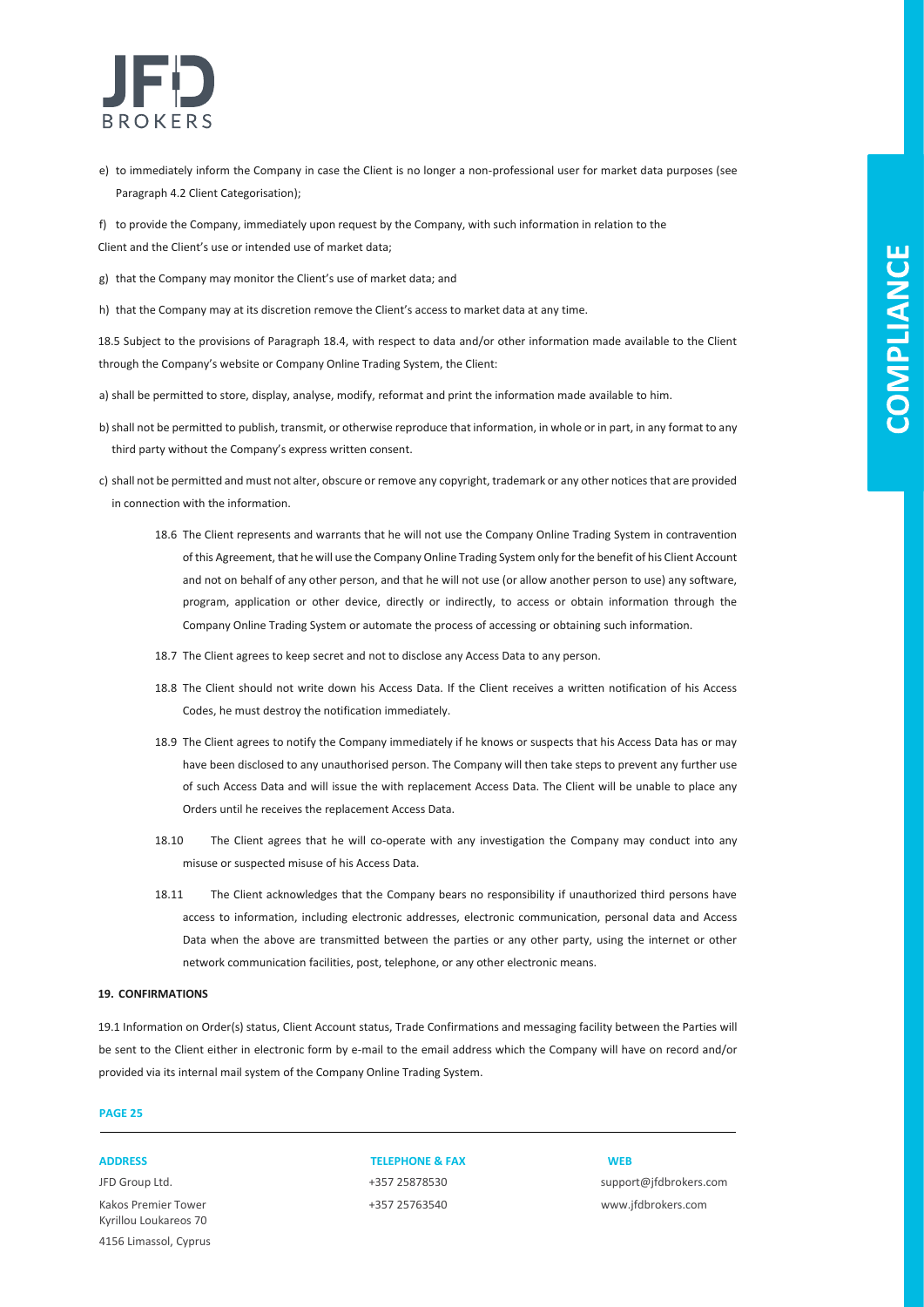

19.2 The Client is obliged to provide the Company with e-mail address for the purposes of this Paragraph. It is the Client's responsibility to inform the Company of any change to his email address (or any other relevant personal information), the nonreceipt of a Confirmation, or whether any Confirmations are incorrect before settlement.

19.3 The Company will send to the Client, in the method specified above in paragraph 19.1, a Trade Confirmation in respect of each executed Order. Trade Confirmations will be sent prior to the close of the back office on the Business Day following the day on which the Order is executed or if the confirmation is received from a third party, no later than the first business day following receipt of the confirmation.

19.4 If the Client has a reason to believe that the Confirmation is inconsistent or if the Client does not receive any Confirmation (though the Transaction was made), the Client shall contact the Company. Trade confirmations shall, in the absence of manifest error, be deemed conclusive unless the Client notifies the Company in writing to the contrary within two (2) Business Days following the Day of receipt of the said Trade Confirmation.

19.5 If the Company holds Client money and/or Client Financial Instruments, it shall send to him at least once every year a statement of those funds unless such a statement has been provided in any other periodic statements.

19.6 The Company will provide the Client with an online access to his Client Account via the Company Online Trading System, which will provide him with sufficient information in order to manage his Client Account and comply with CySEC Rules in regard to client reporting requirements, therefore the Company may not be providing the Client with separate annual statements (as stated in Paragraph 19.5).

#### **20. COMMUNICATIONS AND WRITTEN NOTICES**

20.1 Unless the contrary is specifically provided in this Agreement, any notice, instruction, request or other communication to be given to the Company by the Client under the Agreement shall be in writing and shall be sent to the Company's address below (or to any other address which the Company may from time to time specify to the Client for this purpose) by email, facsimile, post if posted in Cyprus, or airmail if posted outside Cyprus, or commercial courier service and shall be deemed delivered only when actually received by the Company at:

JFD Group Ltd

Kakos Premier Tower Kyrillou Loukareos 70р 4156 Limassol, Cyprus

Tel: +357 25 878530

Fax: +357 25 763540

Email: support@jfdbrokers.com

20.2 In order to communicate with the Client, the Company may use any of the following: email; Company Online Trading System internal mail; facsimile transmission; telephone; post; commercial courier service; air mail; or the Company's Website. The methods of communication specified in this Paragraph are also considered a Written Notice.

20.3 The Client acknowledges and expressly agrees to the use of the means of communication mentioned under this Paragraph, in full recognition of the fact that information provided through the Company's Website may not be personally addressed to the Client.

20.4 Any communications sent to the Client (documents, notices, confirmations, statements etc.) are deemed received:

### **PAGE 26**

Kakos Premier Tower +357 25763540 www.jfdbrokers.com Kyrillou Loukareos 70 4156 Limassol, Cyprus

### **ADDRESS TELEPHONE & FAX WEB**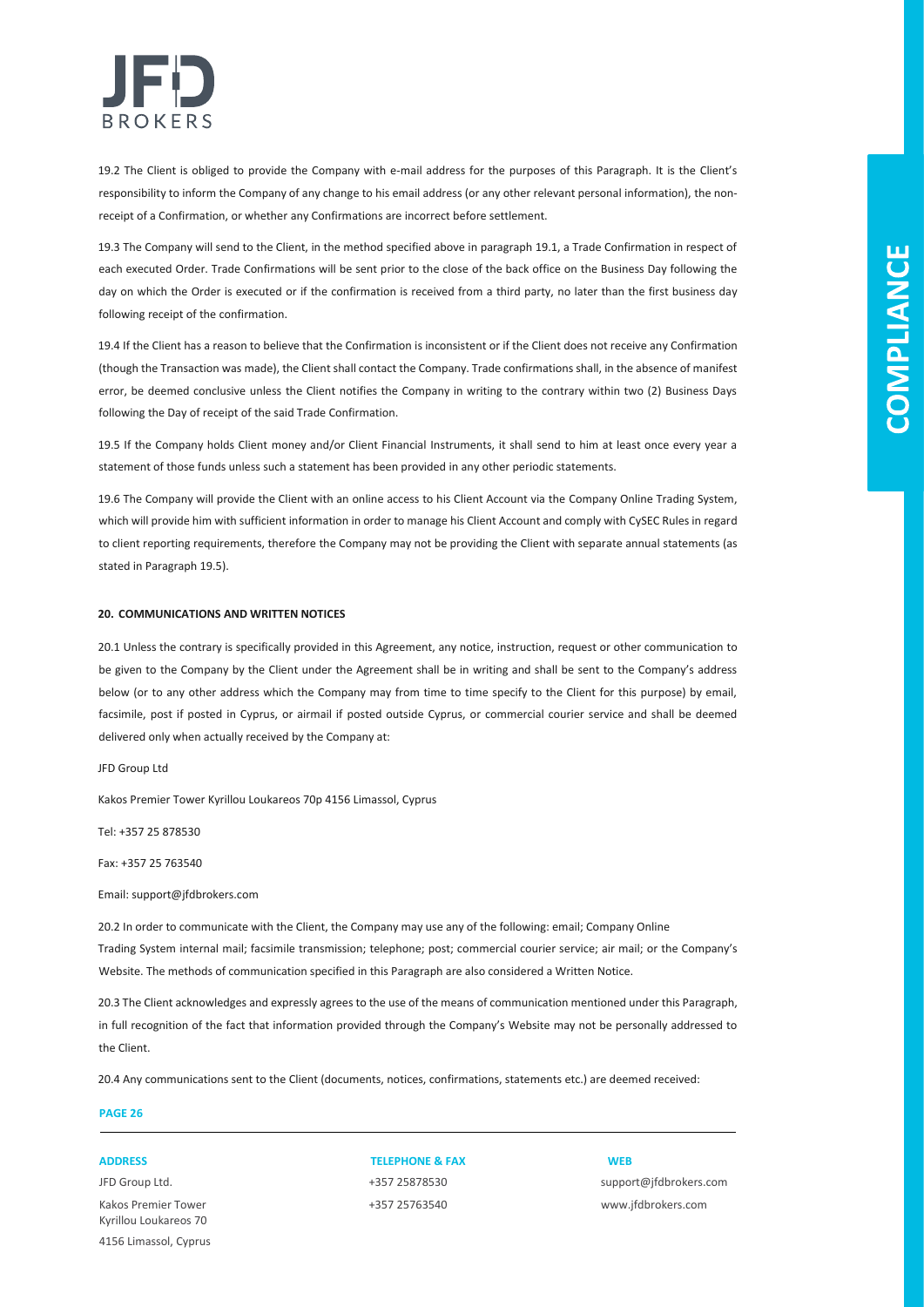

a) If sent by email, within one hour after emailing it;

b) If sent by Company Online Trading System internal mail, immediately after sending it;

c) If sent by facsimile transmission, upon receipt by the sender of a transmission report from its facsimile machine confirming receipt of the message by recipient's facsimile machine during the Business Hours at its destination;

d) If sent by telephone, once the telephone conversation has been finished;

e) If sent by post, seven calendar days after posting it;

f) If sent via commercial courier service, at the date of signing of the document on receipt of such notice;

g) If sent by air mail, eight Business Days after the date of their dispatch;

h) If posted on the Company Webpage, within one hour after it has been posted;

20.5. In order to communicate with the Client, the Company will use the contact details provided by the Client whilst opening the Client Account or as updated later on. Hence, the Client has an obligation to notify the Company immediately of any change in the Client's contact details.

20.6 Faxed documents received by the Company may be electronically scanned and reproduction of the scanned version shall constitute conclusive evidence of such faxed instructions.

#### **21. PERSONAL DATA, CONFIDENTIALITY, RECORDING OF TELEPHONE CALLS AND RECORDS**

21.1 The Company may collect client information directly from the Client (in his completed Account Opening Application Form or otherwise) or from other persons including, for example, credit reference agencies, fraud prevention agencies and the providers of public registers.

21.2 The client acknowledges that when providing his personal information to the Company to open an account with the Company, the Company will use, store, process and handle personal information provided by the Client (in case of a natural person) in connection with the provision of the Services, in accordance to the General Data Protection Regulation (EU 2016/679) or any other similar applicable legislation.

21.3 The Client further consents when the Company is transferring his personal information outside the European Economic Area where this is necessary for the Company to fulfil its contractual obligations to him. The Client agrees and consents to the processing of his personal information in accordance with this Agreement and the Company's Privacy Policy as published in its website and as updated from time to time.

21.4 The client information which the Company holds is to be treated by the Company as confidential and will not be used for any purpose other than in connection with the provision, administration and improvement of the Services, for research and statistical purposes and for marketing purposes (if the Client's consent is obtained where he is a natural person) and for any other reason to comply with our legal, regulatory and contractual obligations. Information already in the public domain, or already possessed by the Company without a duty of confidentiality will not be regarded as confidential.

21.5 The Client acknowledges that the Company has the right to disclose Client information (including recordings and documents of a confidential nature, card details) in the following circumstances:

a) Where required by law or a competent Court;

### **PAGE 27**

Kakos Premier Tower +357 25763540 www.jfdbrokers.com Kyrillou Loukareos 70 4156 Limassol, Cyprus

**ADDRESS TELEPHONE & FAX WEB**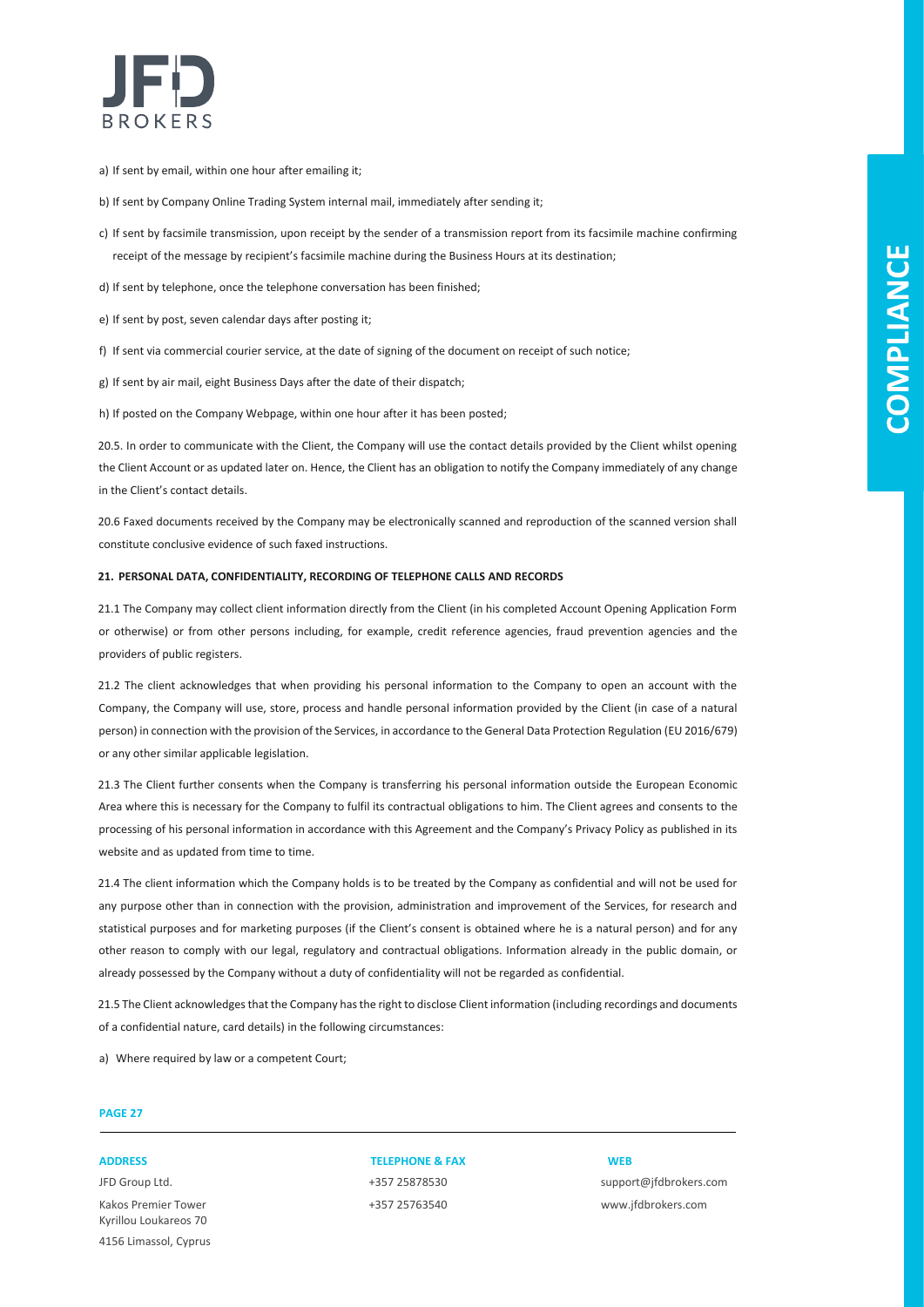

- b) Where requested by CySEC or any other regulatory authority having control or jurisdiction over the Company or the Client or their associates or in whose territory the Company has Clients;
- c) To relevant authorities to investigate or prevent fraud, money laundering or other illegal activity;
- d) To execution venues or any third party as necessary to carry out Client Instructions or Orders and for purposes ancillary to the provision of the Services;
- e) To credit reference and fraud prevention agencies, third authentication service providers and other financial institutions for credit reference agencies, fraud prevention agencies, third authentication service providers and other financial institutions for credit checking, fraud prevention, anti-money laundering purposes, identification or due diligence checks of the Client. To do so they may check the details the Client supplied against any particulars on any database (public or otherwise) to which they have access. They may also use Client details in the future to assist other companies for verification purposes. A record of the search will be retained;
- f) To the Company's professional advisers provided that in each case the relevant professional shall be informed about the confidential nature of such information and commit to the confidentiality herein obligations as well;
- g) To other service providers who create, maintain or process databases (whether electronic or not), offer record keeping services, email transmission services, messaging services or similar services which aim to assist the Company collect, storage, process and use Client information or get in touch with the Client or improve the provision of the

Services under this Agreement;

- h) To data reporting service providers;
- i) To other service providers for statistical purposes in order to improve the Company's marketing, in such a case the data will be provided in an aggregate form;
- j) To market research call centres that provide telephone or email surveys with the purpose to improve the services of the Company;
- k) Where necessary in order for the Company to defend or exercise its legal rights;
- l) At the Client's request or with the Client's consent;
- m) To an Affiliate of the Company.

21.6 In compliance with the Company's reporting obligations in accordance with any applicable legislation and/or regulation and/or secondary legislation under any jurisdiction, the Company may be required to disclose information and/or data in connection with the Client to the competent authorities and/or regulatory bodies and/or supervisory bodies of any jurisdiction and by entering into this Agreement, the Client acknowledges that the Company may be required to proceed with such disclosure of data for the purpose of compliance with such reporting obligations and the Client hereby consents to the said disclosure.

21.7 If the Client is an individual, the Company is obliged to supply the Client, on request, with a copy of personal data which it holds about the Client (if any). Where permissible, we reserve the right to charge a fee.

21.8 Telephone conversations and electronic communications between the Client and the Company may be recorded in accordance with Applicable Regulations and recordings will be the sole property of the Company. The

### **PAGE 28**

Kakos Premier Tower +357 25763540 www.jfdbrokers.com Kyrillou Loukareos 70 4156 Limassol, Cyprus

### **ADDRESS TELEPHONE & FAX WEB**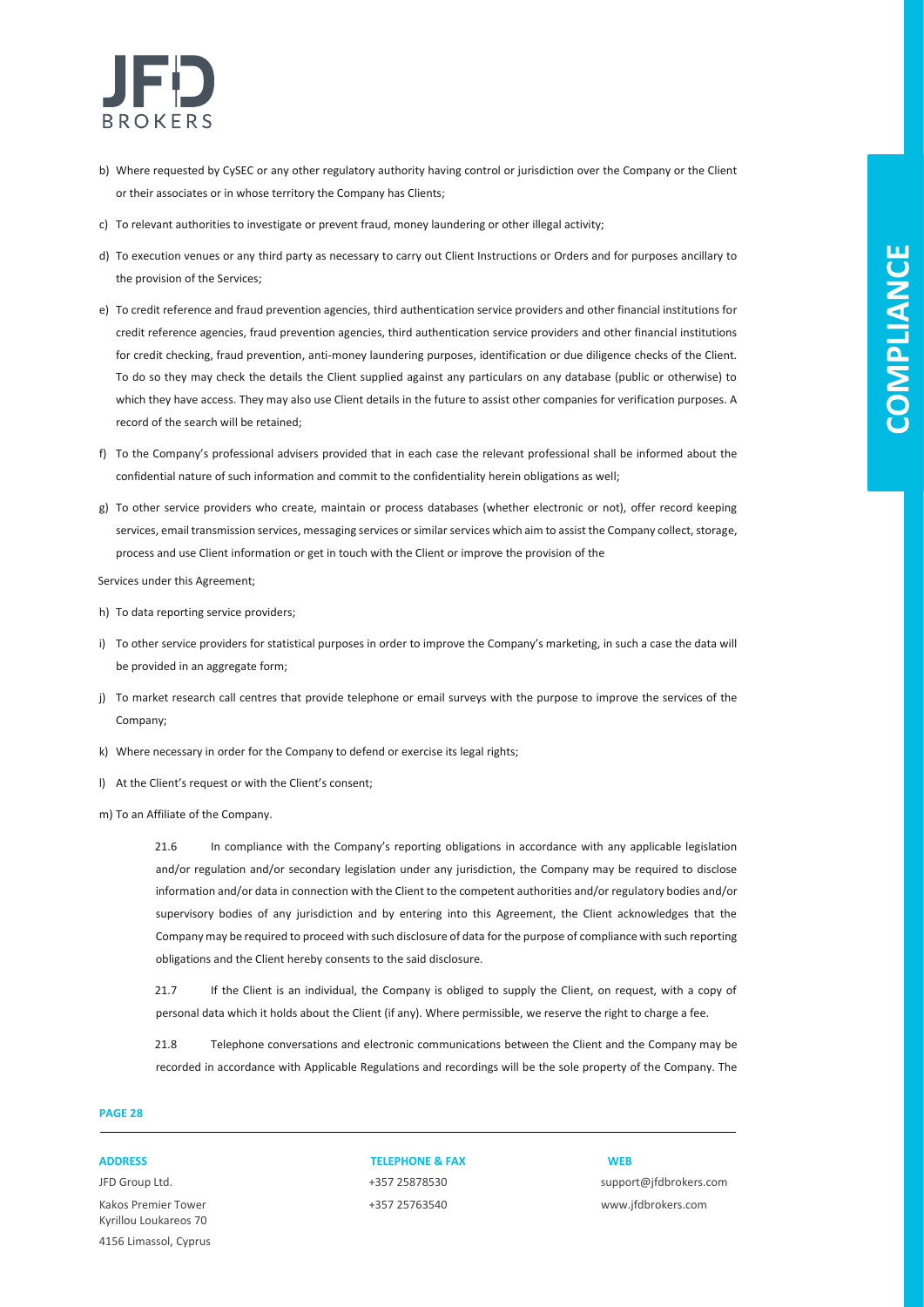

Client accepts such recordings as conclusive evidence of the Orders/Instructions/Requests or conversations so recorded. The Client has the right to request and the Company shall upon such request provide the Client with such records kept in respect of the Client.

21.9 The Client accepts that the Company may, for the purpose of administering the terms of the Agreement, from time to time, make direct contact with the Client by telephone, fax, or otherwise.

21.10 Under Applicable Regulations, the Company will keep records containing Client personal data, trading information, account opening documents, communications and anything else which relates to the Client for at least seven years after termination of the Client Agreement.

#### **22. AMENDMENT OF THE AGREEMENT**

22.1 Unless provided differently elsewhere in this Customer Agreement, the Company has the right to amend the terms of the Agreement at any time giving the Client at least five Business Days Written Notice prior to such changes. Any such amendments will become effective on the date specified in the notice. The Client acknowledges that a variation which is made to reflect a change of law or regulation may, if necessary, take effect immediately.

#### **23. TERMINATION OF THE AGREEMENT AND THE RIGHT TO CANCEL**

23.1 Each Party may terminate this Agreement with immediate effect by giving at least a five business days Written Notice to the other Party.

23.2 Termination by any Party will not affect any obligation which has already been incurred by either Party in respect of any Open Position or any legal rights or obligations which may already have arisen under the Agreement or any Transactions and deposit/withdrawal operations made there under.

23.3 Upon termination of this Agreement, all amounts payable by the Client to the Company will become immediately due and payable including (but without limitation):

- a) All outstanding Costs and any other amounts payable to the Company;
- b) Any dealing expenses incurred by terminating the Agreement and charges incurred for transferring the Client's investments to another investment firm;
- c) Any losses and expenses realised in closing out any Transactions or settling or concluding outstanding obligations incurred by the Company on the Client's behalf;
- d) Any charges and additional expenses incurred or to be incurred by the Company as a result of the termination of the Agreement;
- e) Any damages which arose during the arrangement or settlement of pending obligations.
	- 23.4 Upon Termination the Company reserves the right to keep Client's funds as necessary to close positions which have already been opened and/or pay any pending obligations of the Client under the Agreement.

23.5 Upon Termination the Company reserves the right to combine any Client Accounts of the Client, to consolidate the Balances in such Client Accounts and to set off those Balances and close the Client Account.

### **PAGE 29**

JFD Group Ltd. +357 25878530 support@jfdbrokers.com Kakos Premier Tower +357 25763540 www.jfdbrokers.com Kyrillou Loukareos 70 4156 Limassol, Cyprus

### **ADDRESS TELEPHONE & FAX WEB**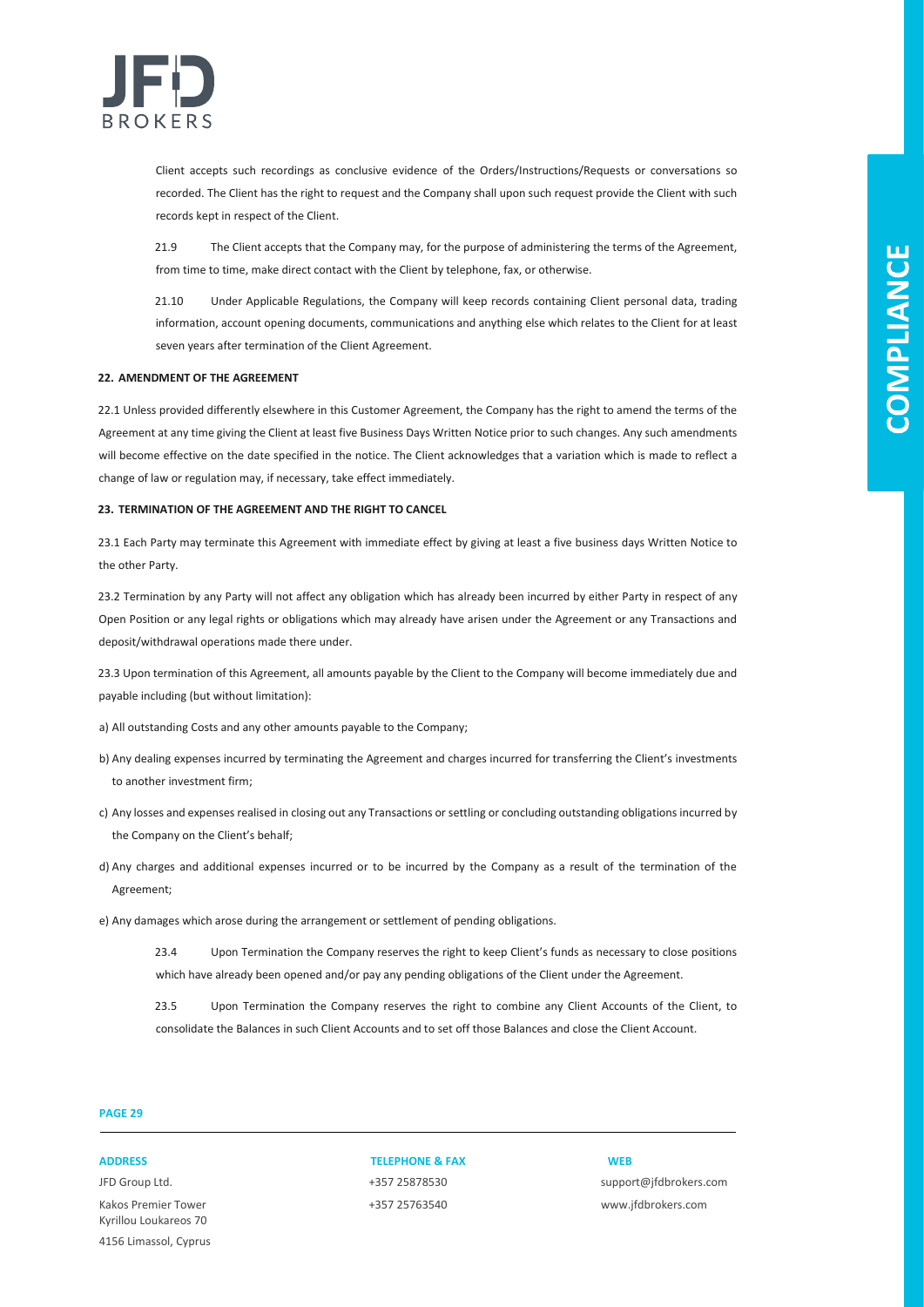

23.6 Upon termination of this Agreement, the Company will be entitled without prior notice to the Client to cease to grant the Client access to the Company Online Trading System and/or Close the Client Account and/or convert any currency and/or suspend or freeze or close any open positions or reject Orders.

23.7 Upon Termination if there is Balance in the Client's favour, the Company will (after withholding such amounts that in the Company's absolute discretion considers appropriate in respect of future liabilities) pay such Balance to the Client as soon as reasonably practicable and supply him with a statement showing how that Balance was arrived at and, where appropriate, instruct any Nominee or/and any Custodian to also pay any applicable amounts. Such funds shall be delivered in accordance to the Client's Instructions to the Client.

23.8 Although the Company is not obliged by Law to give to the Client the right of cancelling the Agreement without any changes, the Client has the right to cancel the Agreement by giving to the Company a notice in writing within the first fourteen (14) days of his/her account being activated. Upon receipt of the written notice the Company will return to the Client any amount transferred, provided that the Client has not entered any trades via the Company's platform(s).

### **24. DEFAULT**

24.1 Each of the following constitutes an 'Event of Default':

a) The failure of the Client to provide any Initial Margin and/or Hedged Margin, or other amount due under the Agreement;

b) The failure of the Client to perform any obligation due to the Company;

- c) If an application is made in respect of the Client pursuant to the Cyprus Bankruptcy Act or any equivalent act in another Jurisdiction (if the Client is an individual), if a partnership, in respect of one or more of the partners, or if a company, a receiver, trustee, administrative receiver or similar officer is appointed, or if the Client makes an arrangement or composition with the Client's creditors or any procedure which is similar or analogous to any of the above is commenced in respect of the Client;
- d) Where any representation or warranty made by the Client in paragraph 27 is or becomes untrue;
- e) The Client is unable to pay the Client's debts when they fall due;
- f) The Client (if the Client is an individual) dies or is declared absent or becomes of unsound mind;
- g) Any other circumstance where the Company reasonably believes that it is necessary or desirable to take any action set out in paragraph 24.2;
- h) The Client involves the Company in any type of fraud or illegality;
- i) An action set out in paragraph 24.2 is required by a competent regulatory authority or body or court;
- j) In cases of material violation by the Client of the requirements established by legislation of the Republic of Cyprus or other countries, such materiality determined in good faith by the Company;
- k) If the Company suspects that the Client is engaged into money laundering activities or terrorist financing or other criminal activities;
- l) in cases where the Client has carried out trading which can be considered as Market Abuse as per paragraph 11.

### **PAGE 30**

Kakos Premier Tower +357 25763540 www.jfdbrokers.com Kyrillou Loukareos 70 4156 Limassol, Cyprus

### **ADDRESS TELEPHONE & FAX WEB**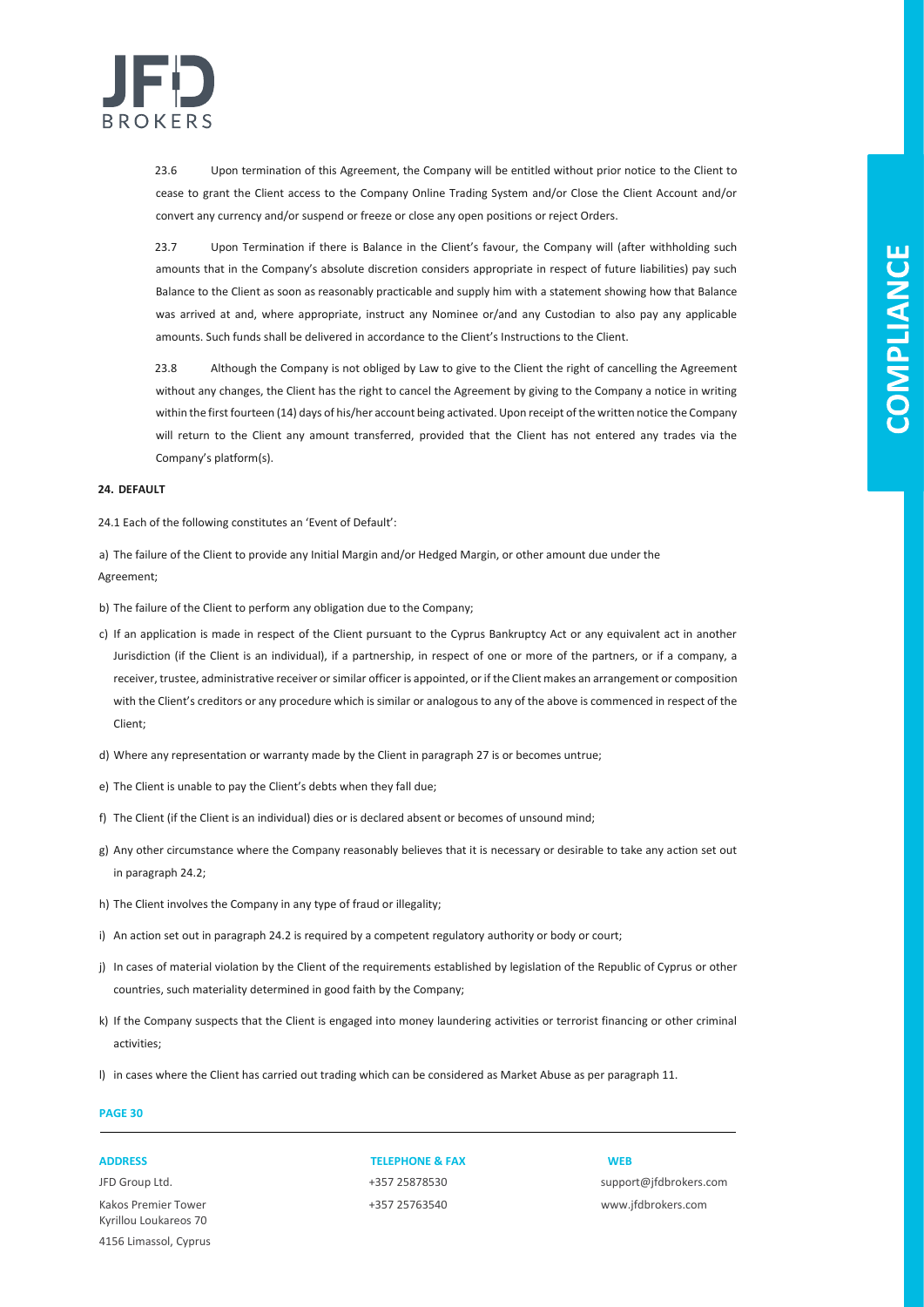

24.2 If an Event of Default occurs the Company may, at its absolute discretion, at any time and without prior Written Notice, take one or more of the following actions:

- a) Terminate this Agreement without notice;
- b) Close out all or any of the Client's Open Positions at current Quotes;
- c) Debit the Client Account(s) for the amounts which are due to the Company;
- d) Close any or all of the Client Accounts held with the Company;
- e) Combine Client Accounts, consolidate the Balances in such Client Accounts and to set off those Balances;
- f) Refuse to open new Client Accounts for the Client;
- g) Convert any currency.

#### **25. FORCE MAJEURE**

- 25.1 A Force Majeure Event includes without limitation each of the following:
- a) Government actions, the outbreak of war or hostilities, the threat of war, acts of terrorism, national emergency, riot, civil disturbance, sabotage, requisition, or any other international calamity, economic or political crisis;
- b) Act of God, earthquake, tsunami, hurricane, typhoon, accident, storm, flood, fire, epidemic or other natural disaster;
- c) Labour disputes and lock-out;
- d) Suspension of trading on a Market, or the fixing of minimum or maximum prices for trading on a Market, a regulatory ban on the activities of any party (unless the Company has caused that ban), decisions of state authorities, governing bodies of selfregulating organizations, decisions of governing bodies of organized trading platforms;
- e) A financial services moratorium having been declared by appropriate regulatory authorities or any other acts or regulations of any regulatory, governmental, or supranational body or authority;
- f) Breakdown, failure or malfunction of any electronic, network and communication lines (not due to the bad faith or wilful default of the company);
- g) Any event, act or circumstances not reasonably within the Company's control and the effect of that event(s) is such that the Company is not in a position to take any reasonable action to cure the default;
- h) The suspension, liquidation or closure of any market or the abandonment or failure of any event to which the Company relates its Quotes, or the imposition of limits or special or unusual terms on the trading in any such market or on any such event.

25.2 If the Company determines in its reasonable opinion that a Force Majeure Event exists (without prejudice to any other rights under the Agreement) the Company may without prior notice and at any time take any or all of the following steps:

a) Increase Margin requirements without notice;

- b) Close out any or all Open Positions at such prices as the Company considers in good faith to be appropriate;
- c) Suspend or modify the application of any or all terms of the Agreement to the extent that the Force Majeure Event makes it impossible or impractical for the Company to comply with them;

### **PAGE 31**

Kakos Premier Tower +357 25763540 www.jfdbrokers.com Kyrillou Loukareos 70 4156 Limassol, Cyprus

**ADDRESS TELEPHONE & FAX WEB**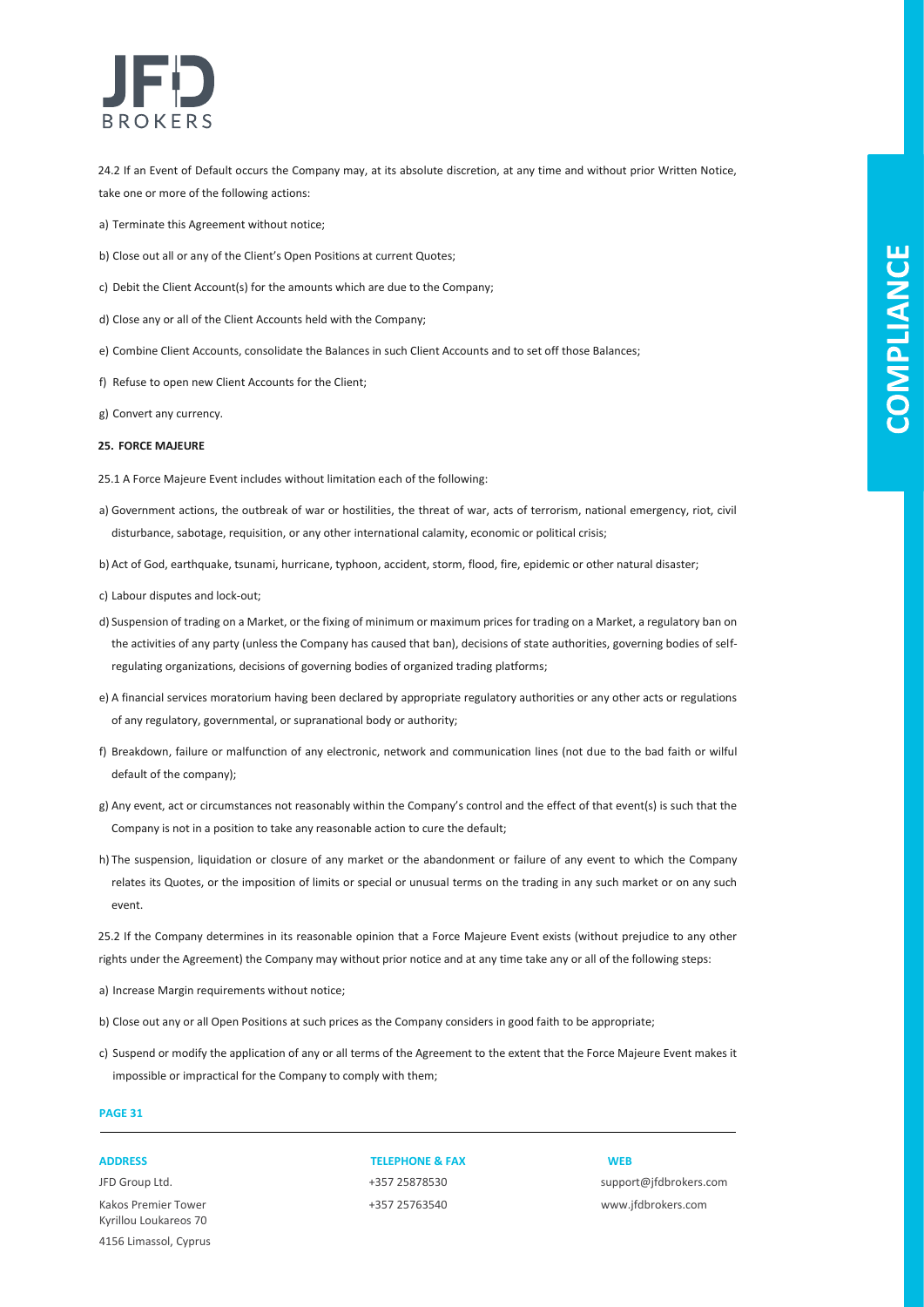

d) Take or omit to take all such other actions as the Company deems to be reasonably appropriate in the circumstances with regard to the position of the Company, the Client and other clients; e) Increase Spreads;

f) Decrease Leverage.

25.3 Except as expressly provided in this Agreement, the Company will not be liable or have any responsibility for any type of loss or damage arising out of any failure, interruption, or delay in performing its obligations under this Agreement where such failure, interruption or delay is due to a Force Majeure event.

#### **26. LIMITATIONS OF LIABILITY AND INDEMNITY**

26.1 In the event the Company provides information, recommendations, news, information relating to transactions, market commentary or research to the Client (or in newsletters which it may post on its Website or provide to subscribers via its Website or otherwise), the Company shall not, in the absence of its fraud, wilful default or gross negligence, be liable for any losses, costs, expenses or damages suffered by the Client arising from any inaccuracy or mistake in any such information given. Subject to the right of the Company to void or close any Transaction in the specific circumstances set out the Agreement, any Transaction following such inaccuracy or mistake shall nonetheless remain valid and binding in all respects on both the Company and the Client.

26.2 The Company will not be held liable for any loss or damage or expense or loss incurred by the Client in relation to, or directly or indirectly arising from but not limited to:

- a) Any error or failure in the operation of the Company Online Trading System;
- b) Any delay caused by the Client Terminal;
- c) Transactions made via the Client Terminal;

d) Any failure by the Company to perform any of its obligations under the Agreement as a result of Force Majeure Event or any other cause beyond its control;

- e) The acts, omissions or negligence of any third party;
- f) Any person obtaining the Client's Access Data that the Company has issued to the Client prior to the Client's reporting to the Company of the misuse of his Access Data;
- g) All Orders given through and under the Client's Access Data;
- h) Unauthorized third persons having access to information, including electronic addresses, electronic communication, personal data and Access Data when the above are transmitted between the Parties or any other party, using the internet or other network communication facilities, post, telephone, or any other electronic means; i) A delay transmitting any Order for Execution;
- j) The solvency, acts or omissions of any third party referred to in Paragraph 12.6;
- k) If the situation of paragraph 13.7. arises
- l) Currency risk;
- m) Slippage;
- n) Any of the risks relating to CFDs trading materialises;

### **PAGE 32**

Kakos Premier Tower +357 25763540 www.jfdbrokers.com Kyrillou Loukareos 70 4156 Limassol, Cyprus

### **ADDRESS TELEPHONE & FAX WEB**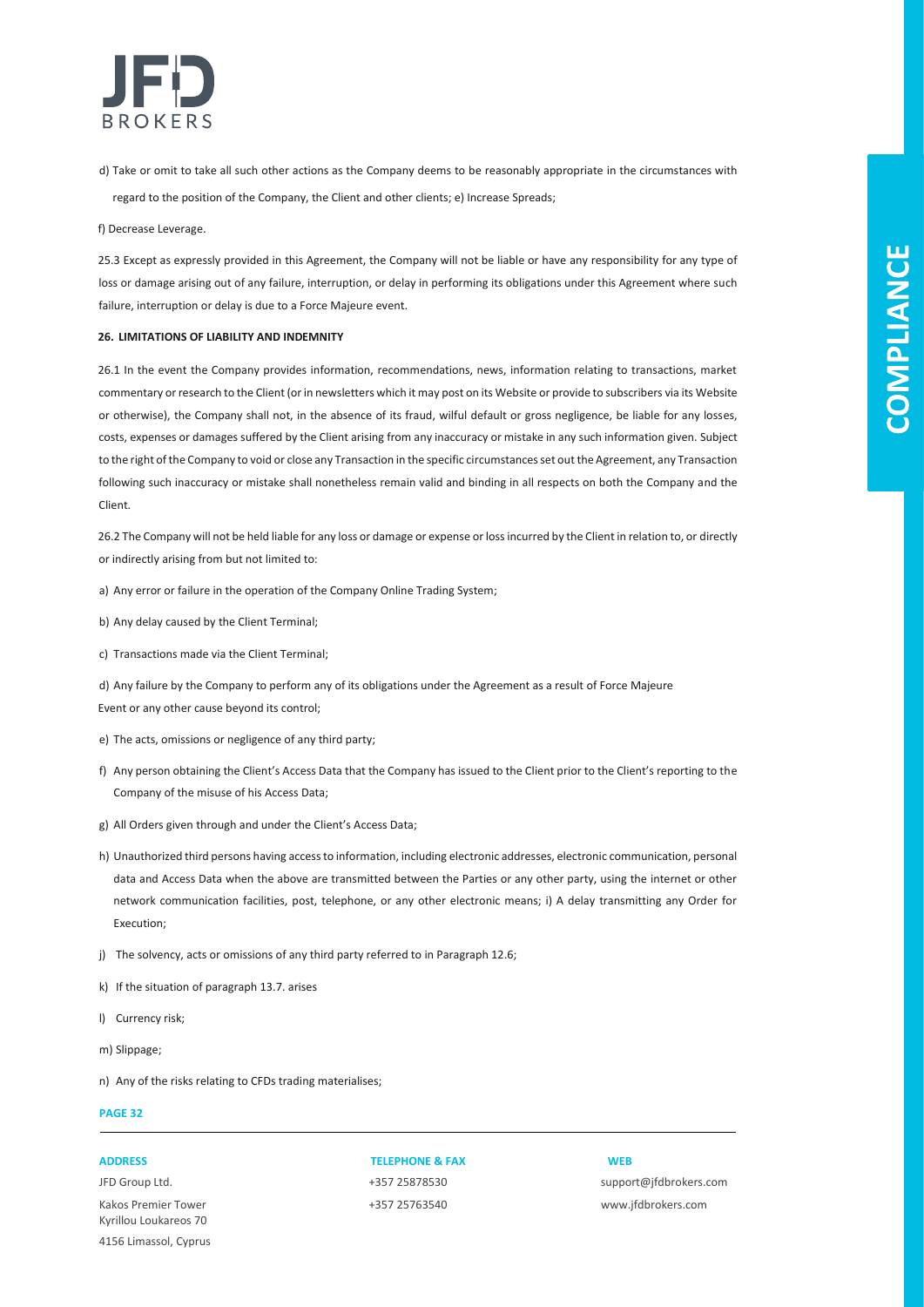

- o) Any changes in the rates of tax;
- p) Any actions or representations of the Introducer;
- q) The Client using Trailing Stop and/or Expert Adviser;
- r) The Client relying in Stop Loss Orders;
- s) any losses or unauthorized trading that has taken/is taking place in Joint Accounts, on the basis that the owners bear the risk of exposure when trading in this format of trading account;

26.3 If the Company incurs any claims, damage, liability, costs or expenses, which may arise in relation to the execution or as a result of the execution of the Agreement and/or in relation to the provision of the Services and/or in relation to any Order it is understood that the Company bears no responsibility whatsoever and it is the Client's responsibility to indemnify the Company for such.

26.4 The Company shall in no circumstances be liable to the Client for any consequential, special or indirect losses, damages, loss of profits, loss of opportunity (including in relation to subsequent market movements), costs or expenses the Client may suffer in relation to the Agreement.

26.5 In the event of a negative balance in a retail Client account, the Company will not file a claim against the Client for that amount, except in cases where the Client has used illicit methods to create it.

#### **27. REPRESENTATIONS AND WARRANTIES**

- 27.1 The Client represents and warrants to the Company the following:
- a) The information provided by the Client to the Company in the Account Opening Application Form and at any time thereafter is true, accurate and complete and the documents handed over by the Client are valid and authentic;
- b) The Client has read and fully understood the terms of the Agreement including the information in the Appendices;
- c) The Client is duly authorised to enter into the Agreement, to give Orders, Instructions and Requests and to perform its obligations thereunder;
- d) The Client is acting as a principal and not as agent or representative or trustee or custodian on behalf of someone else. The Client may act on behalf of someone else only if the Company specifically consents to this in writing and provided all the documents required by the Company for this purpose are received;
- e) The Client is the individual who has completed the Account Opening Application Form or, if the Client is a legal person, the person who has completed Account Opening Application Form on the Client's behalf is duly authorised to do so;
- f) If the Client is a legal person, the Client is duly and lawfully registered and existing under the laws of the jurisdiction of its incorporation;
- g) The entering into this Agreement by the Client and all actions performed under the Agreement will not violate any law or rule applicable to the Client and/or the Client funds and/or any of the Financial Instruments, which the Client may deliver to

### **PAGE 33**

Kakos Premier Tower +357 25763540 www.jfdbrokers.com Kyrillou Loukareos 70 4156 Limassol, Cyprus

**ADDRESS TELEPHONE & FAX WEB**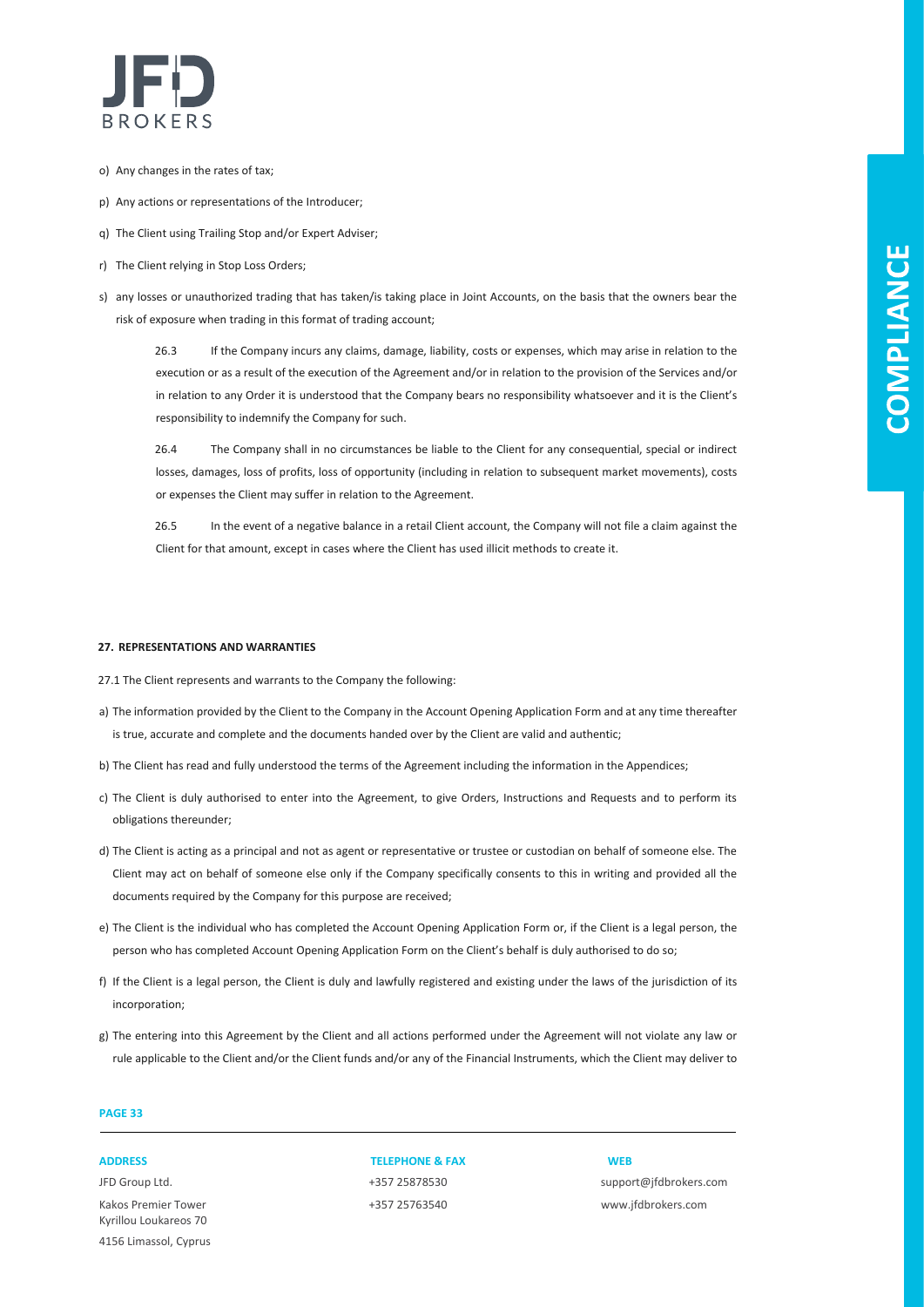

the Company in accordance with the terms of this Agreement, or to the jurisdiction in which the Client is resident, or any agreement by which the Client is bound or by which any of the Client's assets or funds or Financial

Instruments are affected or the rights of any third party;

- h) the Client funds and/or any Financial Instruments, which the Client may deliver to the Company in accordance with the terms of this Agreement are not in any direct or indirect way the proceeds of any illegal activity or used or intended to be used for terrorist financing;
- i) The Client funds and/or any Financial Instruments, which the Client may deliver to the Company in accordance with the terms of this Agreement, are owned by the Client and are free of any lien, charge, pledge or other encumbrance or claim by any third party;
- j) The documents handed over by the Client are valid and authentic;
- k) The Client has chosen the particular type of service and financial instrument, taking his total financial circumstances into consideration which he consider reasonable under such circumstances;
- l) The Client will make use of the services and/or prices offered under this Agreement in good faith and, where applicable, acting in accordance with accepted market practice;
- m) The Client has declared in the Account Opening Application Form if he is a Politically Exposed Person and will notify the Company if at any stage during the course of this Agreement he becomes a Politically Exposed Person;
- n) There are no restrictions on the markets or financial instruments in which any Transactions will be sent for execution, depending on the Client's nationality or religion.
	- 27.2 When the Client wishes to use the Services offered by the Company under this Agreement in respect of Stocks listed in the United States and/or Financial Instruments relating to Stocks listed in the United States, the Company may request the Client, in accordance with applicable US legislation, and the Client agrees to provide the Company with the relevant US Tax Form, within the deadline that the Company shall specify, before the Company can provide its Services in respect of such Financial Instruments and/or Stocks.
	- 27.3 When the Client already holds shares in the US and has not provided the relevant US Tax Form, the Company may request the Client, in accordance with applicable US legislation, and the Client agrees obliged to provide the Company with the relevant US Tax Form, within the deadline that the Company shall specify. If the Client fails to return the signed and completed US Tax Form within the deadline specified by the Company, the Company shall have the right to sell the US Shares held by the Client in any manner as the Company shall deem appropriate.
	- 27.4 The Client shall be under an ongoing obligation to inform the Company if the Client's tax status changes.
	- 27.5 If a situation arises that is not covered under this Agreement, the Company shall aim to resolve the matter and/or handle the situation on the basis of good faith, and where applicable, in accordance with market practice; in such a situation, the Client agrees to provide any information and/or documentation and/or do any such acts, as the Company may request on the basis of good faith, and where applicable in accordance with accepted market practices, in order to respond to such a situation.

### **PAGE 34**

Kakos Premier Tower +357 25763540 www.jfdbrokers.com Kyrillou Loukareos 70 4156 Limassol, Cyprus

#### **ADDRESS TELEPHONE & FAX WEB**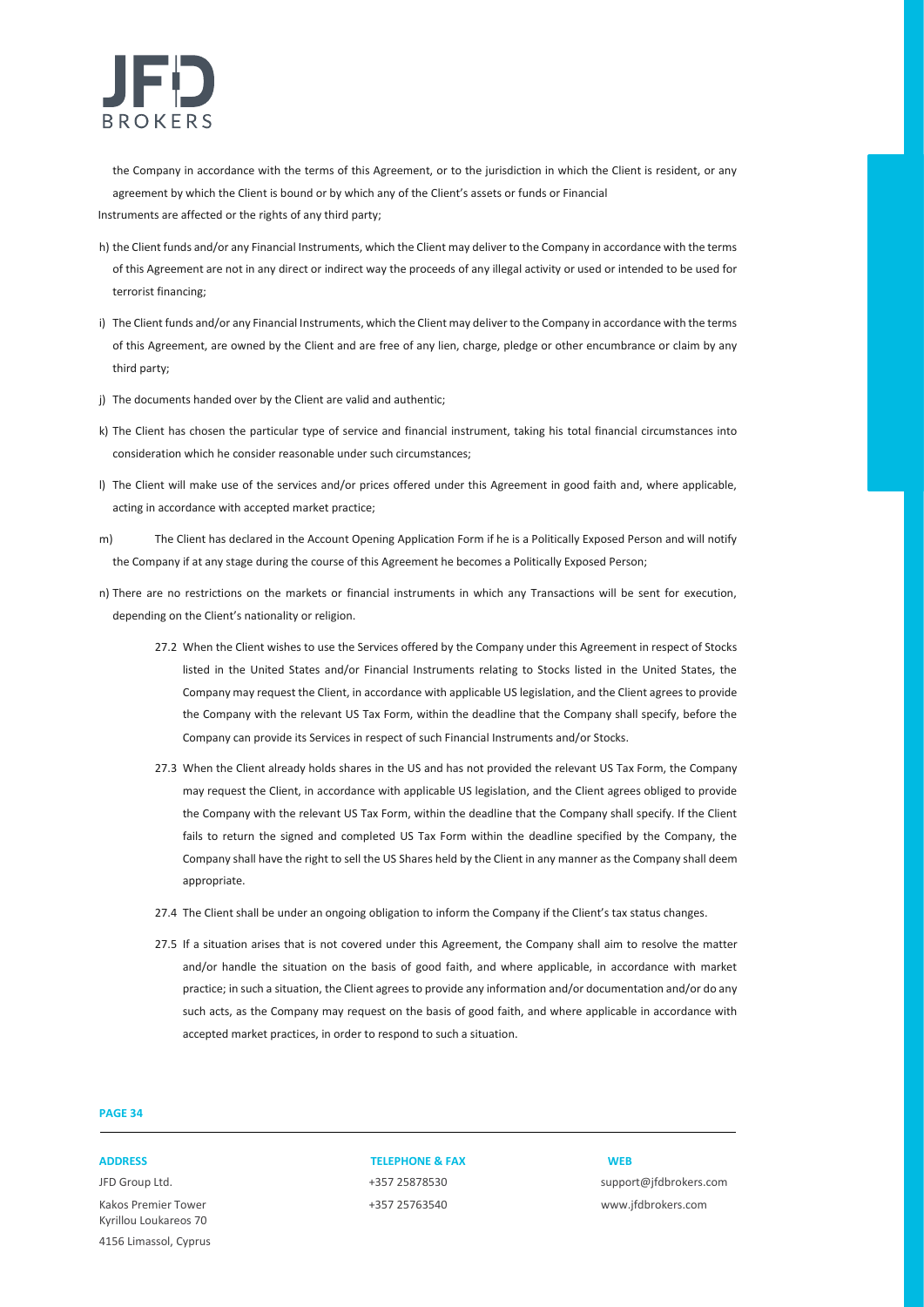

### **28. COMPLAINTS AND DISPUTES**

28.1 If the Client wishes to report an error or a complaint, he must send an email to the Company's Customer Support Department at support@jfdbrokers.com. The Following information will need to be included: a) Client name and surname;

- b) Client Account number;
- c) Detailed enquiry description;
- d) The affected transaction numbers, if applicable;
- e) The date and time that the issue arose.
	- 28.2 If the Client receives a response from the Customer Support Department but deems that the matter needs to be addressed further, the Client may request the Customer Support Department to forward the Complaint to the Compliance Department. In some cases, the Customer Support Department may forward the complaint directly to the Compliance Department.
	- 28.3 For further information, you can find the Complaint Handling Policy of the Company available on the Company's Website at: https://www.jfdbrokers.com/documents/JFD\_Complaints\_Handling\_Policy.pdf
	- 28.4 The Client must inform the Company about any trading error within 24 hours from the error time, otherwise the Company will not be able to investigate the error.
	- 28.5 Any trading error coming from the Company will be amended.
	- 28.6 If a situation arises which is not expressly covered by this Agreement, the Parties agree to try to resolve the matter on the basis of good faith and fairness and by taking such action as is consistent with market practice.
	- 28.7 The Client's right to take legal action remains unaffected by the existence or use of any complaints procedures referred to above.

#### **29. APPLICABLE AND GOVERNING LAW AND APPLICABLE REGULATIONS**

29.1 If a settlement is not reached by the means described in paragraph 28, all disputes and controversies arising out of or in connection with the Agreement shall be finally settled in court in Cyprus, regardless of the location of the Registered User.

29.2 This Agreement is governed by the Laws of Cyprus.

29.3 Notwithstanding any other provision of this Agreement, in providing Services to the Client the Company shall be entitled to take any action as it considers necessary in its absolute discretion to ensure compliance with the relevant market rules and/or practices and all other applicable laws.

29.4 All transactions on behalf of the Client shall be subject to Applicable Regulations and any other public authorities which govern the operation of the Cyprus Investment Firms, as they are amended or modified from time to time. The Company shall be entitled to take or omit to take any measures which it considers desirable in view of compliance with the Applicable Regulations in force at the time. Any such measures as may be taken and the Applicable Regulations in force shall be binding on the Client.

### **PAGE 35**

Kakos Premier Tower +357 25763540 www.jfdbrokers.com Kyrillou Loukareos 70 4156 Limassol, Cyprus

### **ADDRESS TELEPHONE & FAX WEB**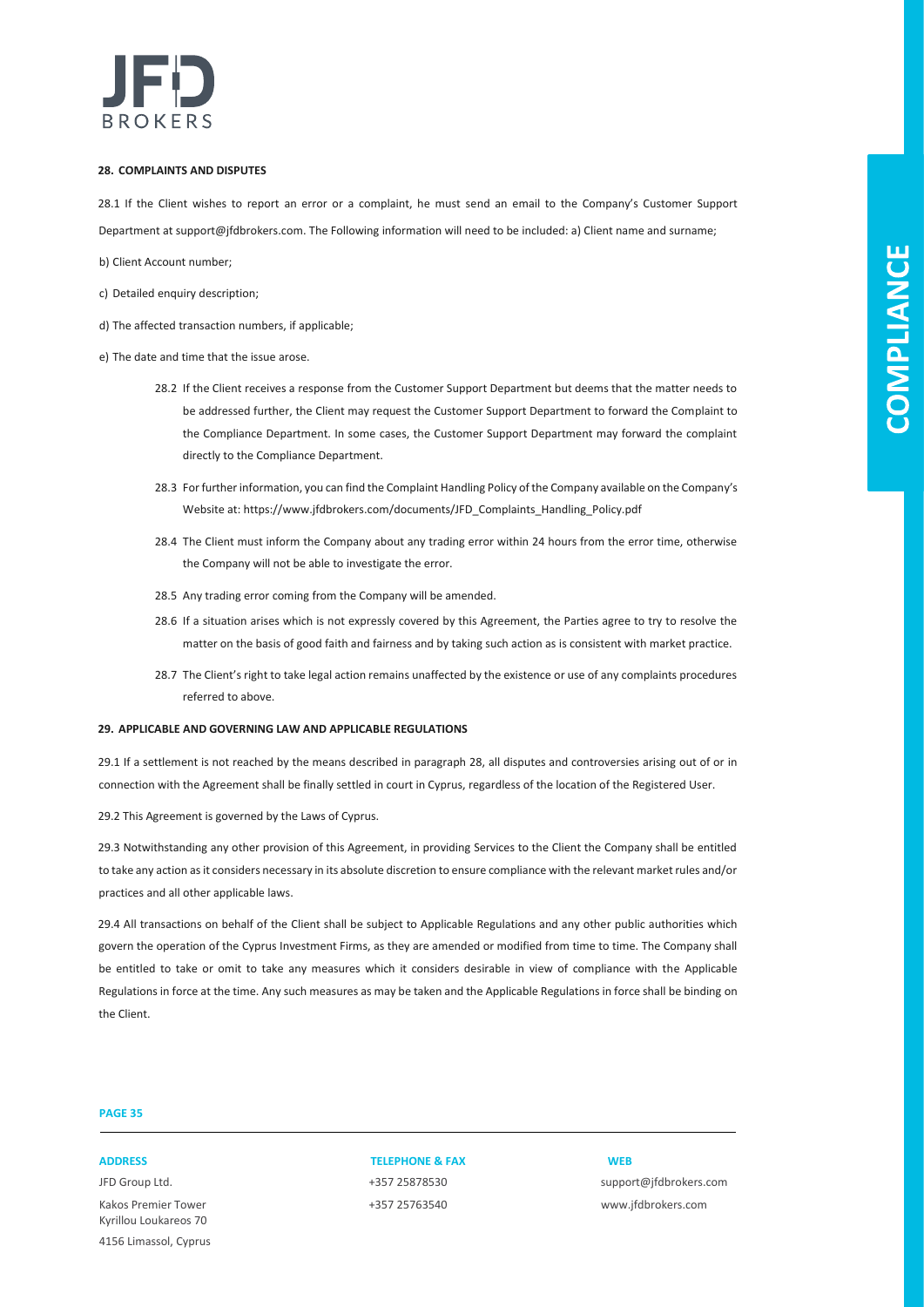

#### **30. SEVERABILITY**

30.1 Should any part of this Agreement be held by any Court of competent jurisdiction to be unenforceable or illegal or contravene any rule, regulation or by law of any Market or regulator, that part will be deemed to have been excluded from this Agreement from the beginning, and this Agreement will be interpreted and enforced as though the provision had never been included and the legality or enforceability of the remaining provisions of the Agreement or the legality, validity or enforceability of this provision in accordance with the law and/or regulation of any other jurisdiction, shall not be affected.

#### **31. NON-EXERCISE OF RIGHTS**

31.1 The Company's failure to seek redress for violations, or to insist upon strict performance, of any condition or provision of this Agreement, or its failure to exercise any or part of any right or remedy to which the Company is entitled under this Agreement, shall not constitute an implied waiver thereof.

### **32. ASSIGNMENT**

32.1 The Company may at any time transfer, assign or novate any of its rights, benefits or obligations under this Agreement subject to providing previous notification to the Client.

32.2 The Client may not transfer, assign, charge, novate or otherwise transfer or purport to do so the Client's rights or obligations under the Agreement without prior written consent of the Company.

#### **33. CLIENT ACKNOWLEDGEMENTS OF RISK AND CONSENTS**

33.1 THE CLIENT UNRESERVEDLY ACKNOWLEDGES AND ACCEPTS THAT:

a) THE SERVICES OFFERED BY THE COMPANY ARE NOT SUITABLE FOR ALL MEMBERS OF THE PUBLIC AND THE CLIENT RUNS A GREAT RISK OF INCURRING LOSSES AND DAMAGES AS A RESULT OF THE SAID SERVICES AND ACCEPTS AND DECLARES THAT HE IS WILLING TO UNDERTAKE THIS RISK. THE DAMAGES MAY

INCLUDE LOSS OF ALL HIS MONEY AND ALSO ANY ADDITIONAL COMMISSIONS AND OTHER EXPENSES;

b) THE SERVICES OFFERED BY THE COMPANY CARRY A HIGH DEGREE OF RISK. THE GEARING OR LEVERAGE OFTEN OBTAINABLE IN FINANCIAL INSTRUMENTS TRADED ON MARGIN MEANS THAT A SMALL DEPOSIT OR DOWN PAYMENT CAN LEAD TO LARGE LOSSES AS WELL AS GAINS. IT ALSO MEANS THAT A RELATIVELY SMALL MOVEMENT CAN LEAD TO A PROPORTIONATELY LARGER MOVEMENT IN THE VALUE OF THE CLIENT'S INVESTMENT AND THIS CAN WORK AGAINST HIM AS WELL AS FOR HIM. MARGIN TRADING TRANSACTIONS HAVE A CONTINGENT LIABILITY, AND THE CLIENT SHOULD BE AWARE OF THE IMPLICATIONS OF THIS IN PARTICULAR THE MARGINING REQUIREMENTS;

c) TRADING ON AN ELECTRONIC COMPANY ONLINE TRADING SYSTEM CARRIES RISKS.

33.2. AN EXPLANATION OF THE RISKS ASSOCIATED WITH THE SERVICES AND/OR FINANCIAL INSTRUMENTS OFFERED BY THE COMPANY IS SET OUT IN THE 'RISKS DISCLOSURES AND ACKNOWLEDGMENTS' (APPENDIX IV), AT https://www.jfdbrokers.com/en/legal WHICH FORMS AN INTEGRAL PART OF THE AGREEMENT. THE CLIENT SHOULD READ AND ENSURE THAT HE UNDERSTANDS THE RISKS ASSOCIATED WITH THE SERVICES AND/OR FINANCIAL INSTRUMENTS BEFORE ENTERING INTO THE AGREEMENT WITH THE COMPANY.

33.3 The Client agrees and understands that:

### **PAGE 36**

Kakos Premier Tower +357 25763540 www.jfdbrokers.com Kyrillou Loukareos 70 4156 Limassol, Cyprus

**ADDRESS TELEPHONE & FAX WEB**